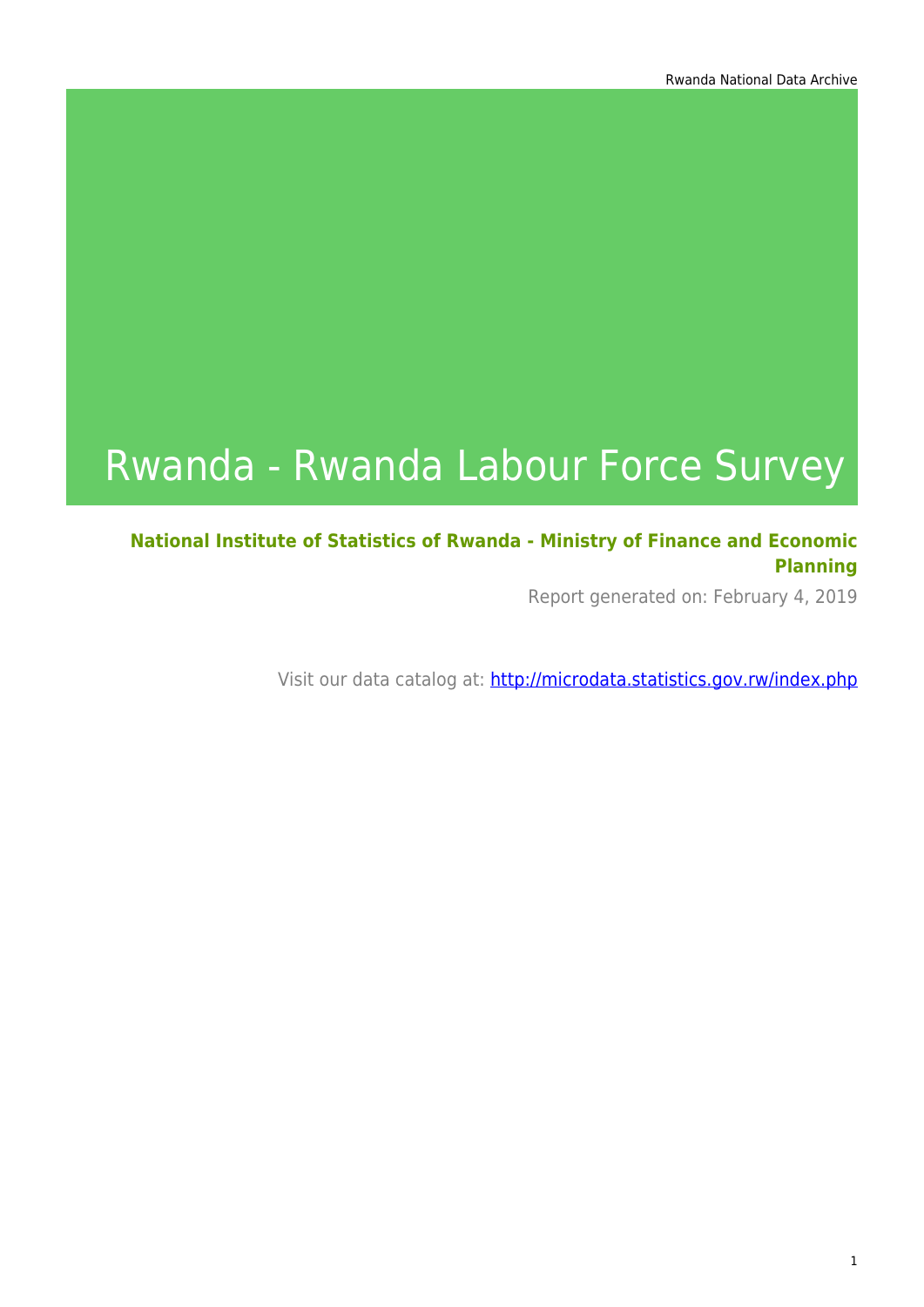### **Overview**

### **Identification**

ID NUMBER RWA-NISR-RLFS-2018-v0.1

### **Version**

VERSION DESCRIPTION Edited, anonymous dataset for public distribution.

PRODUCTION DATE 2018-10-18

NOTES This is the first version of the data description

### **Overview**

### **ABSTRACT**

The National Institute of Statistics of Rwanda (NISR) introduced the Labour Force Survey (LFS) program to avail statistics on employment and labour market in Rwanda on a continuous basis, providing bi-annual estimates of the main labour force aggregates. The main objective of the survey is to collect data on the size and characteristics of the labour force, employment, unemployment and other labour market characteristics of the population. The survey was also designed to measure different forms of work, in particular, own-use production work and other components of labour underutilization including time-related underemployment and potential labour force in line with the new international standards, adopted by the 19th International Conference of Labour Statisticians (ICLS) in 2013.

KIND OF DATA Sample survey data [ssd]

UNITS OF ANALYSIS Basic units of analyisis were individuals and households.

### **Scope**

### NOTES

The Labour force survey 2018 covered the demographic characteristics of individuals in the sampled households namely sex, age, education, employment, unemployment and other labour market characteristics. It has also measured different forms of work, in particular, own-use production work and other components of labour underutilization. In addition, the survey measured housing characteristics.

KEYWORDS Labour Force, Employment, Unemployment, labour underutilization

### **Coverage**

GEOGRAPHIC COVERAGE Labor force survey data are at the National level coverage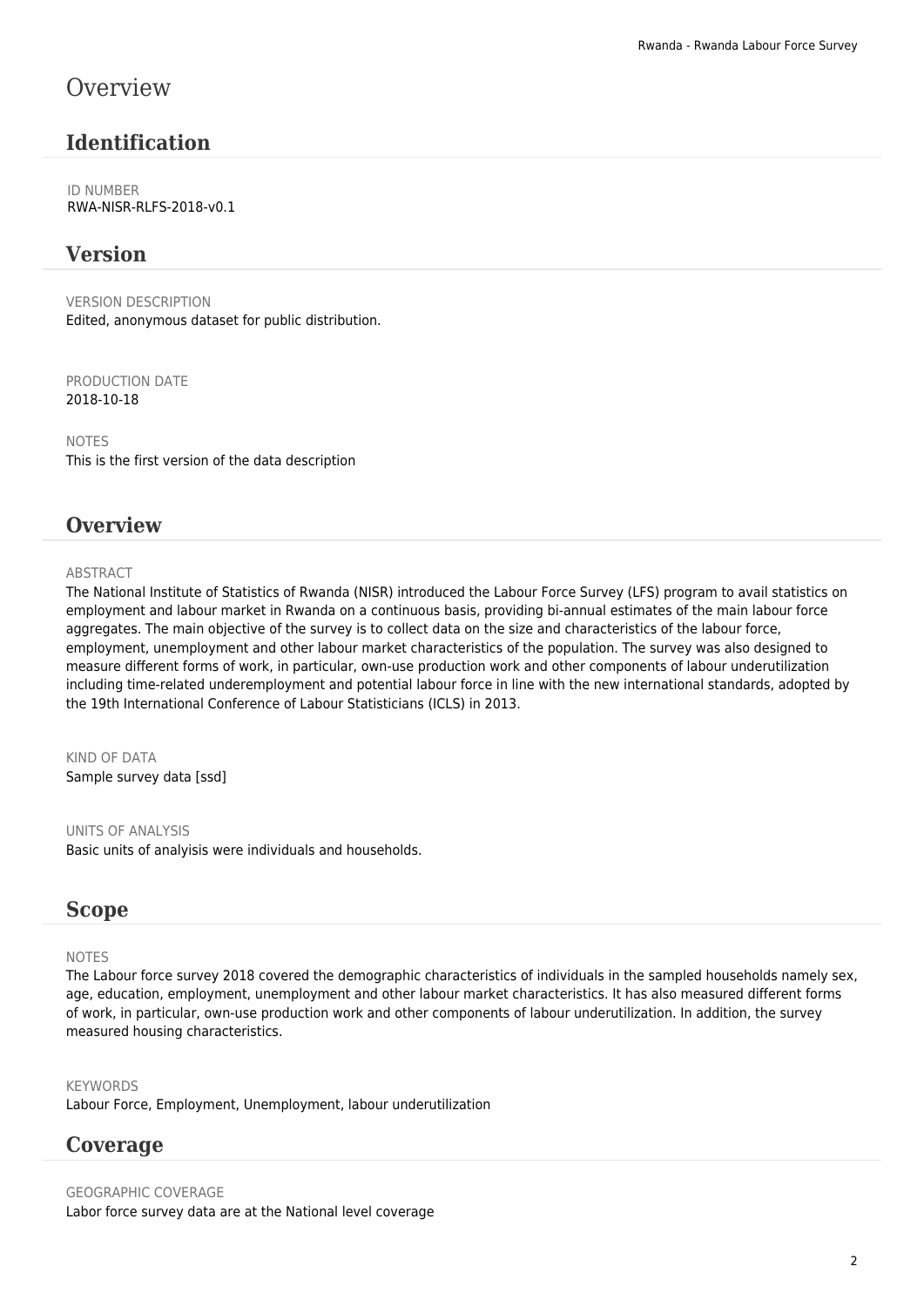#### UNIVERSE

The target population eligible for Labor force survey is 16 years old and above resident of selected households. However, the survey also collected data on certain particular labour-market related issues such as income from employment, migrant workers and workers with disabilities.

It is important to note that the suirvey is limited to persons living in private households. It excludes the institutional population permanently residing in houses such as hostels; health resorts; correctional establishments etc., as well as persons living in seasonal dwellings not covered in the survey. It also excludes workers living at their work-sites. A household is a group of persons who live together and make common provision for food and other essentials for living. The people in the group may be related or unrelated or a combination of both. A household may consist of only one person or several persons.

### **Producers and Sponsors**

#### PRIMARY INVESTIGATOR(S)

| <b>Name</b>                                | <b>Affiliation</b>                        |
|--------------------------------------------|-------------------------------------------|
| National Institute of Statistics of Rwanda | Ministry of Finance and Economic Planning |

OTHER PRODUCER(S)

| <b>Name</b>                                    | <b>Affiliation</b> | Role                                 |
|------------------------------------------------|--------------------|--------------------------------------|
| Ministry of Public Servuce and Labor           | GoR                | Technical Partner in data collection |
| Gesellschaft für Internationale Zusammenarbeit |                    | Technical Partner                    |

#### FUNDING

| <b>Name</b>          | <b>Abbreviation</b> | Role    |  |
|----------------------|---------------------|---------|--|
| Government of Rwanda | GoR                 | Fundina |  |

### **Metadata Production**

#### METADATA PRODUCED BY

| Name                                       | Abbreviation Affiliation Role |                                 |
|--------------------------------------------|-------------------------------|---------------------------------|
| National Institute of Statistics of Rwanda | <b>NISR</b>                   | MINECOFIN   Study documentation |

DATE OF METADATA PRODUCTION 2019-01-04

DDI DOCUMENT VERSION  $V<sub>0</sub>$  1

DDI DOCUMENT ID RWA-NISR-LFS-2018-v0.1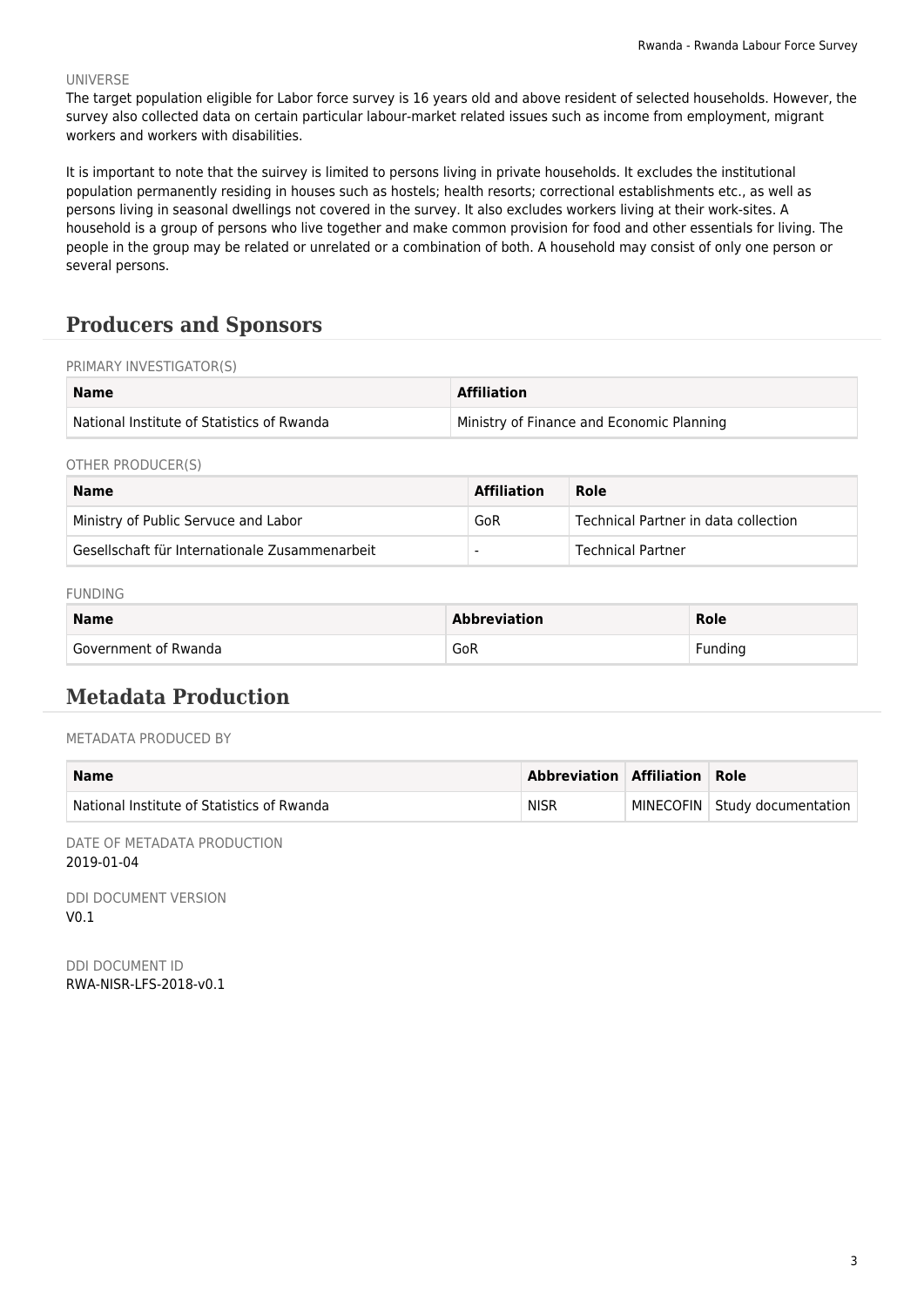# Sampling

### **Sampling Procedure**

The sample design of the LFS is a two-stage stratified design according to which at the first stage of sampling, a stratified sample of enumeration areas from the latest population census is drawn with probabilities proportional to size measured in terms of the census number of households or census number of household members, and at the second stage of sampling, a fixed number of sample of households is selected with equal probability within each sample enumeration areas. Finally, all household members in the sample households are selected for survey interviewing.

The application of this principle with the choice of parameters described below leads to a sample size requirement of 18,691 households for measuring annual unemployment with margin of errors of +/- 0.3% at 95% confidence level. In these calculations, the main indicator is the ratio of unemployment to the working age population, set at  $r=0.024$  according to the 2012 population census of Rwanda. The design effect (deff) is set at 3, within the range of values (3 to 4) generally used for labour force surveys. The margin of errors ( $ME = 0.0026$ ) is twice the standard error of the estimate.13Similar calculations for employment gave a sample size requirement of 18,792 households.

Because the sample size should be a multiple of 4x16 for February 2018 survey round, four rotation groups with 146 Primary Sampling Unit per rotation and 16 sample households per Primary Sampling Unit (PSU) that give a sample size of 9,344 households. Since we are shifting from bi-annual to quarterly LFS, August 2018 survey round has been set as a period of transition, therefore 530 PSU has been used with the sample size of 9,248 households. Two rounds of 2018 LFS have been rounded to the sample size 18,592 households.

To ensure adequate geographical distribution of the sample over the different parts of the population, the sample is allocated among the 30 districts of the country. Prior to sample selection, the sampling frame is sorted according to urban and rural areas within districts. This provides an implicit stratification of the population by urban and rural areas. The resulting distribution of the sample of the February and August 2018 LFS rounds obtained on the basis of the square-root allocation is shown in the following tables. The sample design for February round provides a total of 9344 households in 584 enumeration areas, with 3248 urban households in 203 urban enumeration areas and 6096 rural households in 381 rural enumeration areas while the sample design for August round provides a total of 9248 households in 530 enumeration areas, with 3112 urban households in 180 urban enumeration areas and 6136 rural households in 381 rural enumeration areas.

The next step in sample design was the selection of the 584 sample enumeration areas. The sample was drawn in each district by probability proportional to size (pps) from the sampling frame. In practice, the sample of enumeration areas were selected from the start for an entire sequence of 18 survey rounds from August 2016 to August 2023 when in principle a new sampling frame constructed on the basis of the next population and housing census will become available. The selected sample was then assigned randomly to 18 rotation groups. Sample enumeration areas in rotation groups R1 to R4 formed the sample for LFS August 2016. The sample of enumeration areas assigned to rotation groups R3 to R6 were used for LFS August 2017. The sample enumeration areas assigned to R4 to R7 will be used for LFS February 2018, and so on. Given that the August 2018 has been the transition to the quarterly design, a special composition of the August 2018 sample has been designed. It is composed of the old rotation group 5, the outgoing rotation group from the bi-annual design. It is also composed of the two other old rotation groups 6 and 7, randomly divided into three equal parts (6+7)/3, one serving as new rotation group r1, the other as new rotation group r2 and the third as new rotation group r3. Finally, the August 2018 sample include a randomly selected one-third of the old rotation groups 8 and 9, which was treated as the new households entering the sample. The other one-third samples (8+9)/3 will be used as the new households entering the sample in February 2019 and May 2019, respectively. The same procedure will be used for the new rotation groups entering the sample each quarter from August 2019 onward.

The sample enumeration areas were freshly listed prior to selection of the final sample of households. According to the February 2018 sample design, 16 sample households were selected from the list of households in each sample enumeration area by systematic sampling with equal probability. If the list contained 16 households or less all households in the sample enumeration area were drawn in the sample. If the list contained more than 16 households, a sample of fixed size (16 households) was drawn from the list by systematic random sampling. In order to keep almost the same number of households, the sample intake of 24 households in 96 new enumerations areas were used in August 2018 sample size which resulted to the sample size of 9,248 instead of 9,344 sample households for previous rounds.

### **Response Rate**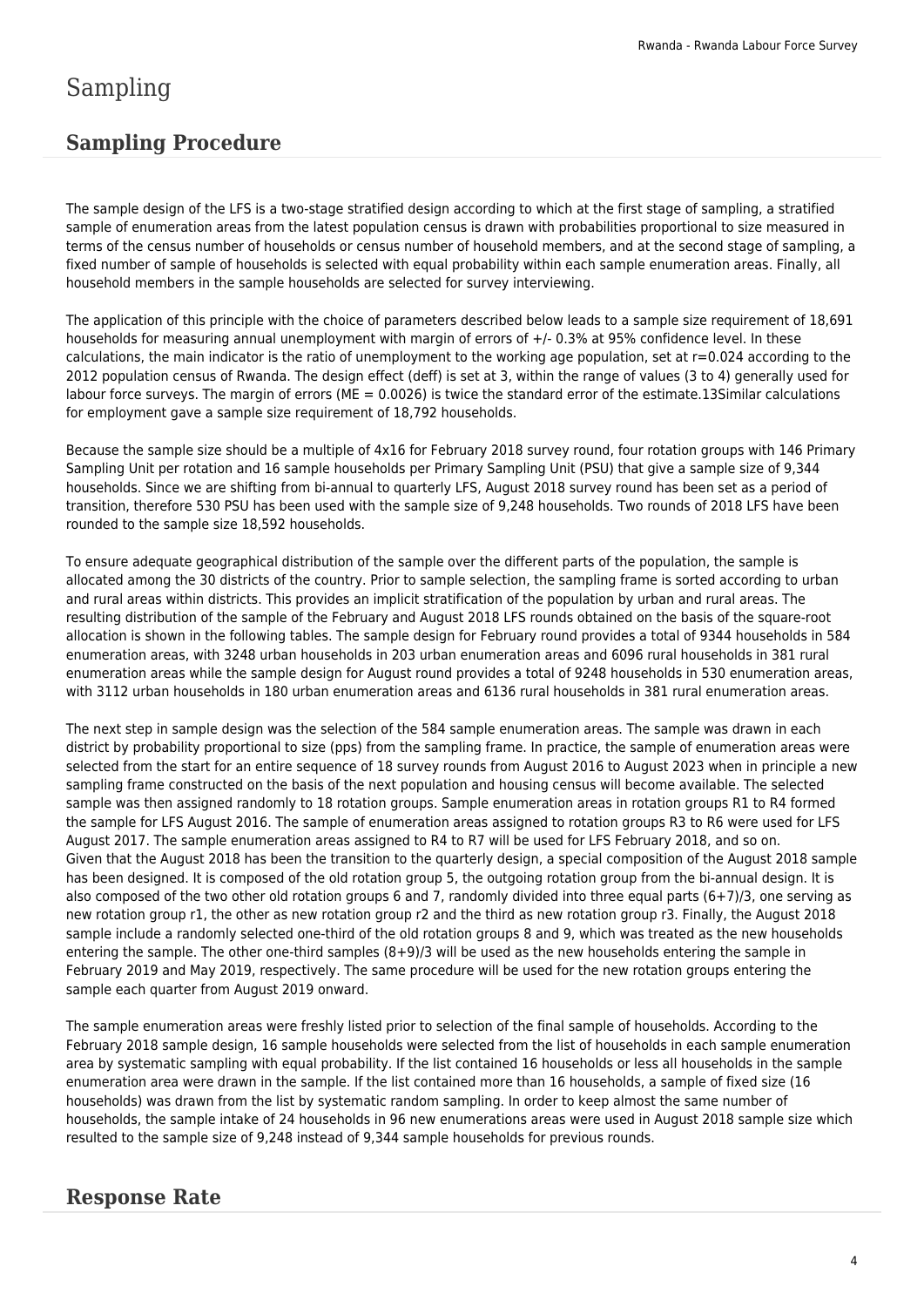# **Weighting**

The data was weighted and benchmarked to the Rwanda labour force survey 2018.Three steps were involved in the calculation of the sample weights: Calculation of the design weight, Adjustment for non-response; and Calibration to known population projections.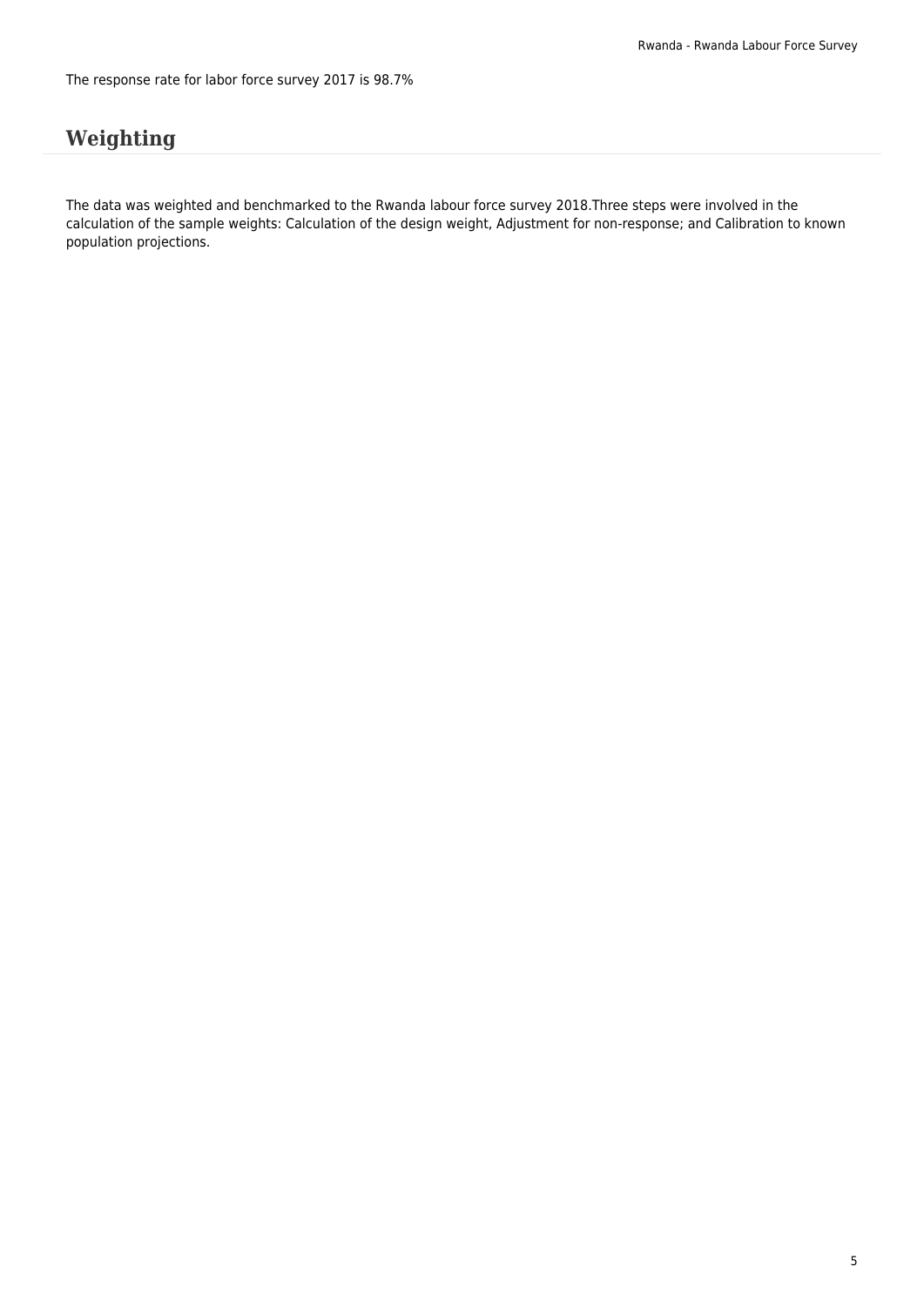# Questionnaires

### **Overview**

The questionnaire was drafted in English and translated into Kinyarwanda. An instruction manual was developed in order to guide the enumerators how to use better the questionnaire and conduct interviews.

The questionnaire had the following sections:

- A Household roster
- Education
- Identification of employed, time-related underemployed,
- unemployed and potential labour force
- Characteristics of main job/activity
- Characteristics of secondary job/activity
- Past employment
- Own-use production of goods and services
- Subsistence foodstuff production
- Housing and household assets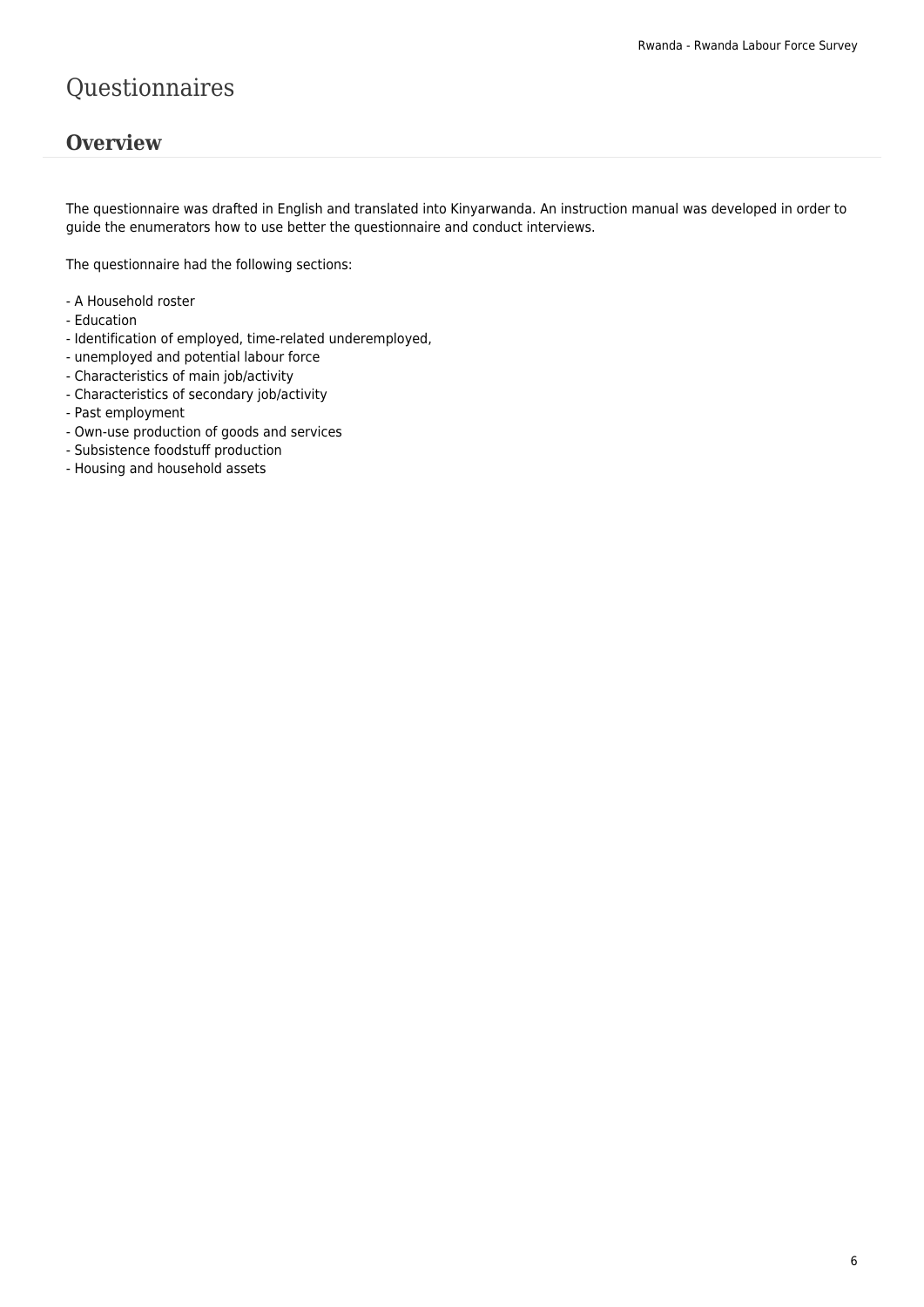# Data Collection

### **Data Collection Dates**

| Start      | End        | Cycle             |
|------------|------------|-------------------|
| 2018-02-04 | 2018-04-03 | LFS February 2018 |
| 2018-08-01 | 2018-09-30 | LFS August 2018   |

### **Data Collection Mode**

Face-to-face [f2f]

### **Data Collection Notes**

The main pre-survey activities conducted in preparation for the field operations included the establishment of the field organization, the recruitment and training of interviewers and the preparation of Tablets. The field work consisted of 2 coordinators, coordinating the work of 10 supervisors, 24 team leaders and 96 interviewers. So altogether the survey interviewing was carried out by a total of 120 interviewers. Interviews were conducted in both English and Kinyarwanda depending on the respondents.

### **Questionnaires**

The questionnaire was drafted in English and translated into Kinyarwanda. An instruction manual was developed in order to guide the enumerators how to use better the questionnaire and conduct interviews.

The questionnaire had the following sections:

- A Household roster
- Education
- Identification of employed, time-related underemployed,
- unemployed and potential labour force
- Characteristics of main job/activity
- Characteristics of secondary job/activity
- Past employment
- Own-use production of goods and services
- Subsistence foodstuff production
- Housing and household assets

### **Data Collectors**

| <b>Name</b>                                | <b>Abbreviation</b> | <b>Affiliation</b>                        |
|--------------------------------------------|---------------------|-------------------------------------------|
| National Institute of Statistics of Rwanda | <b>NISR</b>         | Ministry of Finance and Economic Planning |

### **Supervision**

The field work consisted of 2 coordinators, coordinating the work of 10 supervisors, 24 team leaders and 96 interviewers. So altogether the survey interviewing was carried out by a total of 120 interviewers. To complement and verify these quality control measures, NISR and Ministry of Public Service and Labour conducted independent field visits to verify field teams' implementation of the survey methodology and the interviewing process. Checks were also carried out to assess completeness and logical consistency of interview data.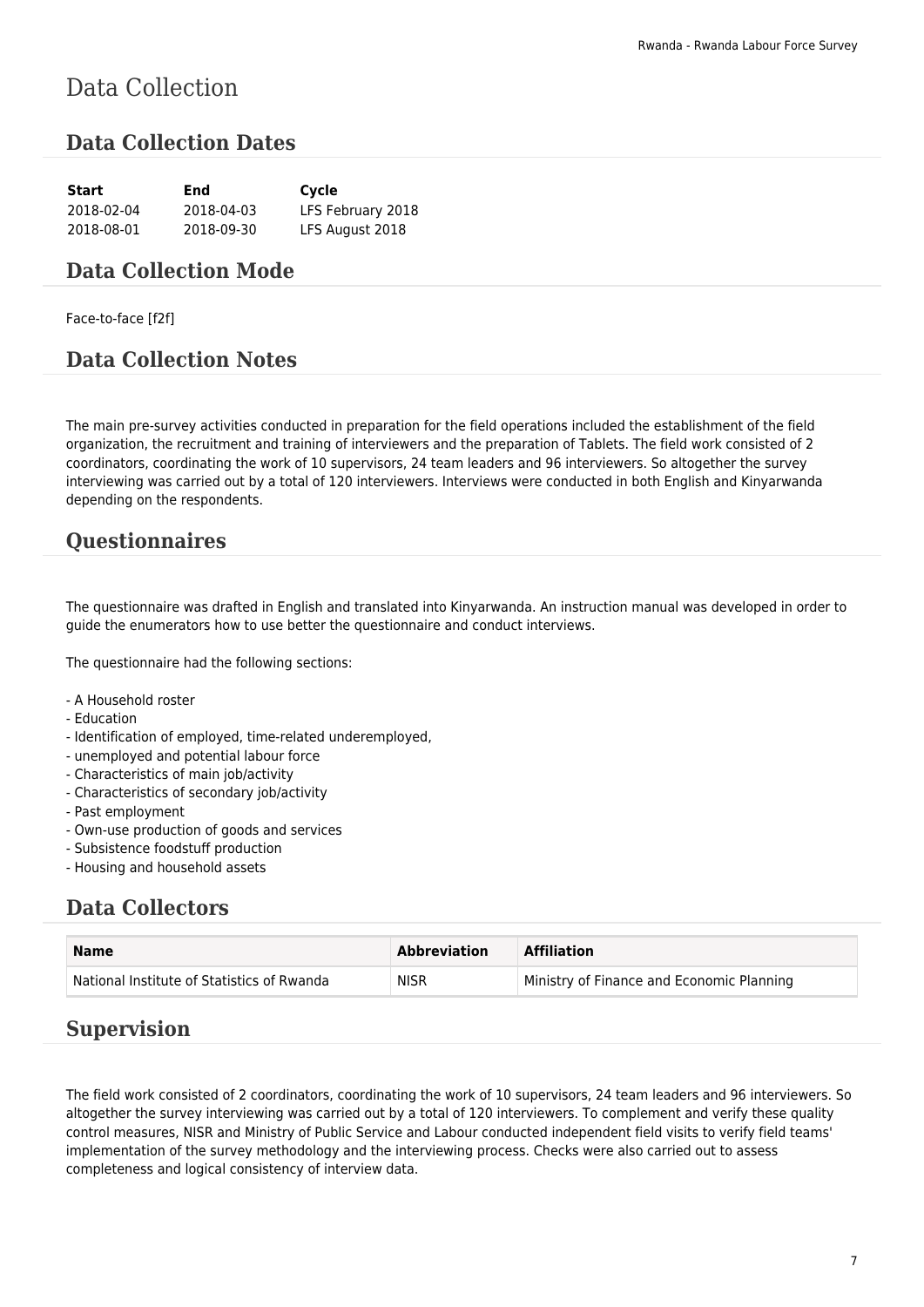# Data Processing

# **Data Editing**

Since August 2017 an electronic data collection system has replaced paper based questionnaire and data were collected using computerized assisted interview (CAPI). Data was uploaded to NISR main office from field via wireless network channel by synchronizing every day with the NISR server. It was carried every day to have a daily back up of data. All the activity of codification were also done to the field by interviewers who were trained. Several questions with textual responses were precoded in tabled in cascaded way. These concerned education (major field of study in highest qualification attained, and subject of training), occupation and branch of economic activity (at main and secondary job and past employment experience). They were coded into the corresponding national standard classifications using on-screen coding with corresponding dictionaries in Kinyarwanda. Coding of geographic areas and addresses was incorporated in the data entry programme as look-up. Following coding, responses of each questionnaire were edited for blanks, missing values, duplicates, out-of-range values, and inconsistencies such as no head of household or age of child greater than age of head of household using developed batches of controlling inconsistence in CsPro and Stata. Edit rules were developed for consistency checks on questions related to the measurement of the main labour force variables, including employment, unemployment, multiple jobholding, total hours usually worked at all jobs, total hours actually worked at all jobs, status in employment at main job, etc. Corrections were made mostly with reference to the original physical questionnaire.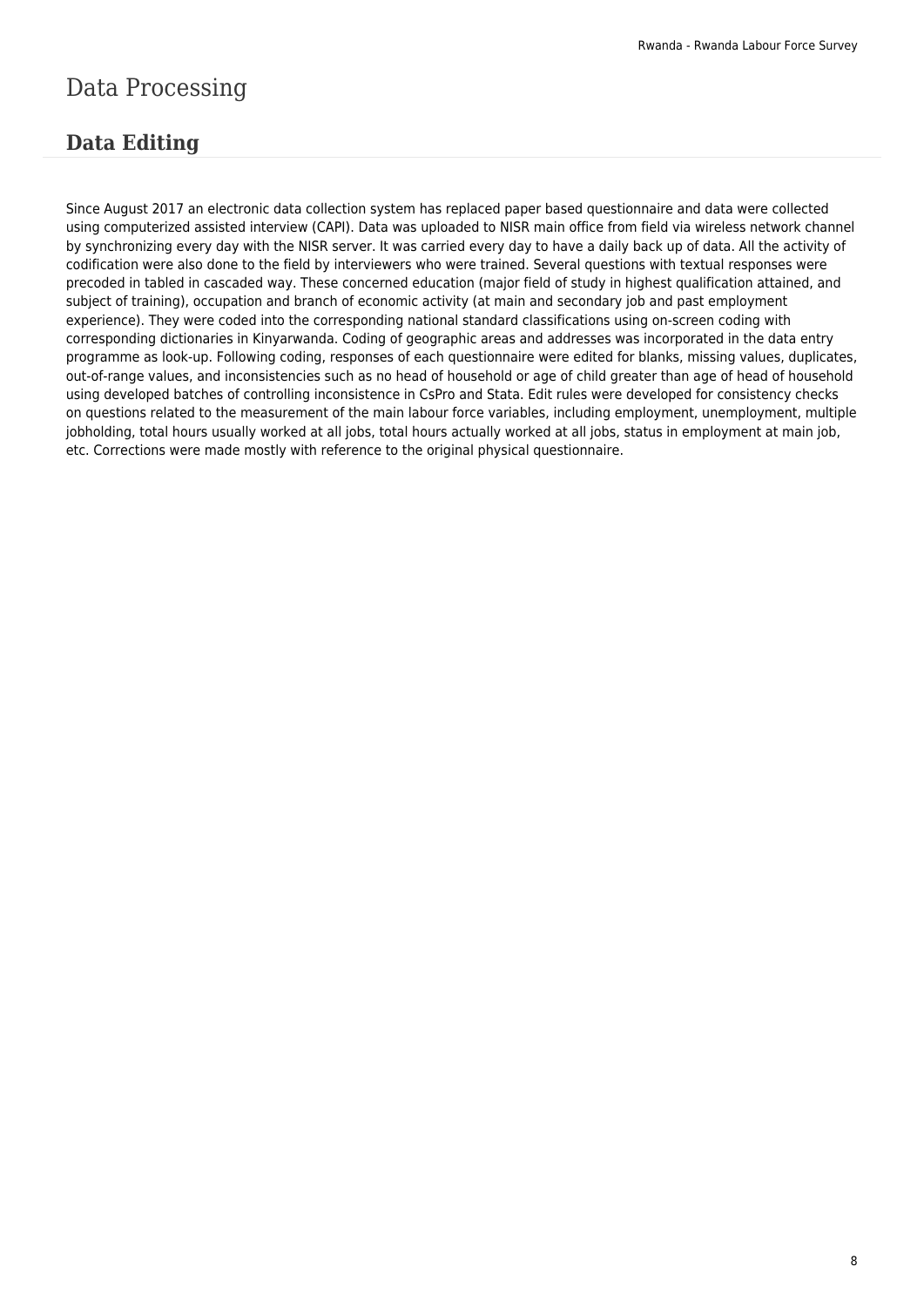# Data Appraisal

No content available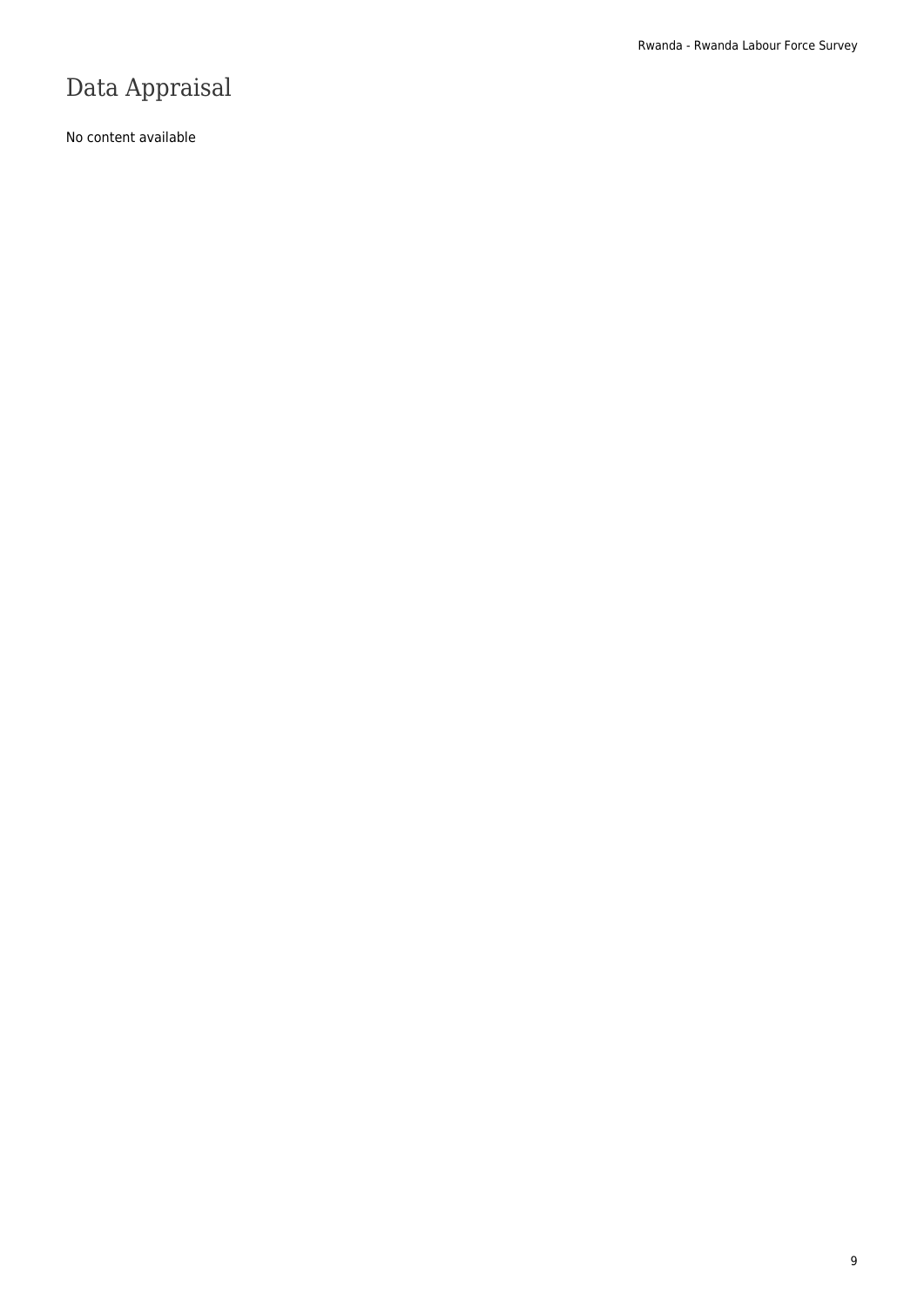# **File Description**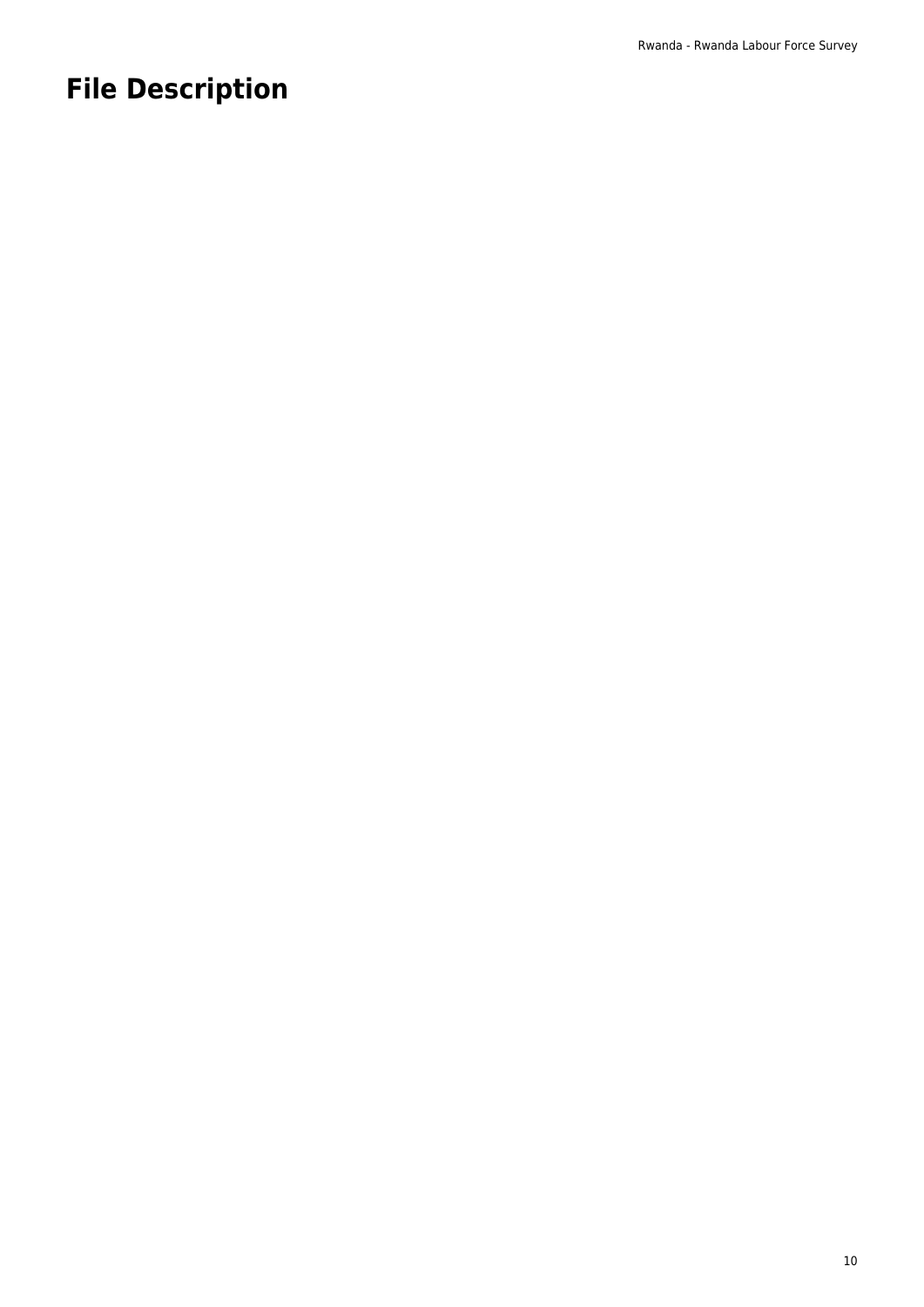# **Variable List**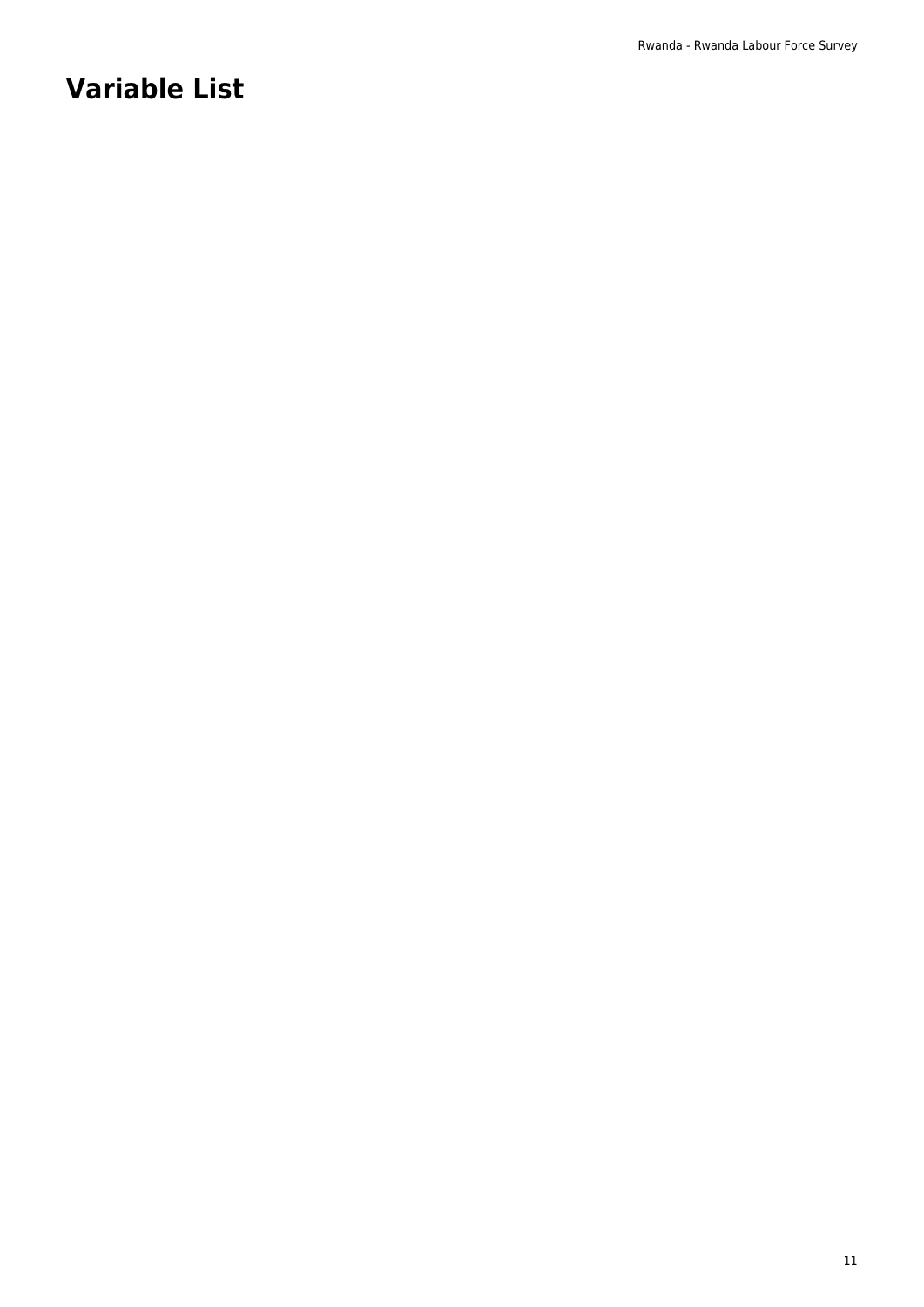### **rwa-nisr-lfs-2018**

| Content             |                   |
|---------------------|-------------------|
| Cases               | 76670             |
| Variable(s)         | 189               |
| Structure           | Type:<br>Keys: () |
| Version             | 0.1               |
| Producer            | <b>NISR</b>       |
| <b>Missing Data</b> |                   |

# **Variables**

| ID    | <b>Name</b>   | Label                                                                               | <b>Type</b> | <b>Format</b> | Question |
|-------|---------------|-------------------------------------------------------------------------------------|-------------|---------------|----------|
| V1899 | PSU NO        | <b>PSU NUMBER</b>                                                                   | contin      | numeric       |          |
| V1900 | pid           | Personal ID                                                                         | contin      | numeric       |          |
| V1901 | ur            | <b>Urban and Rural</b>                                                              | discrete    | numeric       |          |
| V1902 | phase         | Data collection round                                                               | discrete    | numeric       |          |
| V1903 | province      | Province                                                                            | discrete    | numeric       |          |
| V1904 | district      | <b>District</b>                                                                     | discrete    | numeric       |          |
| V1905 | weight        | Round weight                                                                        | contin      | numeric       |          |
| V1906 | weight2       | Annual weight                                                                       | contin      | numeric       |          |
| V1907 | <b>SAMEHH</b> | The same Household Visited last time?                                               | discrete    | numeric       |          |
| V1908 | <b>HHRG</b>   | <b>Rotation Group</b>                                                               | discrete    | numeric       |          |
| V1909 | A01           | Sex                                                                                 | discrete    | numeric       |          |
| V1910 | A02           | Relationship                                                                        | discrete    | numeric       |          |
| V1911 | A03M          | Date of birth Month                                                                 | discrete    | numeric       |          |
| V1912 | A03Y          | date of birth year                                                                  | contin      | numeric       |          |
| V1913 | A04           | Age at last birthday                                                                | contin      | numeric       |          |
| V1914 | A05           | Present marital status                                                              | discrete    | numeric       |          |
| V1915 | A06           | Do you have difficulty seeing, even if wearing glasses?                             | discrete    | numeric       |          |
| V1916 | A07           | Do you have difficulty hearing, even if using a hearing aid?                        | discrete    | numeric       |          |
| V1917 | A08           | Do you have difficulty walking or climbing steps?                                   | discrete    | numeric       |          |
| V1918 | A09           | Do you have difficulty remembering or concentrating?                                | discrete    | numeric       |          |
| V1919 | A10           | Do you have difficulty (with self-care such as) washing all over or<br>dressing?    | discrete    | numeric       |          |
| V1920 | A11           | Using your usual language, do you have difficulty communicating,<br>mple understand | discrete    | numeric       |          |
| V1921 | A12           | What is nationality?                                                                | discrete    | numeric       |          |
| V1922 | A13           | Residential Status in Rwanda                                                        | discrete    | numeric       |          |
| V1923 | A14A          | Country/Area of birth                                                               | discrete    | numeric       |          |
| V1924 | A14B          | District of birth                                                                   | discrete    | numeric       |          |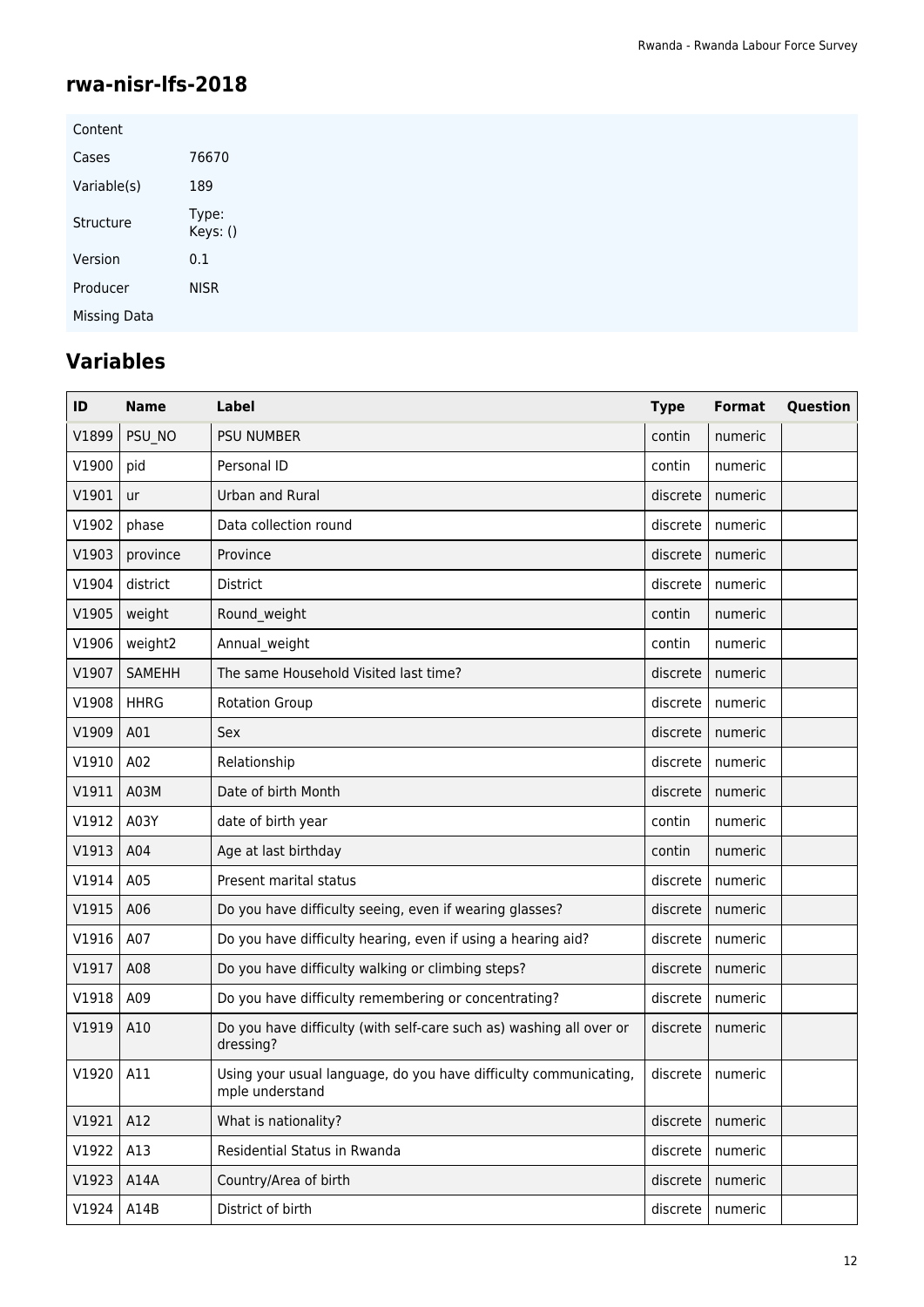| ID    | <b>Name</b>     | Label                                                                                | <b>Type</b> | <b>Format</b> | Question |
|-------|-----------------|--------------------------------------------------------------------------------------|-------------|---------------|----------|
| V1925 | A18             | Kind of place he/she lived in prior to arriving here?                                | discrete    | numeric       |          |
| V1926 | A19             | How long did he/she live in the previous location prior to arriving<br>here?         | contin      | numeric       |          |
| V1927 | A20             | Reason to move away from previous location                                           | discrete    | numeric       |          |
| V1928 | A21             | Has he/she been away from home in this last 12 months?                               | discrete    | numeric       |          |
| V1929 | A22             | Months during the past 12 months has he/she been away from<br>this HH                | discrete    | numeric       |          |
| V1930 | A23             | While absent, is/was he/she a member of another household?                           | discrete    | numeric       |          |
| V1931 | A24             | Is he/she household member?                                                          | discrete    | numeric       |          |
| V1932 | <b>B01</b>      | IS [NAME] currently studying?                                                        | discrete    | numeric       |          |
| V1933 | <b>B02A</b>     | What is the Highest educational level is/ have [NAME] attending /<br>attended?       | discrete    | numeric       |          |
| V1934 | B02B            | How many years have you completed in that level of education?                        | contin      | numeric       |          |
| V1935 | <b>B03</b>      | Highest certificate obtained                                                         | discrete    | numeric       |          |
| V1936 | <b>B04</b>      | The place of the highest qualification attained                                      | discrete    | numeric       |          |
| V1937 | <b>B05A</b>     | Area of specialization                                                               | discrete    | character     |          |
| V1938 | <b>B06</b>      | Ability to read and write                                                            | discrete    | numeric       |          |
| V1939 | <b>B07</b>      | Currently attending any trade or technical Skills school                             | discrete    | numeric       |          |
| V1940 | <b>B08</b>      | Did you learn any Trade or Technical vocational course (TVET)?                       | discrete    | numeric       |          |
| V1941 | <b>B09</b>      | How long will/did this Training take?                                                | discrete    | numeric       |          |
| V1942 | <b>B10</b>      | Type of technical skills learned?                                                    | discrete    | numeric       |          |
| V1943 | <b>B11</b>      | Where did (NAME) acquire these skills                                                | discrete    | numeric       |          |
| V1944 | <b>B12</b>      | Who was the main sponsor for this course?                                            | discrete    | numeric       |          |
| V1945 | <b>B13</b>      | Did [NAME] complete the course?                                                      | discrete    | numeric       |          |
| V1946 | <b>B13A</b>     | In which year did (Name) complete this course?                                       | contin      | numeric       |          |
| V1947 | <b>B14</b>      | What happened after you completed the course?                                        | discrete    | numeric       |          |
| V1948 | <b>B15</b>      | At what level could you use of computer?                                             | discrete    | numeric       |          |
| V1949 | <b>B16A</b>     | At what level could (Name) speak English                                             | discrete    | numeric       |          |
| V1950 | <b>B16B</b>     | At what level could (Name) speak French                                              | discrete    | numeric       |          |
| V1951 | <b>B16C</b>     | At what level could (Name) speak Swahili                                             | discrete    | numeric       |          |
| V1952 | CO <sub>1</sub> | During the last 7 days, did he/she do any work for wage, salary,<br>commission, tips | discrete    | numeric       |          |
| V1953 | CO <sub>2</sub> | During the past 7 days, did (NAME) run or do any kind of business,<br>farming or ot  | discrete    | numeric       |          |
| V1954 | CO <sub>3</sub> | During the past 7 days, did (NAME) help unpaid in a business<br>owned by a househol  | discrete    | numeric       |          |
| V1955 | CO <sub>4</sub> | Was this work in agriculture, farming or fishing?                                    | discrete    | numeric       |          |
| V1956 | CO <sub>5</sub> | In general, are the products obtained from this activity for sale or<br>for family   | discrete    | numeric       |          |
| V1957 | C <sub>06</sub> | During the last 7 days, did (NAME) have a paid job or a business<br>from which he/s  | discrete    | numeric       |          |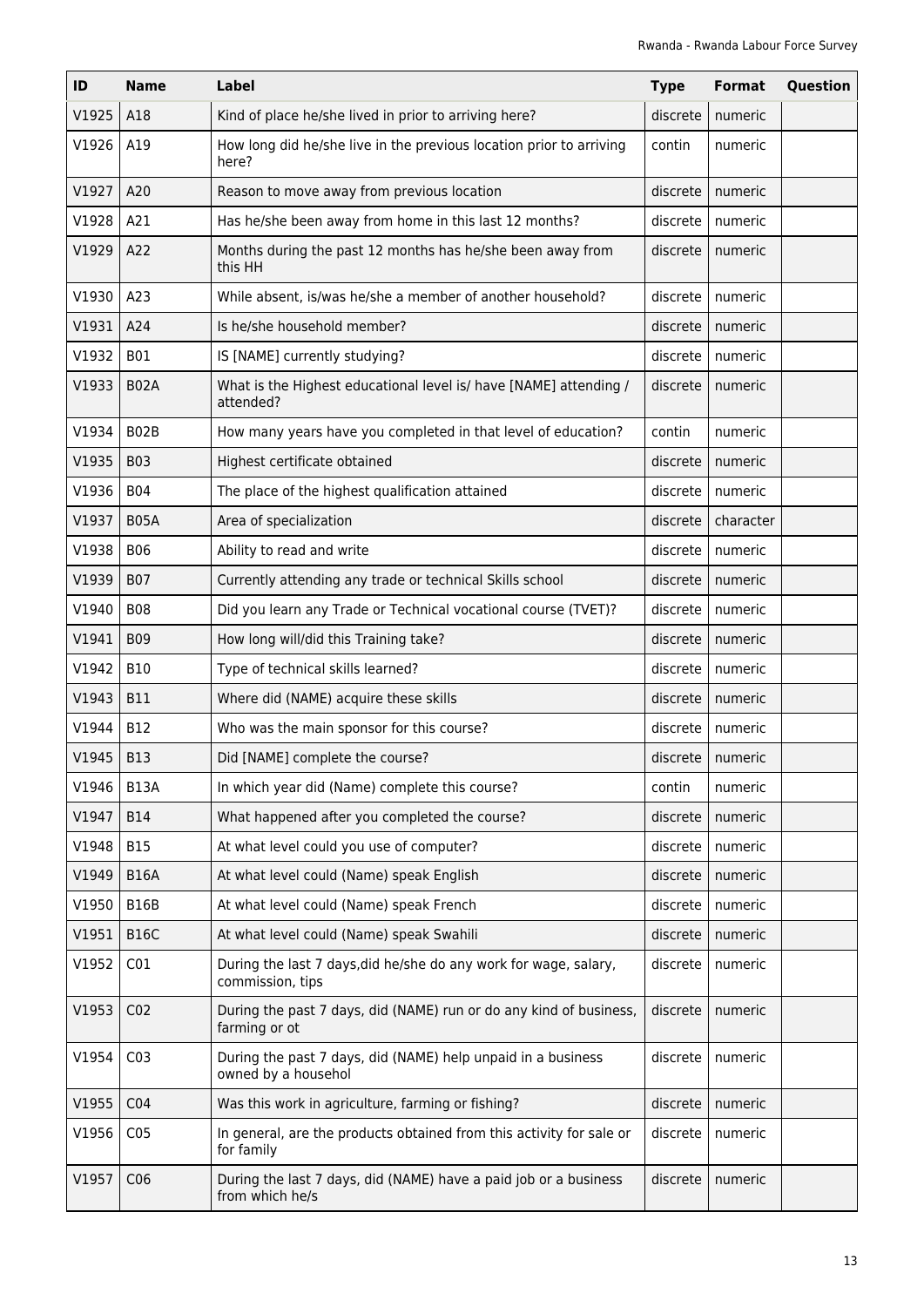| ID    | <b>Name</b>      | Label                                                                                   | <b>Type</b> | Format  | Question |
|-------|------------------|-----------------------------------------------------------------------------------------|-------------|---------|----------|
| V1958 | CO <sub>7</sub>  | What was the main reason (NAME) was absent from work during<br>the last 7 days?         | discrete    | numeric |          |
| V1959 | CO8              | What is the expected total absence from work for (NAME)?                                | discrete    | numeric |          |
| V1960 | CO <sub>9</sub>  | Does (NAME) continue receiving an income from his/her job during<br>absence?            | discrete    | numeric |          |
| V1961 | C10              | Did [NAME] have any other paid job or business or performed any<br>secondary activi     | discrete    | numeric |          |
| V1962 | C11A             | How many hours does [NAME] usually work per week?Main<br>job/activity                   | contin      | numeric |          |
| V1963 | C11B             | How many hours does [NAME] usually work per week?Secondary<br>job/activity              | contin      | numeric |          |
| V1964 | C12A             | During the past 7 days, how many days did (NAME) actually<br>work?Main job/activity     | discrete    | numeric |          |
| V1965 | C12B             | During the past 7 days, how many days did (NAME) actually<br>work?Secondary job/act     | discrete    | numeric |          |
| V1966 | C13A             | During the past 7 days, how many hours per day did (NAME)<br>actually worked?Main j     | contin      | numeric |          |
| V1967 | C13B             | During the past 7 days, how many hours per day did (NAME)<br>actually worked?second     | contin      | numeric |          |
| V1968 | C14              | How many hours did [NAME) usually worked at all jobs combined?                          | discrete    | numeric |          |
| V1969 | C15              | What was the main reason (NAME) usually worked long hours per<br>week?                  | discrete    | numeric |          |
| V1970 | C16              | During the last 4 weeks, did (NAME) look for additional or other<br>work?               | discrete    | numeric |          |
| V1971 | C17              | Would want to work more hours per week than usualy worked<br>provided the extra hou     | discrete    | numeric |          |
| V1972 | C18              | If an opportunity for additional work became available, could<br>(NAME) start worki     | discrete    | numeric |          |
| V1973 | C19              | During the last 4 weeks, did [NAME] look for any kind of paid job<br>or try to star     | discrete    | numeric |          |
| V1974 | C <sub>20</sub>  | Has [NAME] already found a job or arranged to start a business in<br>the next 4 wee     | discrete    | numeric |          |
| V1975 | C <sub>21A</sub> | Arranging for financial ressources, applying for permits, licences                      | discrete    | numeric |          |
| V1976 | C21C             | Seeking the assistance of friends, relatives or other types of<br>intermediaries        | discrete    | numeric |          |
| V1977 | C21D             | Registering with or contacting public or private employment<br>services                 | discrete    | numeric |          |
| V1978 | C21E             | Applying to employers directly, checking at<br>worksites, farms, factory gates, markets | discrete    | numeric |          |
| V1979 | C21F             | Placing or answering newspaper or online job advertisements                             | discrete    | numeric |          |
| V1980 | C21G             | Placing and updating resumes on professional or social<br>networking sites online       | discrete    | numeric |          |
| V1981 | C21H             | No method                                                                               | discrete    | numeric |          |
| V1982 | C21L             | Other                                                                                   | discrete    | numeric |          |
| V1983 | C <sub>22</sub>  | For how long has [NAME] been without work and trying to find a<br>paid job or start     | contin      | numeric |          |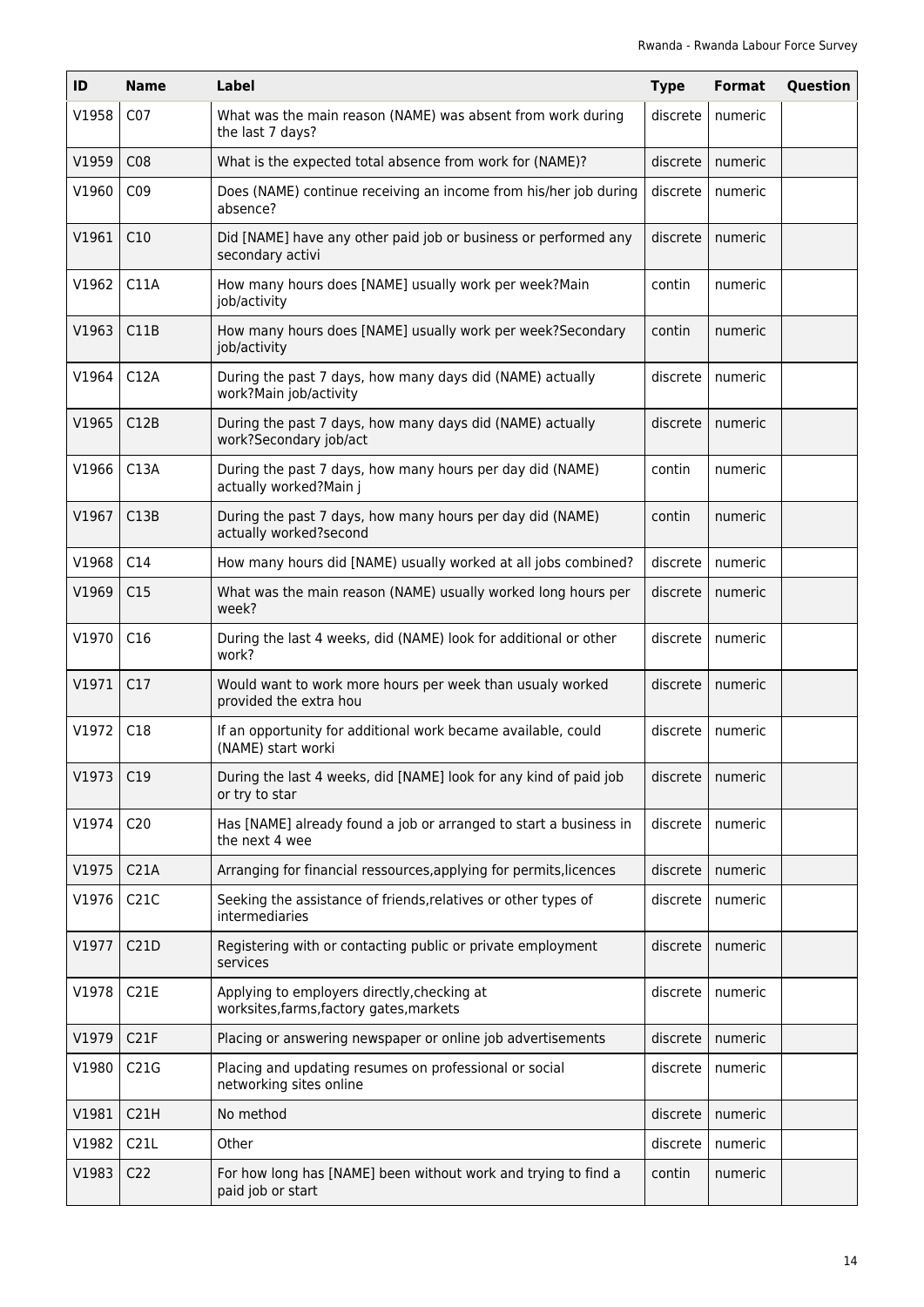| ID     | <b>Name</b>       | Label                                                                               | <b>Type</b> | Format  | Question |
|--------|-------------------|-------------------------------------------------------------------------------------|-------------|---------|----------|
| V1984  | C <sub>23</sub>   | Would [NAME] want to work if a paid job or business opportunity<br>became availabl  | discrete    | numeric |          |
| V1985  | C <sub>24</sub>   | What was the main reason (NAME) did not try to find a paid job or<br>start a busine | discrete    | numeric |          |
| V1986  | C <sub>25</sub>   | If a paid job or business opportunity become available, could<br>[NAME] have starte | discrete    | numeric |          |
| V1987  | C <sub>26</sub>   | What is the mean reason why (NAME) could not start working in<br>the last 7 days o  | discrete    | numeric |          |
| V1988  | indd01            | <b>ISCO High level</b>                                                              | discrete    | numeric |          |
| V1989  | isco2d            | Isco 2digits mainjob                                                                | discrete    | numeric |          |
| V1990  | C21B              | Looking for land, premises, machinery, supplies, farming inputs                     | discrete    | numeric |          |
| V1991  | D01B2             | Main tasks and duties(ISCO CODE)                                                    | contin      | numeric |          |
| V1992  | D <sub>0</sub> 2  | What do you think could be the minimum level of education to<br>carry out the job ( | discrete    | numeric |          |
| V1993  | indd03            | <b>ISIC High level</b>                                                              | discrete    | numeric |          |
| V1994  | isic2d            | Isic 2digits mainjob                                                                | discrete    | numeric |          |
| V1995  | D <sub>04</sub>   | Does (Name) work in                                                                 | discrete    | numeric |          |
| V1996  | D <sub>05</sub>   | In this job, is [NAME] working as??                                                 | discrete    | numeric |          |
| V1997  | D <sub>06</sub>   | Have [NAME] been employed on the basis of:                                          | discrete    | numeric |          |
| V1998  | D07               | Is [NAME]'s contract or agreement :                                                 | discrete    | numeric |          |
| V1999  | D <sub>08</sub>   | The duration of the contract or agreement?                                          | discrete    | numeric |          |
| V2000  | D <sub>09</sub> A | Does employer pay contributions on [NAME]?s behalf to social<br>security fund       | discrete    | numeric |          |
| V2001  | D <sub>09</sub> B | Does employer pay contributions on [NAME]?s behalf to health<br>insurance fund      | discrete    | numeric |          |
| V2002. | D <sub>10</sub> A | Benefits paid for annual leave                                                      | discrete    | numeric |          |
| V2003  | D10B              | Benefits paid for sick leave                                                        | discrete    | numeric |          |
| V2004  | D10C              | Benefits paid for maternity/paternity leave                                         | discrete    | numeric |          |
| V2005  | D10D              | Is (Name)'s salary subjected to deduction of taxe (PAYE)                            | discrete    | numeric |          |
| V2006  | D11               | Does [NAME] belong to any trade union or syndicate                                  | discrete    | numeric |          |
| V2007  | D <sub>20</sub>   | Is the business/establishment where [NAME] works registered with<br>the RRA or pay  | discrete    | numeric |          |
| V2008  | D21               | In order to report to an authority, does the business/establishment<br>where (NAME) | discrete    | numeric |          |
| V2009  | D <sub>2</sub> 2A | How many regular paid or unpaid employees including [NAME],<br>work at [NAME]'s pl  | discrete    | numeric |          |
| V2010  | D <sub>22</sub> B | How many regular paid or unpaid employees including [NAME],<br>work at [NAME]'s pl  | discrete    | numeric |          |
| V2011  | D <sub>23</sub>   | In what type of place does [NAME] usually work?                                     | discrete    | numeric |          |
| V2012  | D <sub>25</sub>   | In day to day work does [NAME] need the computer to perform<br>his/her duties?      | discrete    | numeric |          |
| V2013  | D <sub>26</sub>   | Does (name) use computer in his/her day to day work?                                | discrete    | numeric |          |
| V2014  | inde01            | ISCO High level secondary                                                           | discrete    | numeric |          |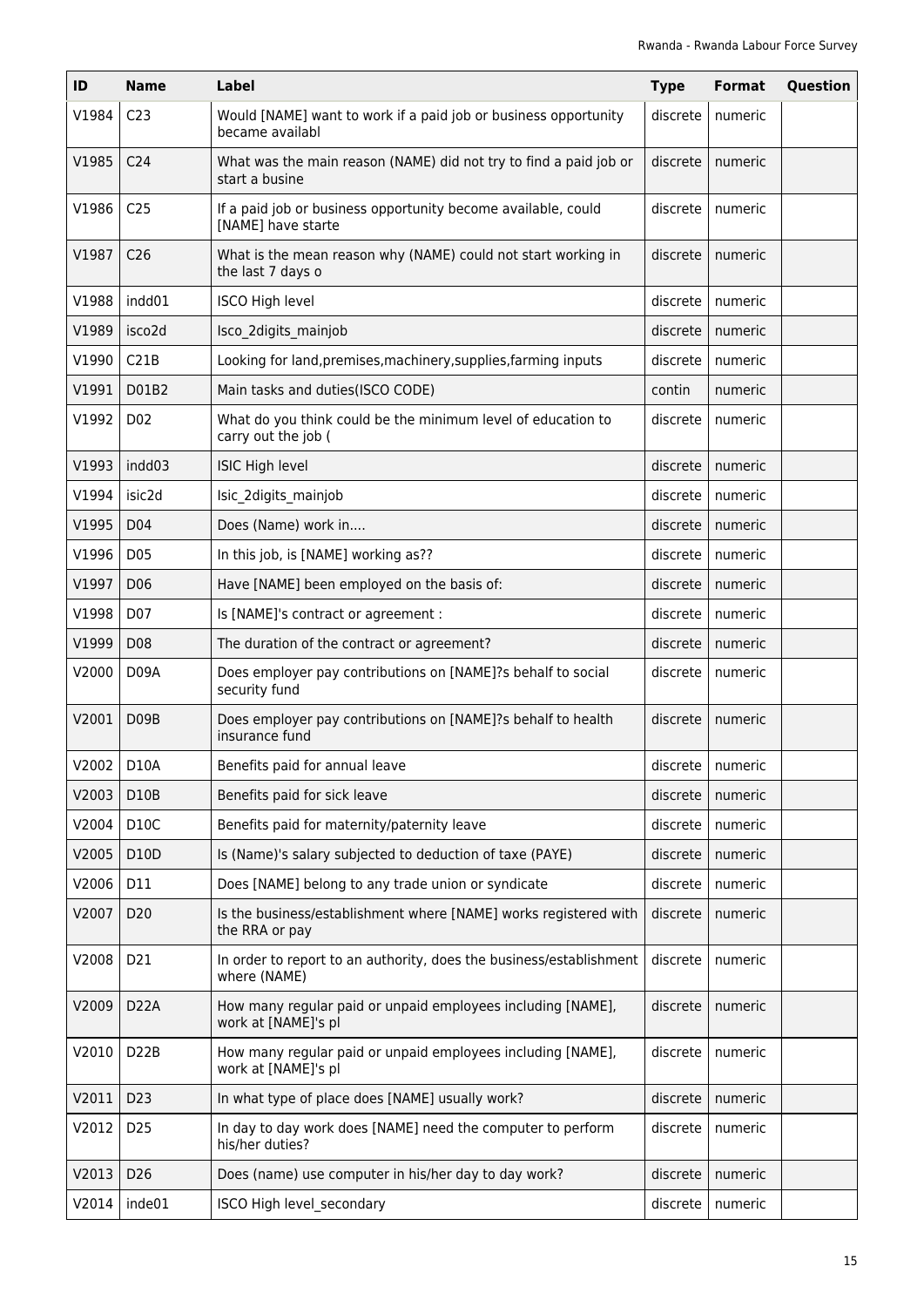| ID    | Name             | <b>Label</b>                                                                        | <b>Type</b> | Format  | Question |
|-------|------------------|-------------------------------------------------------------------------------------|-------------|---------|----------|
| V2015 | isco2e           | Isco 2digits secondjob                                                              | discrete    | numeric |          |
| V2016 | inde02           | ISIC High level secondary                                                           | discrete    | numeric |          |
| V2017 | isic2e           | Isic 2digits secondjob                                                              | discrete    | numeric |          |
| V2018 | D <sub>27</sub>  | Is a secondary paid job or business/activity reported                               | discrete    | numeric |          |
| V2019 | E01B1            | Main tasks and duties(ISCO CODE)                                                    | contin      | numeric |          |
| V2020 | E02              | What is the name of (NAME)?s workplace at his/her secondary<br>job/activity?        | discrete    | numeric |          |
| V2021 | E03              | In his/her secondary job/activity, does (NAME) work in ??                           | discrete    | numeric |          |
| V2022 | E04              | In his/her secondary job/business, does (NAME) work as ??                           | discrete    | numeric |          |
| V2023 | E05A             | Does the employer pay contributions on (Name)'s behalf to social<br>security fund?  | discrete    | numeric |          |
| V2024 | E05B             | Does the employer pay contributions on (Name)'sbehalf to health<br>insurance?       | discrete    | numeric |          |
| V2025 | <b>E06A</b>      | Is (Name) paid annual leave                                                         | discrete    | numeric |          |
| V2026 | E06B             | Is (Name) paid sick leave.                                                          | discrete    | numeric |          |
| V2027 | <b>E06C</b>      | Is (NAME)Paid maternity/paternity leave?                                            | discrete    | numeric |          |
| V2028 | E07              | Is the business/establishment where (Name) works for registered<br>with the RRA or  | discrete    | numeric |          |
| V2029 | E08              | Does [NAME]'s employer keep any written records or accounts?                        | discrete    | numeric |          |
| V2030 | E09A             | Including (Name) how many regular paid or unpaid<br>employees(less than 10)         | discrete    | numeric |          |
| V2031 | E09B             | Including (Name) how many regular paid or unpaid<br>employees(More than 10)         | discrete    | numeric |          |
| V2032 | E10              | In what type of place does (Name) usually work?                                     | discrete    | numeric |          |
| V2033 | E11              | Apart from the main job:how many Job did(Name) had in the last 7<br>days?           | discrete    | numeric |          |
| V2034 | indf03           | ISCO High level past                                                                | discrete    | numeric |          |
| V2035 | isco2f           | Isco 2digits pastjob                                                                | discrete    | numeric |          |
| V2036 | indf04           | ISIC High level past                                                                | discrete    | numeric |          |
| V2037 | isic2f           | Isic 2digits pastjob                                                                | discrete    | numeric |          |
| V2038 | F <sub>0</sub> 1 | Has [NAME]ever worked previously for a wage, salary or for other<br>income in cash  | discrete    | numeric |          |
| V2039 | F02              | The main reason to stop working in his/her last paid job / business?                | discrete    | numeric |          |
| V2040 | F04A             | What was the name of (NAME)?s workplace at his/her job/activity?                    | discrete    | numeric |          |
| V2041 | F05              | What is (Name) main source of income at present?                                    | discrete    | numeric |          |
| V2042 | F06              | In your opinion, which of the following best describes your main<br>status at prese | discrete    | numeric |          |
| V2043 | F07              | What Competencies do you need to increase your employment<br>opportunities?         | discrete    | numeric |          |
| V2044 | G01              | In the last 7 days, how many hours did [NAME] spend collecting<br>firewood for the  | contin      | numeric |          |
| V2045 | G02              | In the last 7 days, how many hours did [NAME] spend fetching<br>water for the house | contin      | numeric |          |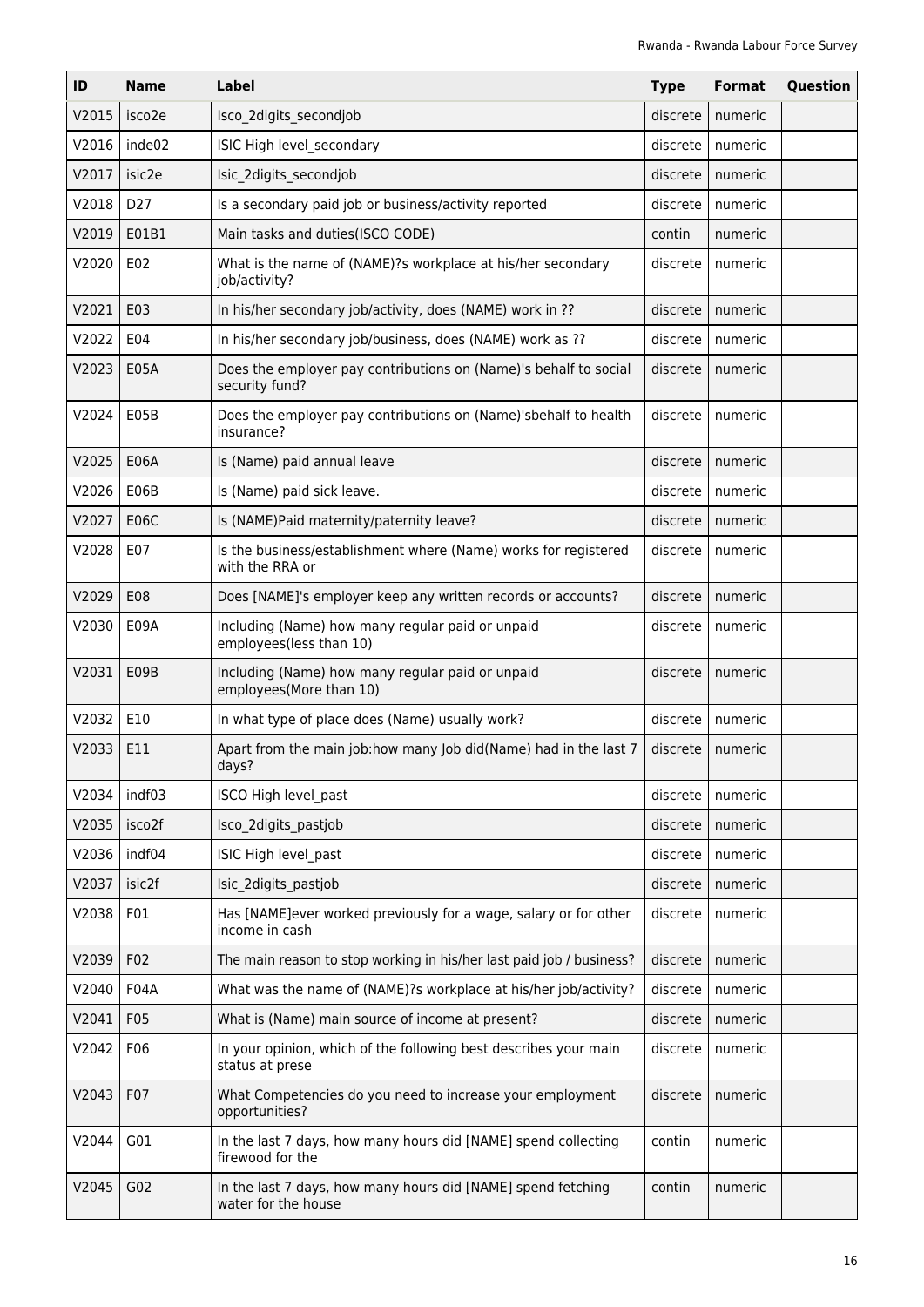| ID    | <b>Name</b>      | Label                                                                               | <b>Type</b> | <b>Format</b> | Question |
|-------|------------------|-------------------------------------------------------------------------------------|-------------|---------------|----------|
| V2046 | G03              | In the last 7 days, how many hours did [NAME] spend searching<br>for fodder or gra  | contin      | numeric       |          |
| V2047 | G04              | In the last 7 days, how many hours did [NAME] spend<br>manufacturing household good | contin      | numeric       |          |
| V2048 | G05              | In the last 7 days, how many hours did [NAME] spend constructing<br>your dwelling,  | contin      | numeric       |          |
| V2049 | G06              | In the last 7 days, how many hours did [NAME] spend doing<br>household chores inclu | contin      | numeric       |          |
| V2050 | G07              | In the last 7 days, how many hours did [NAME] spend looking after<br>children and e | contin      | numeric       |          |
| V2051 | H01              | During the last four weeks did he/she do any of the following work<br>mainly for o  | discrete    | numeric       |          |
| V2052 | H <sub>02</sub>  | How many days per week did [NAME] usually worked in these<br>activities?            | discrete    | numeric       |          |
| V2053 | H <sub>0</sub> 3 | How many hours per day has [NAME] usually worked in these<br>activities?            | discrete    | numeric       |          |
| V2054 | H <sub>04</sub>  | HAS DONE ANY AGRICULTURAL ACTIVITY?                                                 | discrete    | numeric       |          |
| V2055 | H <sub>0</sub> 5 | In general, did the household sell or barter any part of the goods<br>obtained from | discrete    | numeric       |          |
| V2056 | H06              | About how much does the household regularly sell?                                   | discrete    | numeric       |          |
| V2057 | H <sub>0</sub> 7 | What was the net Value in Frw the household get from agricultural<br>activities dur | discrete    | numeric       |          |
| V2058 | H <sub>0</sub> 8 | Compared to previous season Was the production below/above<br>average or an avera   | discrete    | numeric       |          |
| V2059 | H <sub>09</sub>  | Do you regularly or sometimes engage paid employee in the<br>farming activity?      | discrete    | numeric       |          |
| V2060 | H <sub>10</sub>  | Excluding family members, how many paid employees do you<br>usually engage in thes  | discrete    | numeric       |          |
| V2061 | <b>H11A</b>      | Did you get access to the land for the agricultural work by leasing<br>(have land t | discrete    | numeric       |          |
| V2062 | H11B             | Did you get access to the land for the agricultural work by Renting<br>(share-cropp | discrete    | numeric       |          |
| V2063 | <b>H11C</b>      | Did you get access to the land for the agricultural work by renting<br>(fixed rent) | discrete    | numeric       |          |
| V2064 | H11D             | Did you get access to the land for the agricultural work by renting<br>(free of cha | discrete    | numeric       |          |
| V2065 | <b>H11E</b>      | Did you get access to the land for the agricultural work by<br>communal rights/publ | discrete    | numeric       |          |
| V2066 | indb05           | Field of education                                                                  | discrete    | numeric       |          |
| V2067 | status1          | Labour force status with 16+                                                        | discrete    | numeric       |          |
| V2068 | wap16            | Working age population                                                              | discrete    | numeric       |          |
| V2069 | employed16       | Employment to population ratio                                                      | contin      | numeric       |          |
| V2070 | UR1              | Unemployment rate                                                                   | contin      | numeric       |          |
| V2071 | <b>LFPR</b>      | Labour force particiaption rate                                                     | contin      | numeric       |          |
| V2072 | sub              | Subsistance_foodstaff_producers                                                     | discrete    | numeric       |          |
| V2073 | <b>TRU</b>       | Time related underemployment                                                        | discrete    | numeric       |          |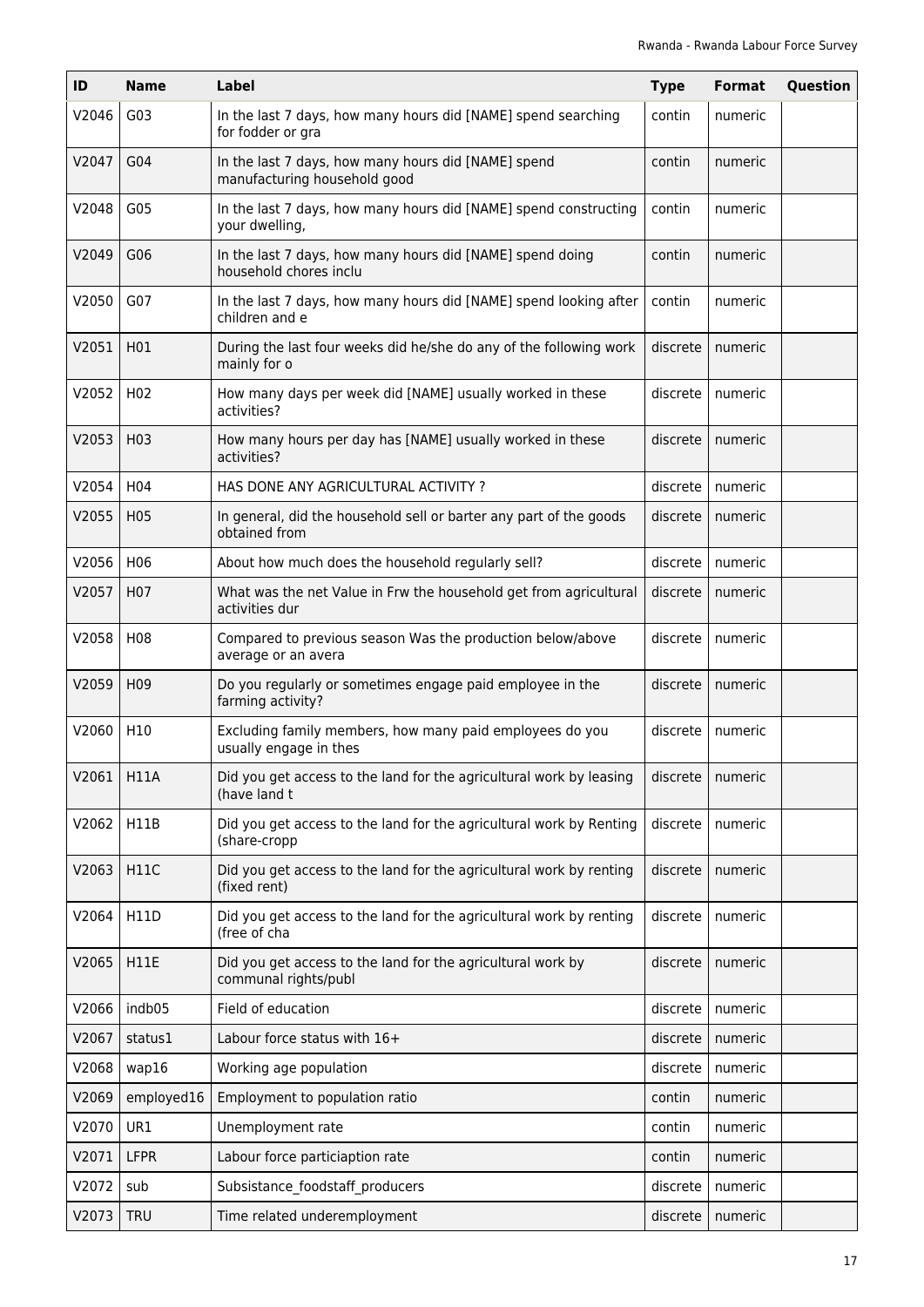| ID    | <b>Name</b>      | Label                                                    | <b>Type</b> | <b>Format</b> | Question |
|-------|------------------|----------------------------------------------------------|-------------|---------------|----------|
| V2074 | jobsearch        | Not employed with jobseach                               | discrete    | numeric       |          |
| V2075 | disable          | person with disability                                   | discrete    | numeric       |          |
| V2076 | discourage       | Discouraged jobseekers                                   | discrete    | numeric       |          |
| V2077 | willing          | Willing non seeker and not available                     | discrete    | numeric       |          |
| V2078 | migrant          | Recent migration                                         | discrete    | numeric       |          |
| V2079 | IEV <sub>2</sub> | Formal and Informal employment for main job              | discrete    | numeric       |          |
| V2080 | cash             | Monthly income in cash for employees                     | contin      | numeric       |          |
| V2081 | LUU              | Labour underutilisation                                  | discrete    | numeric       |          |
| V2082 | <b>LUUR</b>      | Labour underulilation rate                               | contin      | numeric       |          |
| V2083 | LU <sub>2</sub>  | Combined rate of TRU and unempoyment                     | contin      | numeric       |          |
| V2084 | LU3              | Combined rate of unemployment and potential labour force | contin      | numeric       |          |
| V2085 | <b>TRUR</b>      | Time related underumployment                             | contin      | numeric       |          |
| V2086 | work agr         | work in agriculture                                      | discrete    | numeric       |          |
| V2087 | prod_sec         | Informal&Formal& household sector employment             | discrete    | numeric       |          |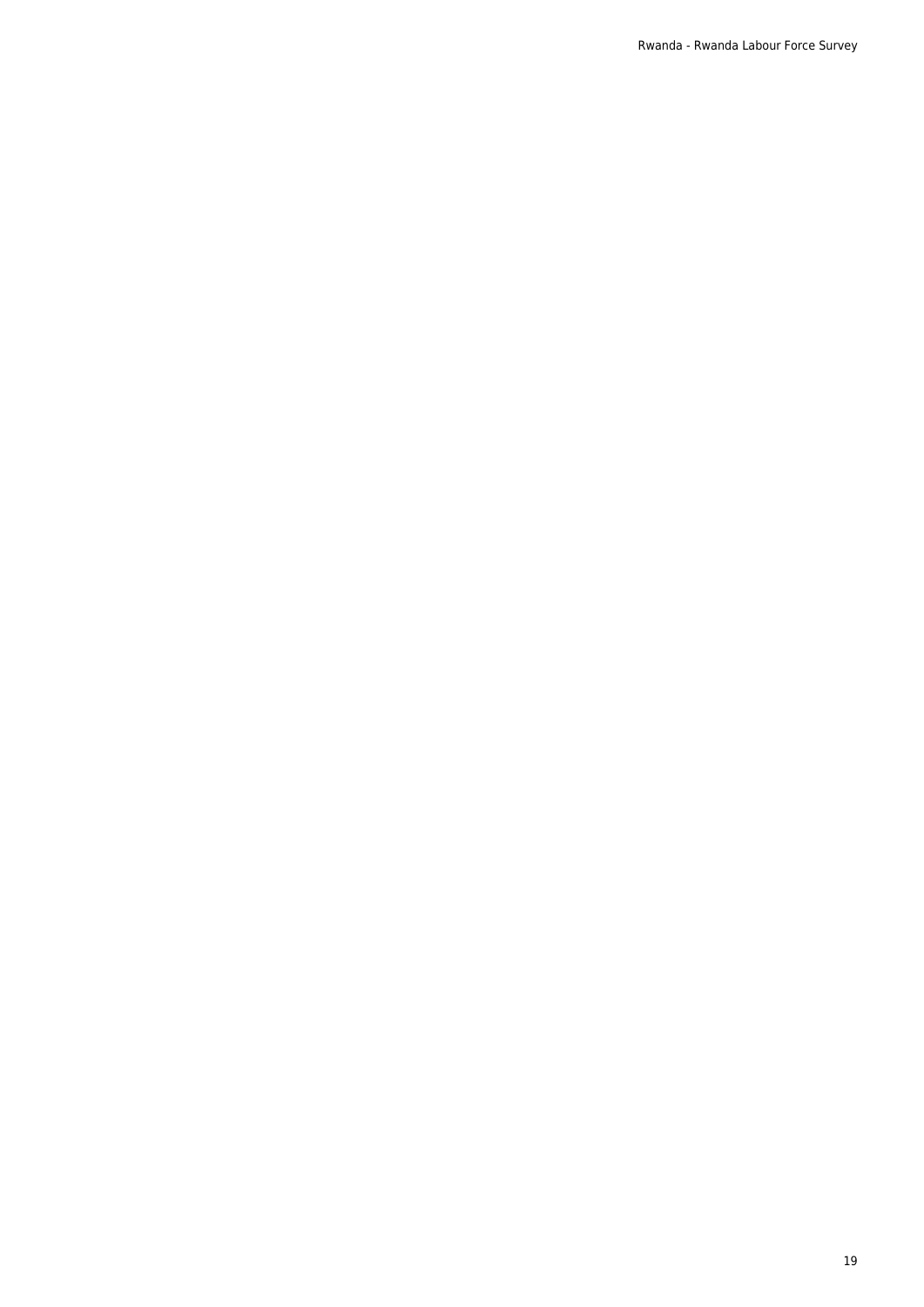# PSU NUMBER (PSU\_NO) File: rwa-nisr-lfs-2018

### **Overview**

Type: Continuous Format: numeric Width: 4 Decimals: 0 Range: 4-1118

Valid cases: 76670 Invalid: 0 Minimum: 4 Maximum: 1118 Mean: 777.8 Standard deviation: 233.4

# Personal ID (pid) File: rwa-nisr-lfs-2018

#### **Overview**

Type: Continuous Format: numeric Width: 8 Decimals: 0 Range: 40101-11182402 Valid cases: 76670 Invalid: 0 Minimum: 40101 Maximum: 11182402 Mean: 7778571.8 Standard deviation: 2334411.8

# Urban and Rural (ur) File: rwa-nisr-lfs-2018

#### **Overview**

Type: Discrete Format: numeric Width: 1 Decimals: 0 Range: 1-2

Valid cases: 76670 Invalid: 0

# Data collection round (phase) File: rwa-nisr-lfs-2018

#### **Overview**

Type: Discrete Format: numeric Width: 1 Decimals: 0 Range: 1-2

Valid cases: 76670 Invalid: 0

# Province (province) File: rwa-nisr-lfs-2018

#### **Overview**

Type: Discrete Format: numeric Width: 1 Decimals: 0 Range: 1-5

Valid cases: 76670 Invalid: 0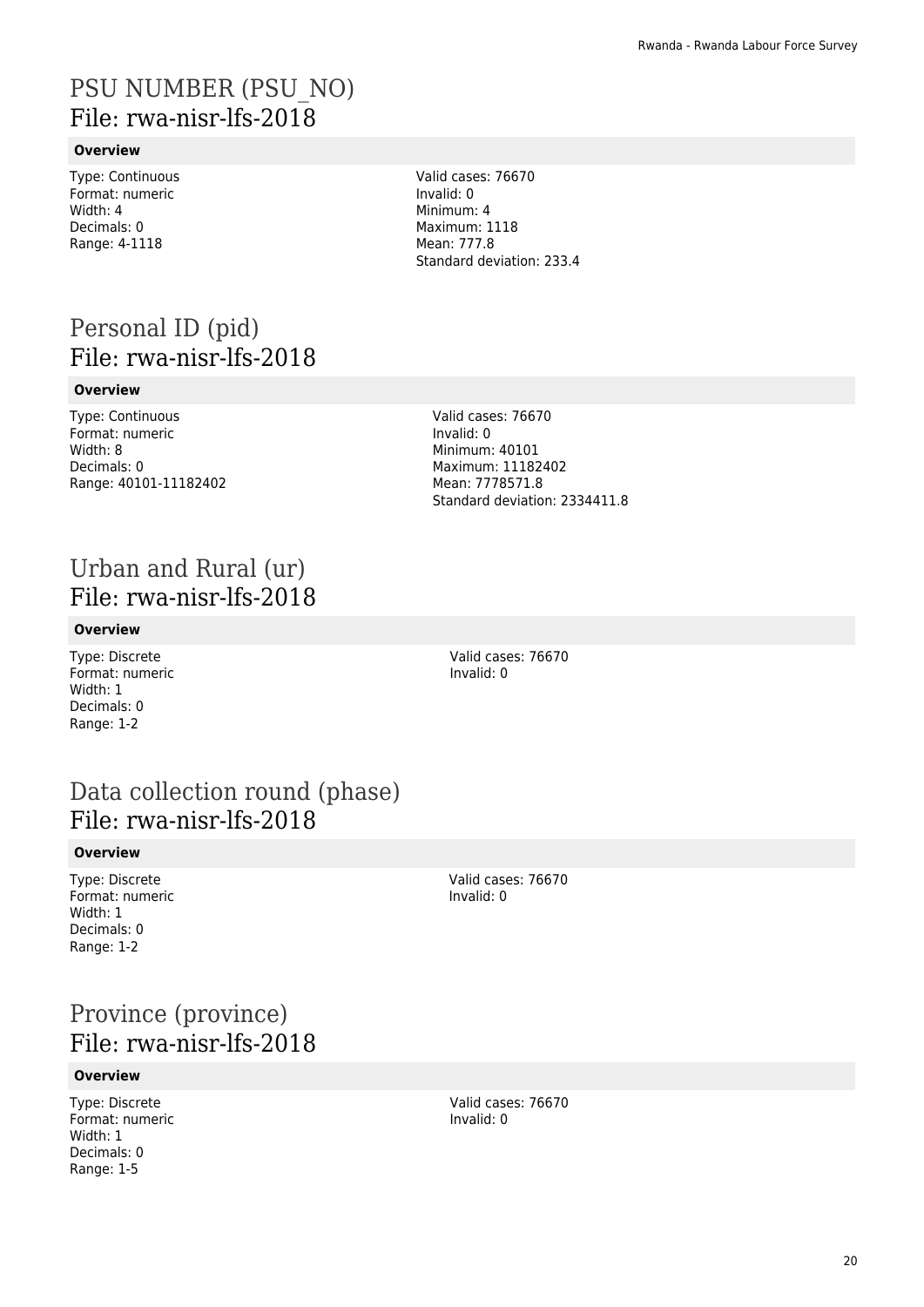# District (district) File: rwa-nisr-lfs-2018

### **Overview**

Type: Discrete Format: numeric Width: 2 Decimals: 0 Range: 11-57

Valid cases: 76670 Invalid: 0

# Round\_weight (weight) File: rwa-nisr-lfs-2018

#### **Overview**

Type: Continuous Format: numeric Width: 16 Decimals: 0 Range: 9.97679686076059-1113.52923160694

# Annual weight (weight2) File: rwa-nisr-lfs-2018

#### **Overview**

Type: Continuous Format: numeric Width: 16 Decimals: 0 Range: 4.98839855194092-556.764587402344 Valid cases: 76670 Invalid: 0 Minimum: 10 Maximum: 1113.5 Mean: 310.1 Standard deviation: 187.1

Valid cases: 76670 Invalid: 0 Minimum: 5 Maximum: 556.8 Mean: 155.1 Standard deviation: 93.5

# The same Household Visited last time? (SAMEHH) File: rwa-nisr-lfs-2018

#### **Overview**

Type: Discrete Format: numeric Width: 1 Decimals: 0 Range: 1-2

Valid cases: 76670 Invalid: 0

# Rotation Group (HHRG) File: rwa-nisr-lfs-2018

### **Overview**

Type: Discrete Format: numeric Width: 1 Decimals: 0 Range: 3-9

Valid cases: 76670 Invalid: 0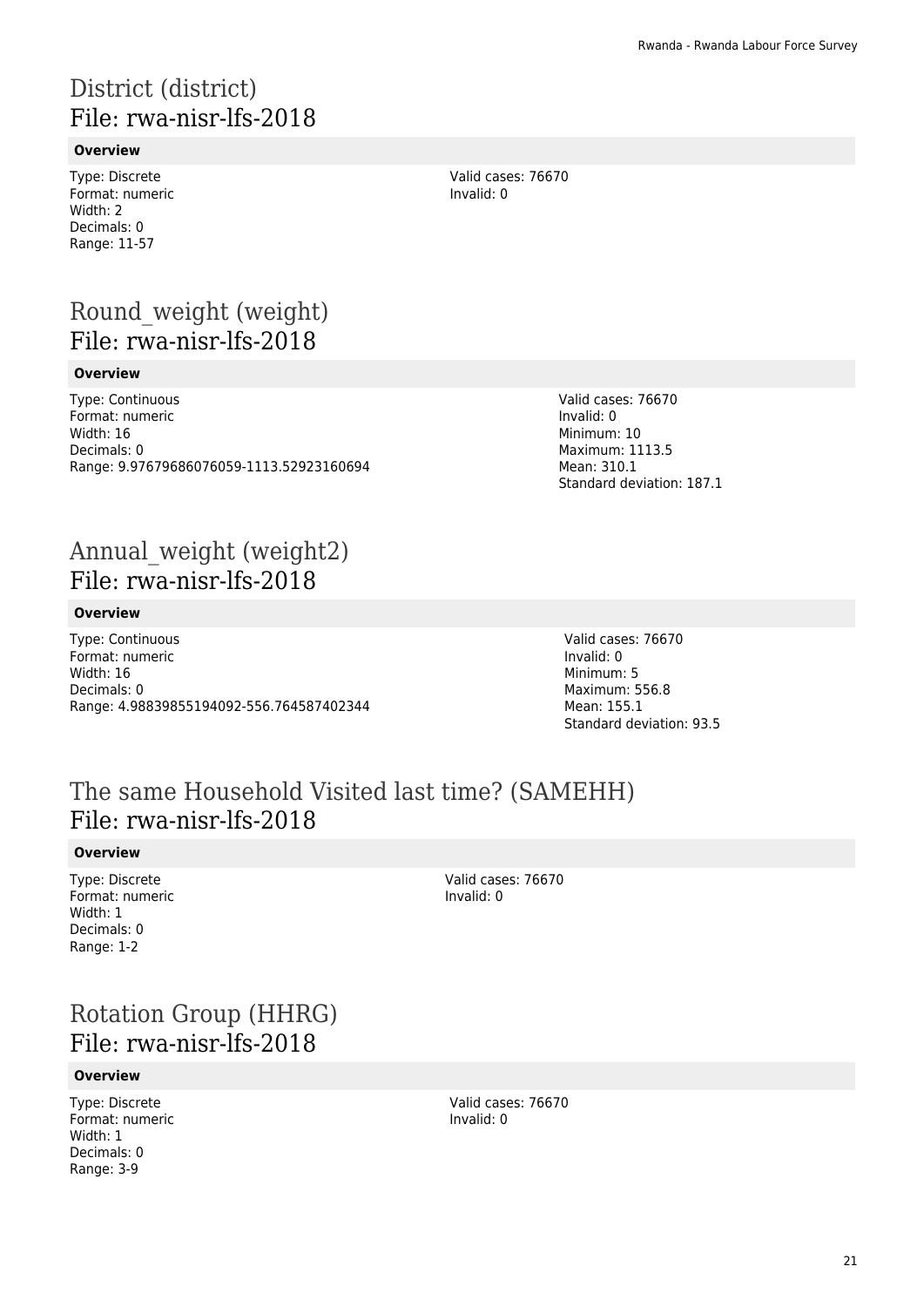# Sex (A01) File: rwa-nisr-lfs-2018

### **Overview**

Type: Discrete Format: numeric Width: 1 Decimals: 0 Range: 1-2

Valid cases: 76670 Invalid: 0

# Relationship (A02) File: rwa-nisr-lfs-2018

#### **Overview**

Type: Discrete Format: numeric Width: 2 Decimals: 0 Range: 1-11

Valid cases: 76670 Invalid: 0

# Date of birth Month (A03M) File: rwa-nisr-lfs-2018

#### **Overview**

Type: Discrete Format: numeric Width: 2 Decimals: 0 Range: 1-12

Valid cases: 76670 Invalid: 0

# date of birth year (A03Y) File: rwa-nisr-lfs-2018

#### **Overview**

Type: Continuous Format: numeric Width: 4 Decimals: 0 Range: 1918-2018 Valid cases: 76670 Invalid: 0 Minimum: 1918 Maximum: 2018 Mean: 1993.9 Standard deviation: 18.4

# Age at last birthday (A04) File: rwa-nisr-lfs-2018

#### **Overview**

Type: Continuous Format: numeric Width: 2 Decimals: 0 Range: 0-95

Valid cases: 76670 Invalid: 0 Minimum: 0 Maximum: 95 Mean: 23.8 Standard deviation: 18.5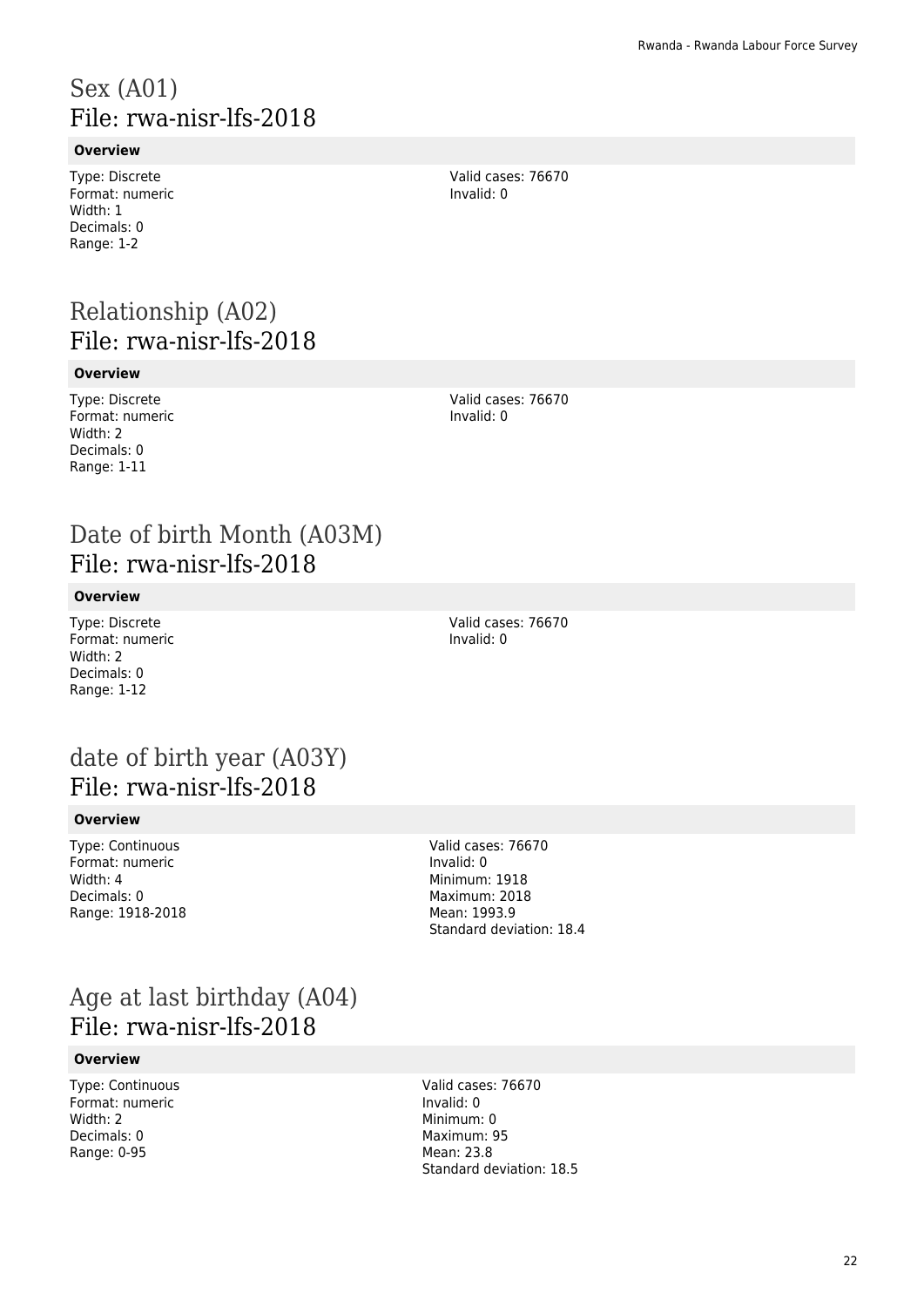# Present marital status (A05) File: rwa-nisr-lfs-2018

### **Overview**

Type: Discrete Format: numeric Width: 1 Decimals: 0 Range: 1-7

Valid cases: 52785 Invalid: 23885

# Do you have difficulty seeing, even if wearing glasses? (A06) File: rwa-nisr-lfs-2018

#### **Overview**

Type: Discrete Format: numeric Width: 1 Decimals: 0 Range: 1-4

Valid cases: 20202 Invalid: 56468

# Do you have difficulty hearing, even if using a hearing aid? (A07) File: rwa-nisr-lfs-2018

#### **Overview**

Type: Discrete Format: numeric Width: 1 Decimals: 0 Range: 1-4

Valid cases: 20256 Invalid: 56414

# Do you have difficulty walking or climbing steps? (A08) File: rwa-nisr-lfs-2018

### **Overview**

Type: Discrete Format: numeric Width: 1 Decimals: 0 Range: 1-4

Valid cases: 20204 Invalid: 56466

# Do you have difficulty remembering or concentrating? (A09) File: rwa-nisr-lfs-2018

### **Overview**

Type: Discrete Format: numeric Width: 1 Decimals: 0 Range: 1-4

Valid cases: 20264 Invalid: 56406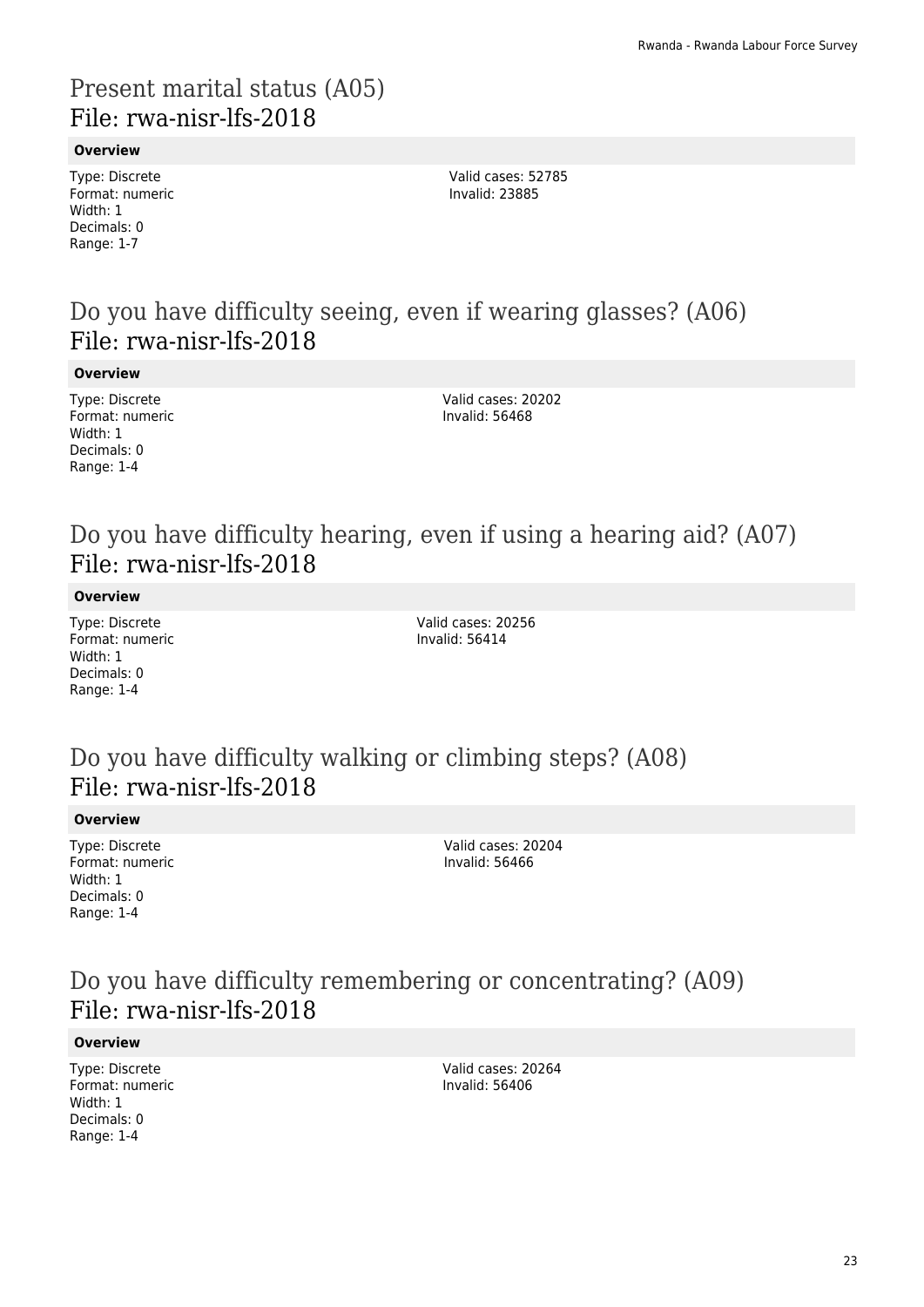# Do you have difficulty (with self-care such as) washing all over or dressing? (A10) File: rwa-nisr-lfs-2018

### **Overview**

Type: Discrete Format: numeric Width: 1 Decimals: 0 Range: 1-4

Valid cases: 20313 Invalid: 56357

# Using your usual language, do you have difficulty communicating, mple understand (A11) File: rwa-nisr-lfs-2018

### **Overview**

Type: Discrete Format: numeric Width: 1 Decimals: 0 Range: 1-4

Valid cases: 20306 Invalid: 56364

# What is nationality? (A12) File: rwa-nisr-lfs-2018

### **Overview**

Type: Discrete Format: numeric Width: 1 Decimals: 0 Range: 1-8

Valid cases: 76670 Invalid: 0

# Residential Status in Rwanda (A13) File: rwa-nisr-lfs-2018

### **Overview**

Type: Discrete Format: numeric Width: 1 Decimals: 0 Range: 1-2

Valid cases: 76670 Invalid: 0

# Country/Area of birth (A14A) File: rwa-nisr-lfs-2018

### **Overview**

Type: Discrete Format: numeric Width: 1 Decimals: 0 Range: 1-8

Valid cases: 76670 Invalid: 0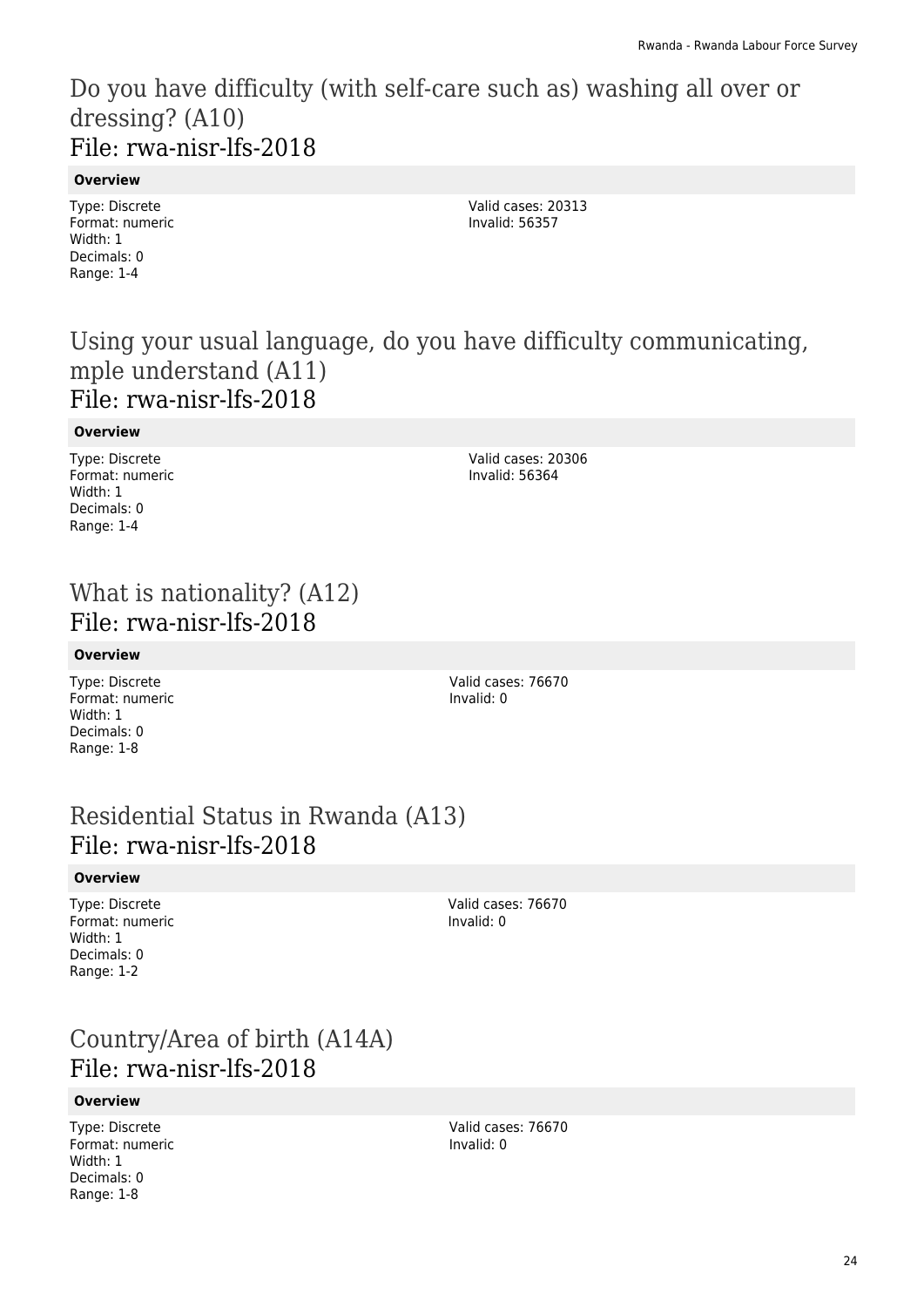# District of birth (A14B) File: rwa-nisr-lfs-2018

### **Overview**

Type: Discrete Format: numeric Width: 2 Decimals: 0 Range: 11-57

Valid cases: 73373 Invalid: 3297

# Kind of place he/she lived in prior to arriving here? (A18) File: rwa-nisr-lfs-2018

#### **Overview**

Type: Discrete Format: numeric Width: 1 Decimals: 0 Range: 1-4

Valid cases: 25004 Invalid: 51666

### How long did he/she live in the previous location prior to arriving here? (A19) File: rwa-nisr-lfs-2018

#### **Overview**

Type: Continuous Format: numeric Width: 2 Decimals: 0 Range: 0-88

Valid cases: 25004 Invalid: 51666 Minimum: 0 Maximum: 88 Mean: 13.4 Standard deviation: 11.8

# Reason to move away from previous location (A20) File: rwa-nisr-lfs-2018

#### **Overview**

Type: Discrete Format: numeric Width: 2 Decimals: 0 Range: 1-14

Valid cases: 25004 Invalid: 51666

# Has he/she been away from home in this last 12 months? (A21) File: rwa-nisr-lfs-2018

### **Overview**

Type: Discrete Format: numeric Width: 1 Decimals: 0 Range: 1-2

Valid cases: 76670 Invalid: 0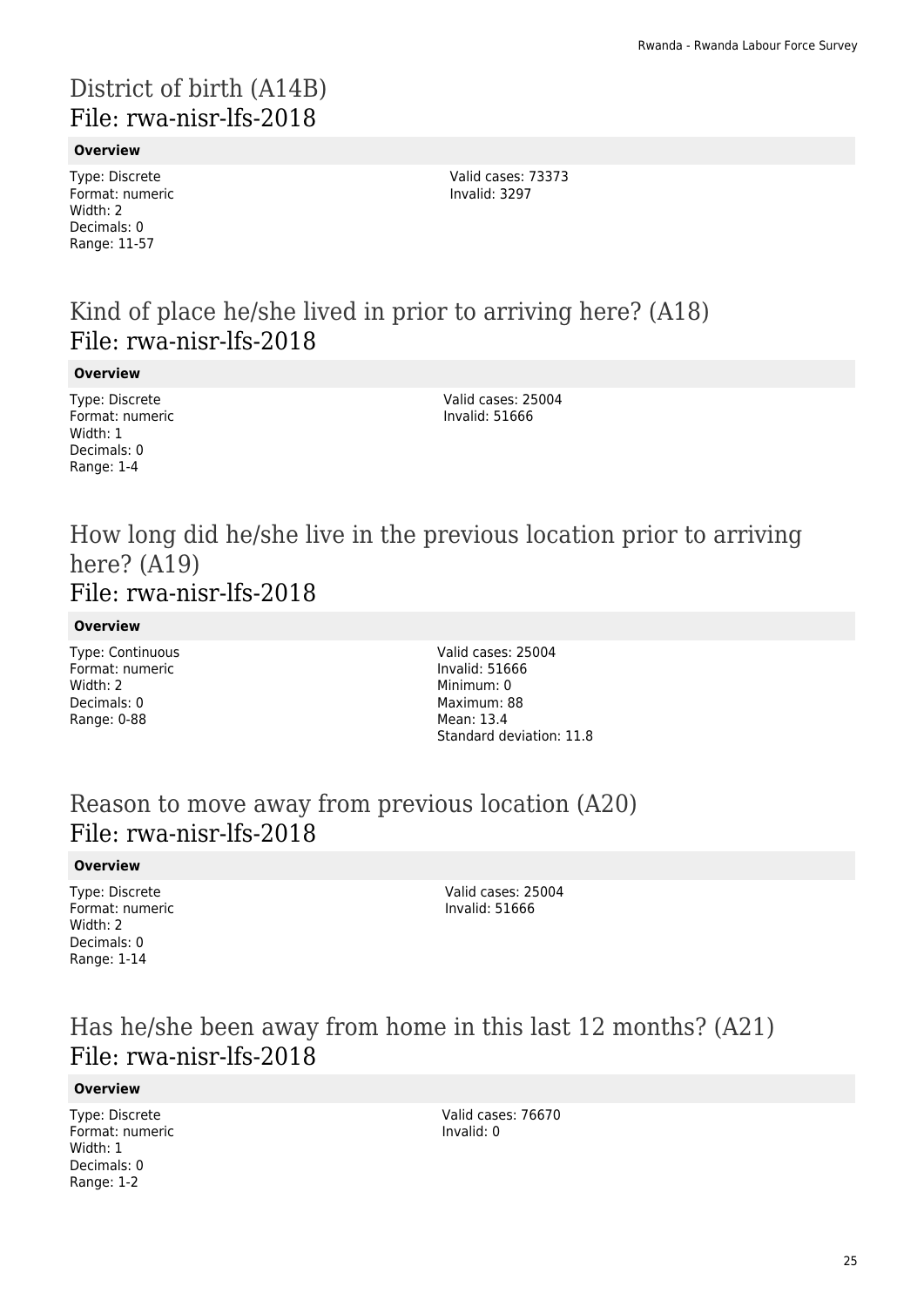Months during the past 12 months has he/she been away from this HH (A22) File: rwa-nisr-lfs-2018

### **Overview**

Type: Discrete Format: numeric Width: 2 Decimals: 0 Range: 1-12

Valid cases: 6725 Invalid: 69945

# While absent, is/was he/she a member of another household? (A23) File: rwa-nisr-lfs-2018

#### **Overview**

Type: Discrete Format: numeric Width: 1 Decimals: 0 Range: 1-2

Valid cases: 3441 Invalid: 73229

# Is he/she household member? (A24) File: rwa-nisr-lfs-2018

### **Overview**

Type: Discrete Format: numeric Width: 1 Decimals: 0 Range: 1-2

Valid cases: 76670 Invalid: 0

## IS [NAME] currently studying? (B01) File: rwa-nisr-lfs-2018

### **Overview**

Type: Discrete Format: numeric Width: 1 Decimals: 0 Range: 1-2

Valid cases: 48931 Invalid: 27739

### What is the Highest educational level is/ have [NAME] attending / attended? (B02A) File: rwa-nisr-lfs-2018

### **Overview**

Type: Discrete Format: numeric Width: 1 Decimals: 0 Range: 1-6

Valid cases: 48931 Invalid: 27739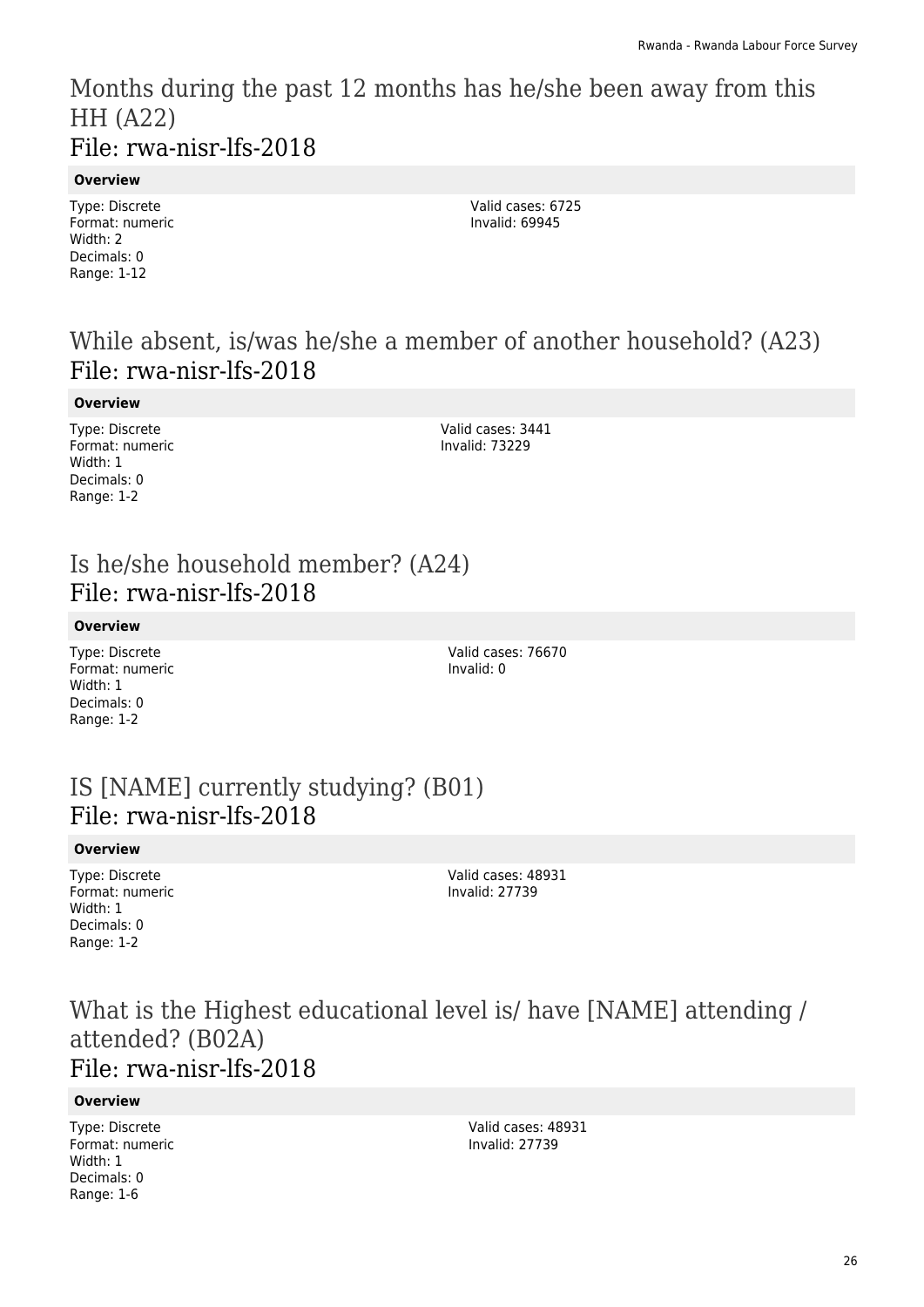### How many years have you completed in that level of education? (B02B) File: rwa-nisr-lfs-2018

### **Overview**

Type: Continuous Format: numeric Width: 4 Decimals: 0 Range: 0-5232

Valid cases: 48931 Invalid: 27739 Minimum: 0 Maximum: 5232 Mean: 3.7 Standard deviation: 45.3

# Highest certificate obtained (B03) File: rwa-nisr-lfs-2018

#### **Overview**

Type: Discrete Format: numeric Width: 2 Decimals: 0 Range: 1-10

Valid cases: 10468 Invalid: 66202

# The place of the highest qualification attained (B04) File: rwa-nisr-lfs-2018

### **Overview**

Type: Discrete Format: numeric Width: 2 Decimals: 0 Range: 1-13

Valid cases: 7772 Invalid: 68898

# Area of specialization (B05A) File: rwa-nisr-lfs-2018

### **Overview**

Type: Discrete Format: character Width: 40

Valid cases: 10467 Invalid: 0

# Ability to read and write (B06) File: rwa-nisr-lfs-2018

### **Overview**

Type: Discrete Format: numeric Width: 1 Decimals: 0 Range: 1-2

Valid cases: 32029 Invalid: 44641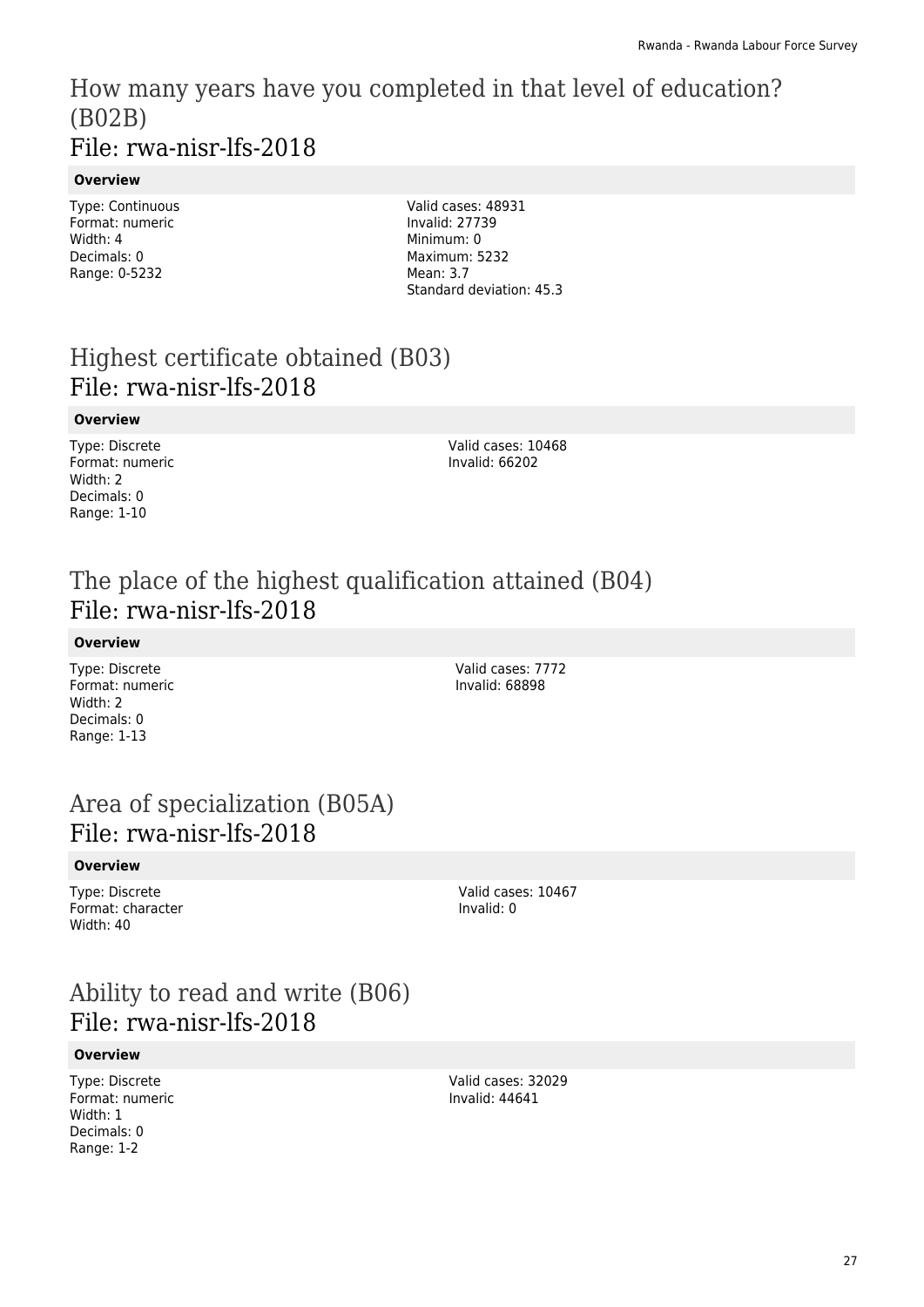# Currently attending any trade or technical Skills school (B07) File: rwa-nisr-lfs-2018

### **Overview**

Type: Discrete Format: numeric Width: 1 Decimals: 0 Range: 1-2

Valid cases: 48937 Invalid: 27733

# Did you learn any Trade or Technical vocational course (TVET)? (B08) File: rwa-nisr-lfs-2018

#### **Overview**

Type: Discrete Format: numeric Width: 1 Decimals: 0 Range: 1-2

Valid cases: 47799 Invalid: 28871

# How long will/did this Training take? (B09) File: rwa-nisr-lfs-2018

#### **Overview**

Type: Discrete Format: numeric Width: 1 Decimals: 0 Range: 1-6

Valid cases: 8111 Invalid: 68559

## Type of technical skills learned? (B10) File: rwa-nisr-lfs-2018

#### **Overview**

Type: Discrete Format: numeric Width: 2 Decimals: 0 Range: 1-47

Valid cases: 8110 Invalid: 68560

# Where did (NAME) acquire these skills (B11) File: rwa-nisr-lfs-2018

#### **Overview**

Type: Discrete Format: numeric Width: 1 Decimals: 0 Range: 1-6

Valid cases: 8111 Invalid: 68559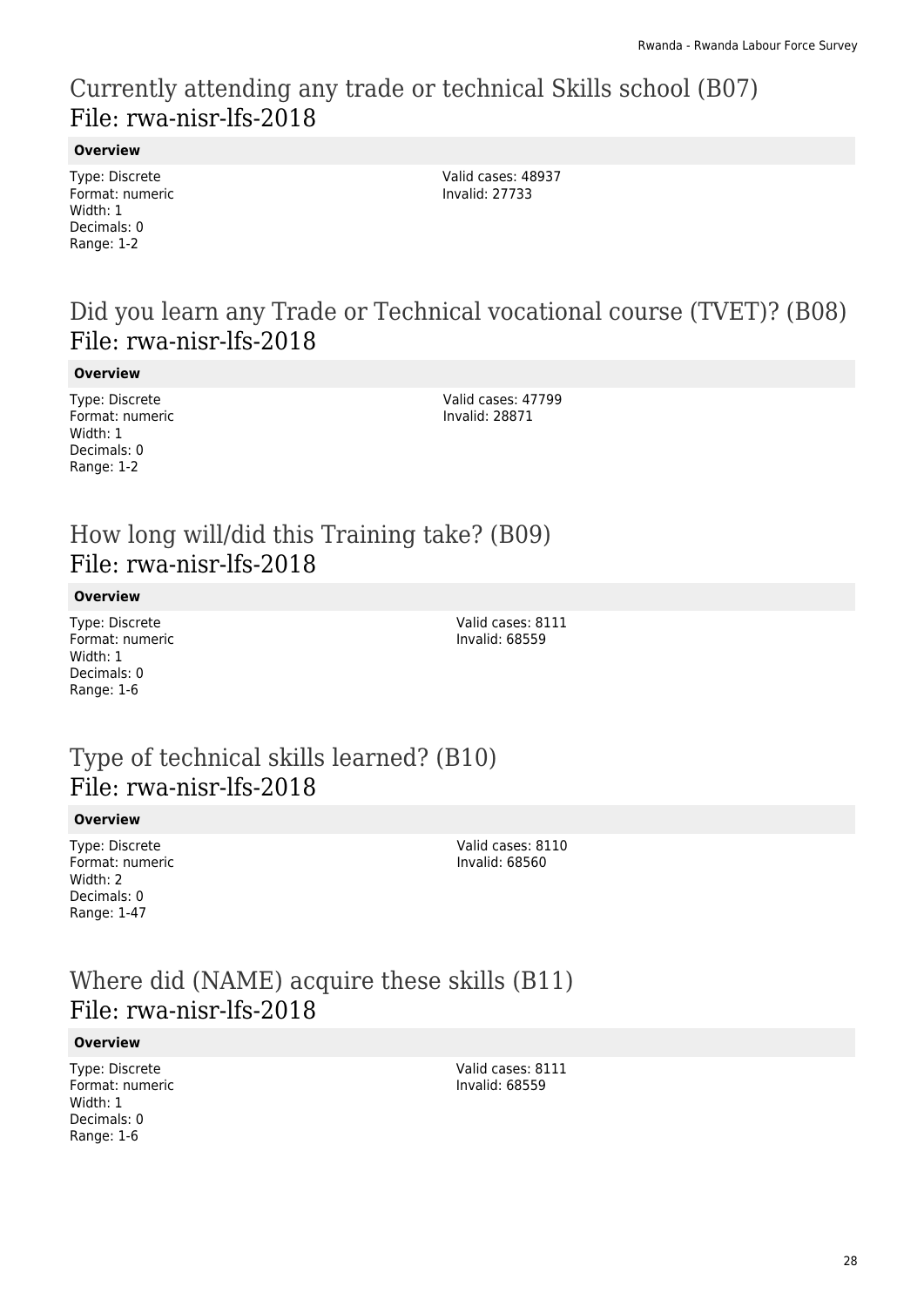# Who was the main sponsor for this course? (B12) File: rwa-nisr-lfs-2018

### **Overview**

Type: Discrete Format: numeric Width: 1 Decimals: 0 Range: 1-8

Valid cases: 8111 Invalid: 68559

# Did [NAME] complete the course? (B13) File: rwa-nisr-lfs-2018

#### **Overview**

Type: Discrete Format: numeric Width: 1 Decimals: 0 Range: 1-4

Valid cases: 8111 Invalid: 68559

# In which year did (Name) complete this course? (B13A) File: rwa-nisr-lfs-2018

#### **Overview**

Type: Continuous Format: numeric Width: 4 Decimals: 0 Range: 1945-2021 Valid cases: 5093 Invalid: 71577 Minimum: 1945 Maximum: 2021 Mean: 2004.2 Standard deviation: 13.6

# What happened after you completed the course? (B14) File: rwa-nisr-lfs-2018

#### **Overview**

Type: Discrete Format: numeric Width: 1 Decimals: 0 Range: 1-8

Valid cases: 4876 Invalid: 71794

# At what level could you use of computer? (B15) File: rwa-nisr-lfs-2018

#### **Overview**

Type: Discrete Format: numeric Width: 1 Decimals: 0 Range: 1-4

Valid cases: 48937 Invalid: 27733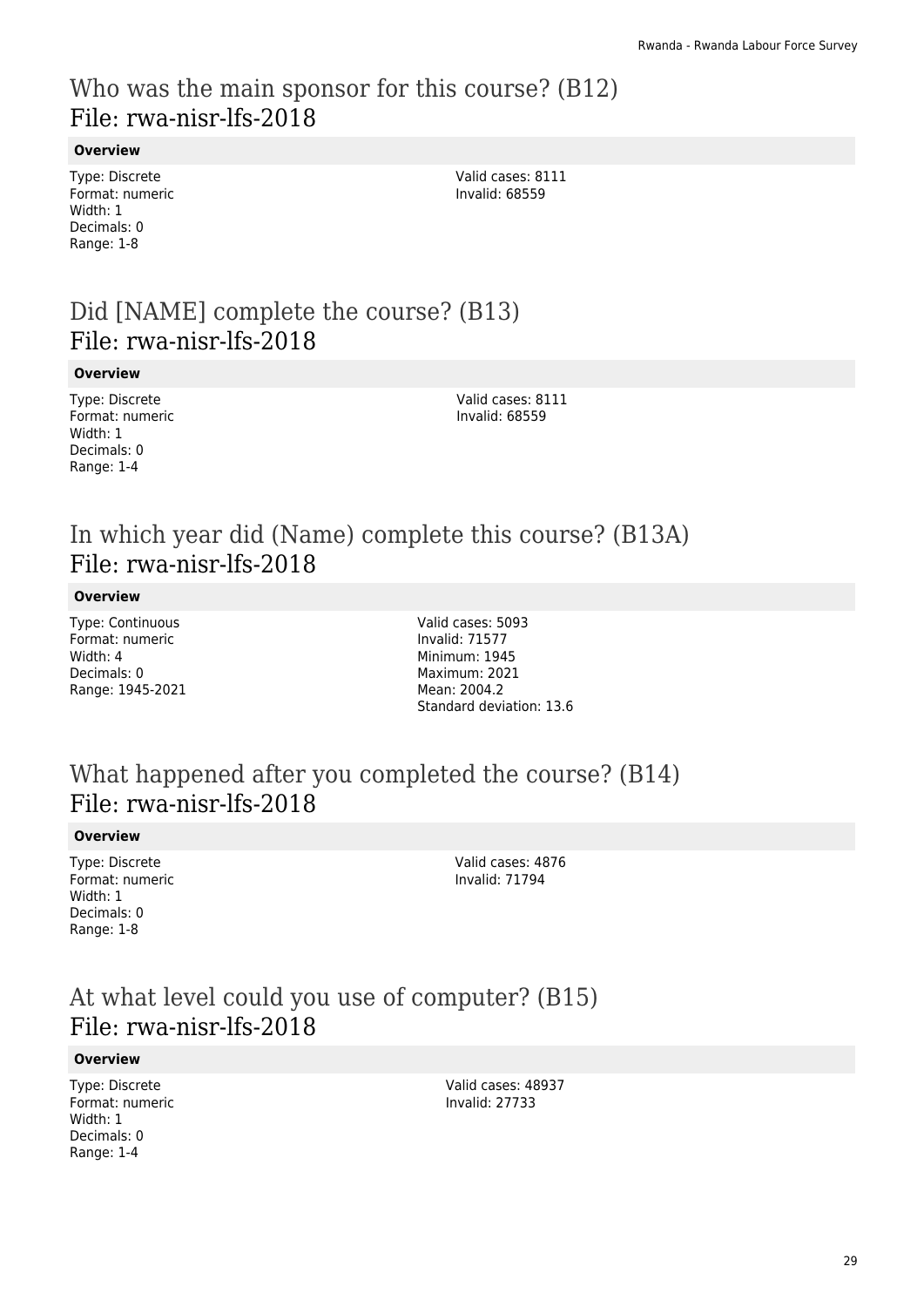# At what level could (Name) speak English (B16A) File: rwa-nisr-lfs-2018

### **Overview**

Type: Discrete Format: numeric Width: 1 Decimals: 0 Range: 1-4

Valid cases: 48937 Invalid: 27733

# At what level could (Name) speak French (B16B) File: rwa-nisr-lfs-2018

#### **Overview**

Type: Discrete Format: numeric Width: 1 Decimals: 0 Range: 1-4

Valid cases: 48937 Invalid: 27733

# At what level could (Name) speak Swahili (B16C) File: rwa-nisr-lfs-2018

#### **Overview**

Type: Discrete Format: numeric Width: 1 Decimals: 0 Range: 1-4

Valid cases: 48937 Invalid: 27733

### During the last 7 days,did he/she do any work for wage, salary, commission, tips (C01) File: rwa-nisr-lfs-2018

#### **Overview**

Type: Discrete Format: numeric Width: 1 Decimals: 0 Range: 1-2

Valid cases: 48937 Invalid: 27733

### During the past 7 days, did (NAME) run or do any kind of business, farming or ot (C02) File: rwa-nisr-lfs-2018

#### **Overview**

Type: Discrete Format: numeric Width: 1 Decimals: 0 Range: 1-2

Valid cases: 32110 Invalid: 44560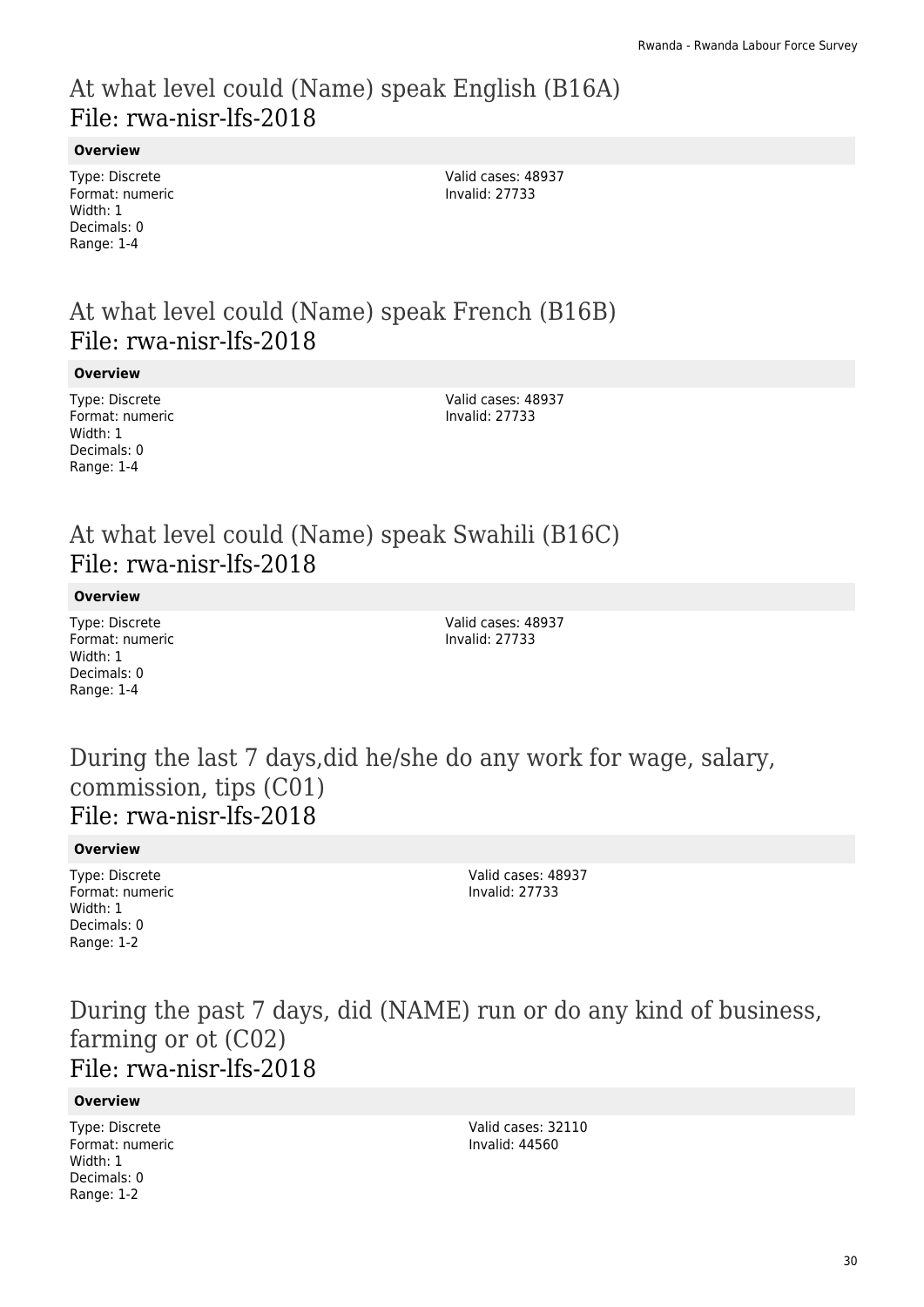During the past 7 days, did (NAME) help unpaid in a business owned by a househol (C03) File: rwa-nisr-lfs-2018

#### **Overview**

Type: Discrete Format: numeric Width: 1 Decimals: 0 Range: 1-2

Valid cases: 24497 Invalid: 52173

# Was this work in agriculture, farming or fishing? (C04) File: rwa-nisr-lfs-2018

**Overview**

Type: Discrete Format: numeric Width: 1 Decimals: 0 Range: 1-3

Valid cases: 8400 Invalid: 68270

### In general, are the products obtained from this activity for sale or for family (C05) File: rwa-nisr-lfs-2018

**Overview**

Type: Discrete Format: numeric Width: 1 Decimals: 0 Range: 1-4

Valid cases: 4933 Invalid: 71737

### During the last 7 days, did (NAME) have a paid job or a business from which he/s (C06) File: rwa-nisr-lfs-2018

### **Overview**

Type: Discrete Format: numeric Width: 1 Decimals: 0 Range: 1-2

Valid cases: 27466 Invalid: 49204

What was the main reason (NAME) was absent from work during the last 7 days? (C07) File: rwa-nisr-lfs-2018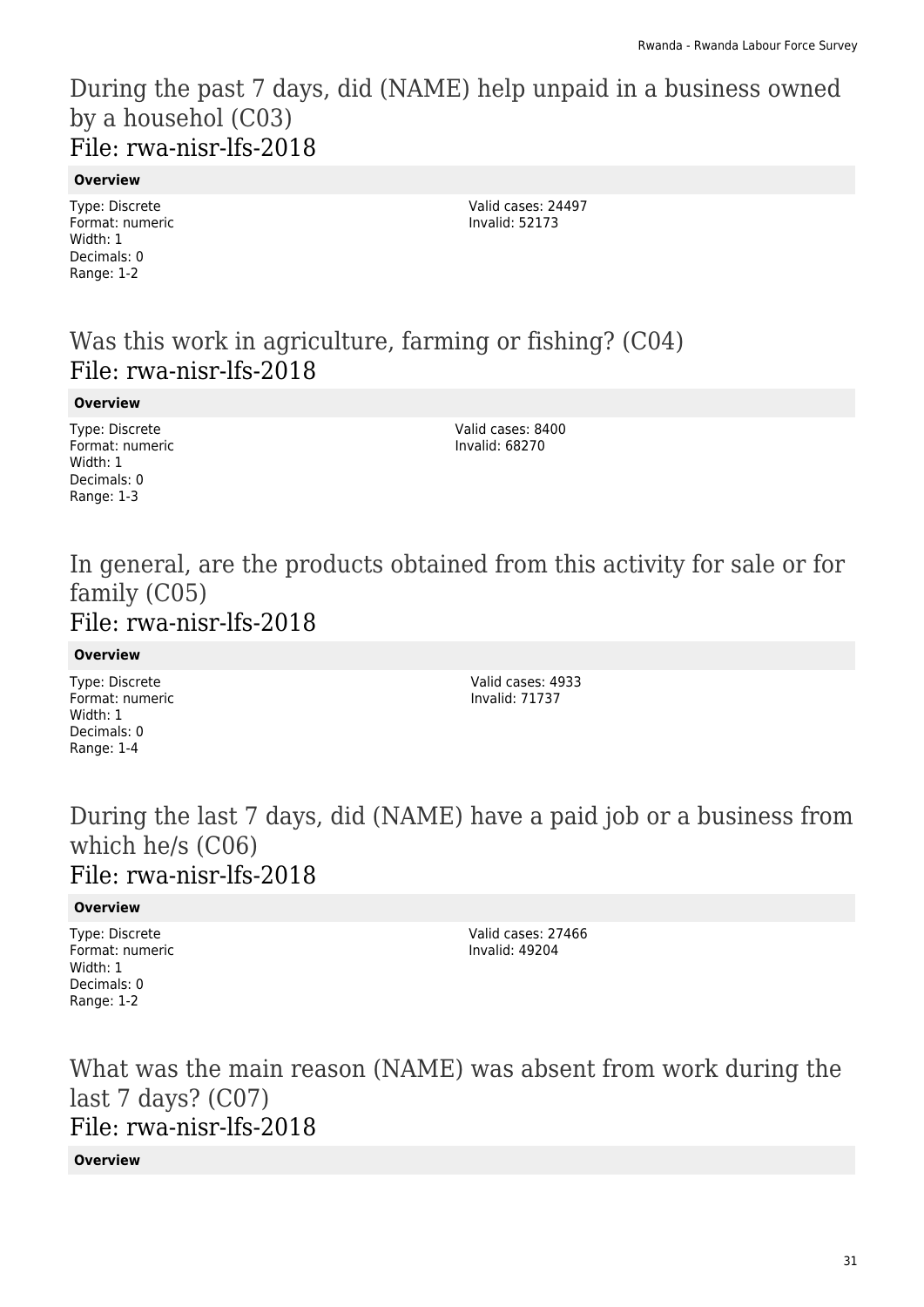### What was the main reason (NAME) was absent from work during the last 7 days? (C07) File: rwa-nisr-lfs-2018

Type: Discrete Format: numeric Width: 2 Decimals: 0 Range: 1-11

Valid cases: 679 Invalid: 75991

# What is the expected total absence from work for (NAME)? (C08) File: rwa-nisr-lfs-2018

**Overview**

Type: Discrete Format: numeric Width: 1 Decimals: 0 Range: 1-3

Valid cases: 291 Invalid: 76379

### Does (NAME) continue receiving an income from his/her job during absence? (C09) File: rwa-nisr-lfs-2018

**Overview**

Type: Discrete Format: numeric Width: 1 Decimals: 0 Range: 1-2

Valid cases: 69 Invalid: 76601

# Did [NAME] have any other paid job or business or performed any secondary activi (C10) File: rwa-nisr-lfs-2018

### **Overview**

Type: Discrete Format: numeric Width: 1 Decimals: 0 Range: 1-2

Valid cases: 22033 Invalid: 54637

How many hours does [NAME] usually work per week?Main job/activity (C11A) File: rwa-nisr-lfs-2018 **Overview**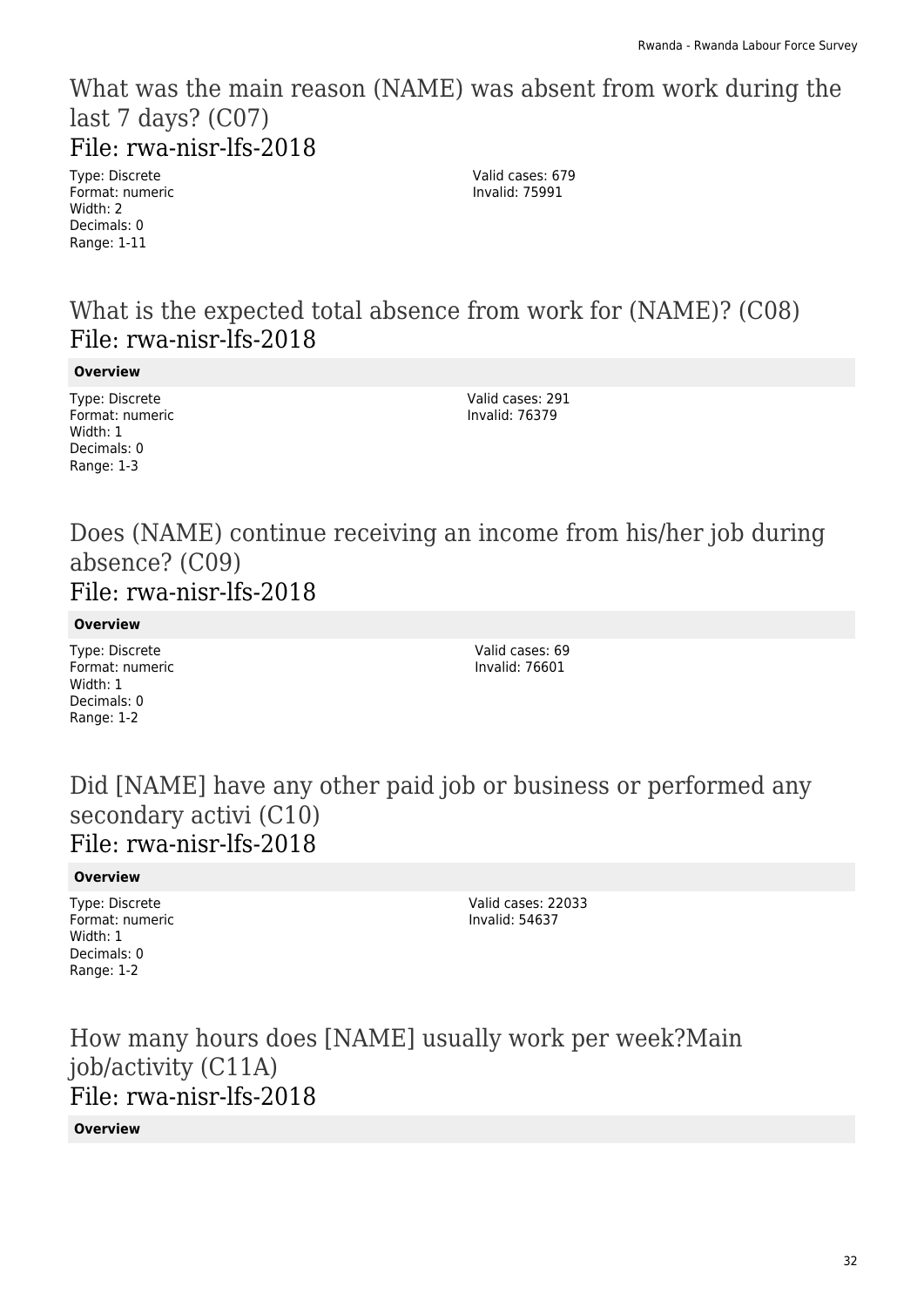### How many hours does [NAME] usually work per week?Main job/activity (C11A) File: rwa-nisr-lfs-2018

Type: Continuous Format: numeric Width: 3 Decimals: 0 Range: 0-126

Valid cases: 22033 Invalid: 54637 Minimum: 0 Maximum: 126 Mean: 42 Standard deviation: 20.4

# How many hours does [NAME] usually work per week?Secondary job/activity (C11B) File: rwa-nisr-lfs-2018

### **Overview**

Type: Continuous Format: numeric Width: 2 Decimals: 0 Range: 0-84

Valid cases: 510 Invalid: 76160 Minimum: 0 Maximum: 84 Mean: 16 Standard deviation: 12.1

# During the past 7 days, how many days did (NAME) actually work?Main job/activity (C12A) File: rwa-nisr-lfs-2018

### **Overview**

Type: Discrete Format: numeric Width: 1 Decimals: 0 Range: 0-7

Valid cases: 22033 Invalid: 54637

# During the past 7 days, how many days did (NAME) actually work?Secondary job/act (C12B) File: rwa-nisr-lfs-2018

### **Overview**

Type: Discrete Format: numeric Width: 1 Decimals: 0 Range: 0-7

Valid cases: 510 Invalid: 76160

# During the past 7 days, how many hours per day did (NAME) actually worked?Main j (C13A) File: rwa-nisr-lfs-2018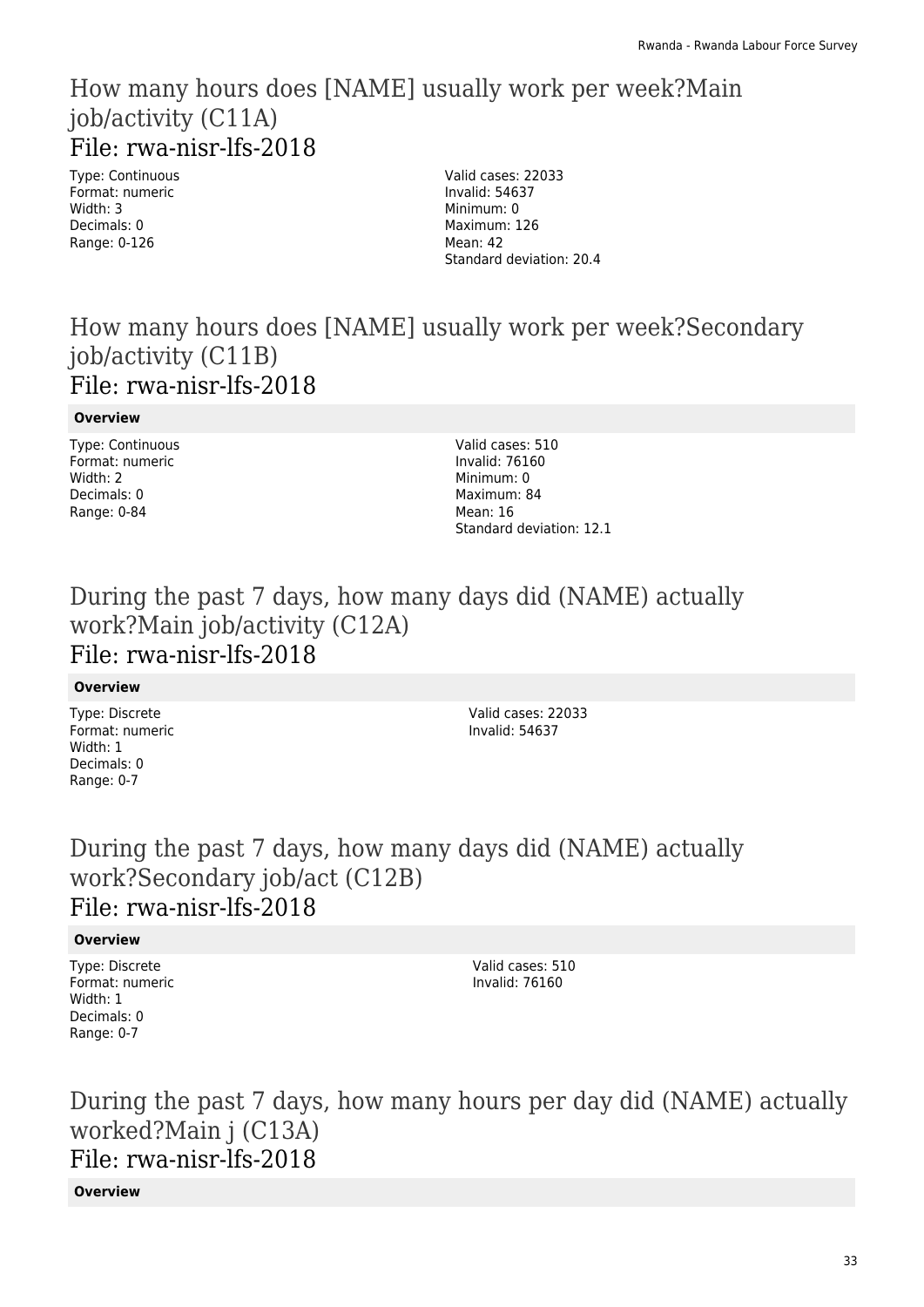### During the past 7 days, how many hours per day did (NAME) actually worked?Main j (C13A) File: rwa-nisr-lfs-2018

Type: Continuous Format: numeric Width: 3 Decimals: 0 Range: 0-126

Valid cases: 22033 Invalid: 54637 Minimum: 0 Maximum: 126 Mean: 36.3 Standard deviation: 22.6

# During the past 7 days, how many hours per day did (NAME) actually worked?second (C13B) File: rwa-nisr-lfs-2018

### **Overview**

Type: Continuous Format: numeric Width: 2 Decimals: 0 Range: 0-84

Valid cases: 510 Invalid: 76160 Minimum: 0 Maximum: 84 Mean: 14.8 Standard deviation: 12.5

### How many hours did [NAME) usually worked at all jobs combined? (C14) File: rwa-nisr-lfs-2018

### **Overview**

Type: Discrete Format: numeric Width: 1 Decimals: 0 Range: 1-3

Valid cases: 22033 Invalid: 54637

### What was the main reason (NAME) usually worked long hours per week? (C15) File: rwa-nisr-lfs-2018

### **Overview**

Type: Discrete Format: numeric Width: 1 Decimals: 0 Range: 1-5

Valid cases: 7300 Invalid: 69370

During the last 4 weeks, did (NAME) look for additional or other work? (C16) File: rwa-nisr-lfs-2018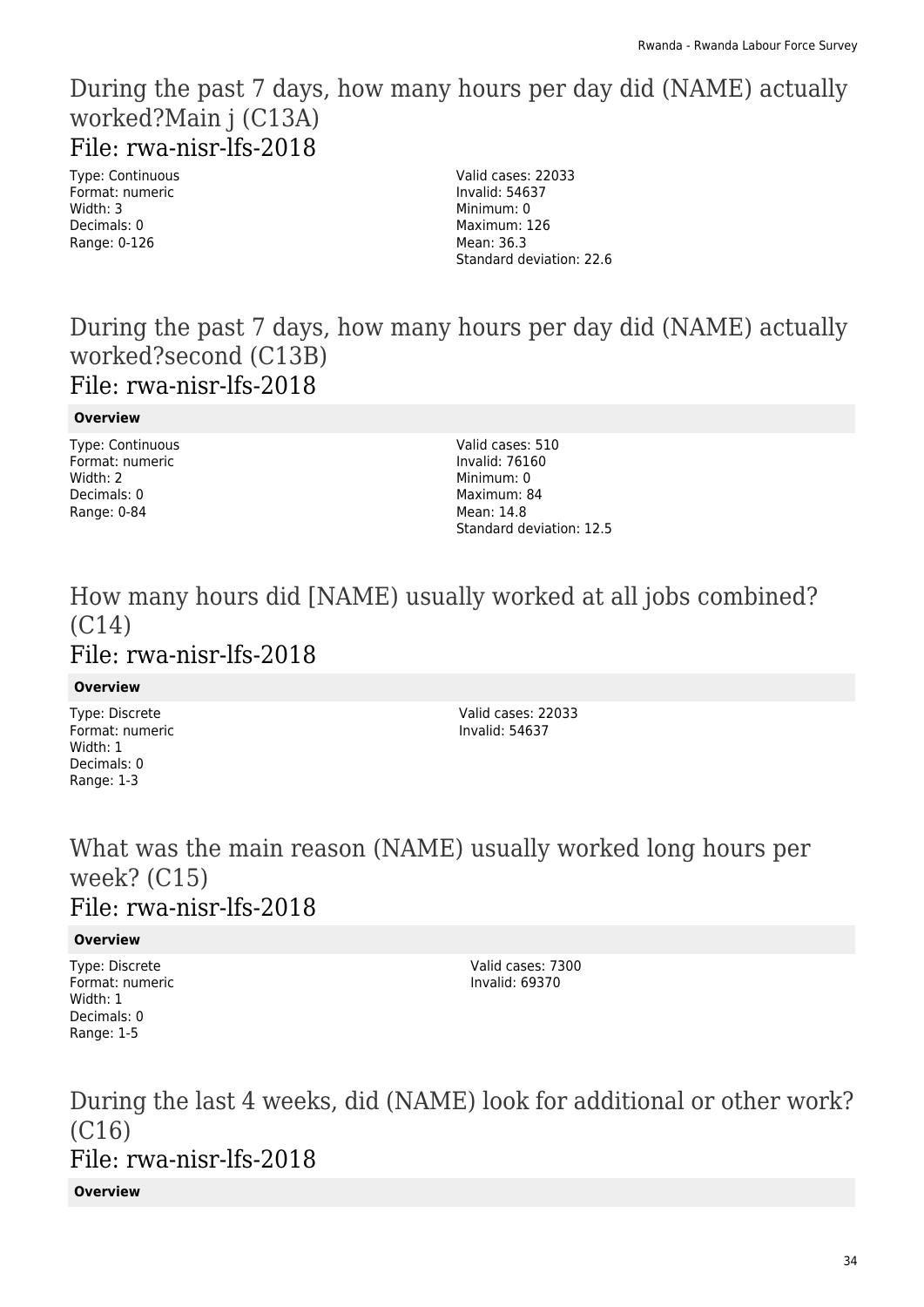During the last 4 weeks, did (NAME) look for additional or other work? (C16)

File: rwa-nisr-lfs-2018

Type: Discrete Format: numeric Width: 1 Decimals: 0 Range: 1-2

Valid cases: 7304 Invalid: 69366

Would want to work more hours per week than usualy worked provided the extra hou (C17) File: rwa-nisr-lfs-2018

**Overview**

Type: Discrete Format: numeric Width: 1 Decimals: 0 Range: 1-2

Valid cases: 5270 Invalid: 71400

### If an opportunity for additional work became available, could (NAME) start worki (C18) File: rwa-nisr-lfs-2018

**Overview**

Type: Discrete Format: numeric Width: 1 Decimals: 0 Range: 1-2

Valid cases: 5621 Invalid: 71049

During the last 4 weeks, did [NAME] look for any kind of paid job or try to star (C19) File: rwa-nisr-lfs-2018

### **Overview**

Type: Discrete Format: numeric Width: 1 Decimals: 0 Range: 1-2

Valid cases: 26904 Invalid: 49766

Has [NAME] already found a job or arranged to start a business in the next 4 wee (C20) File: rwa-nisr-lfs-2018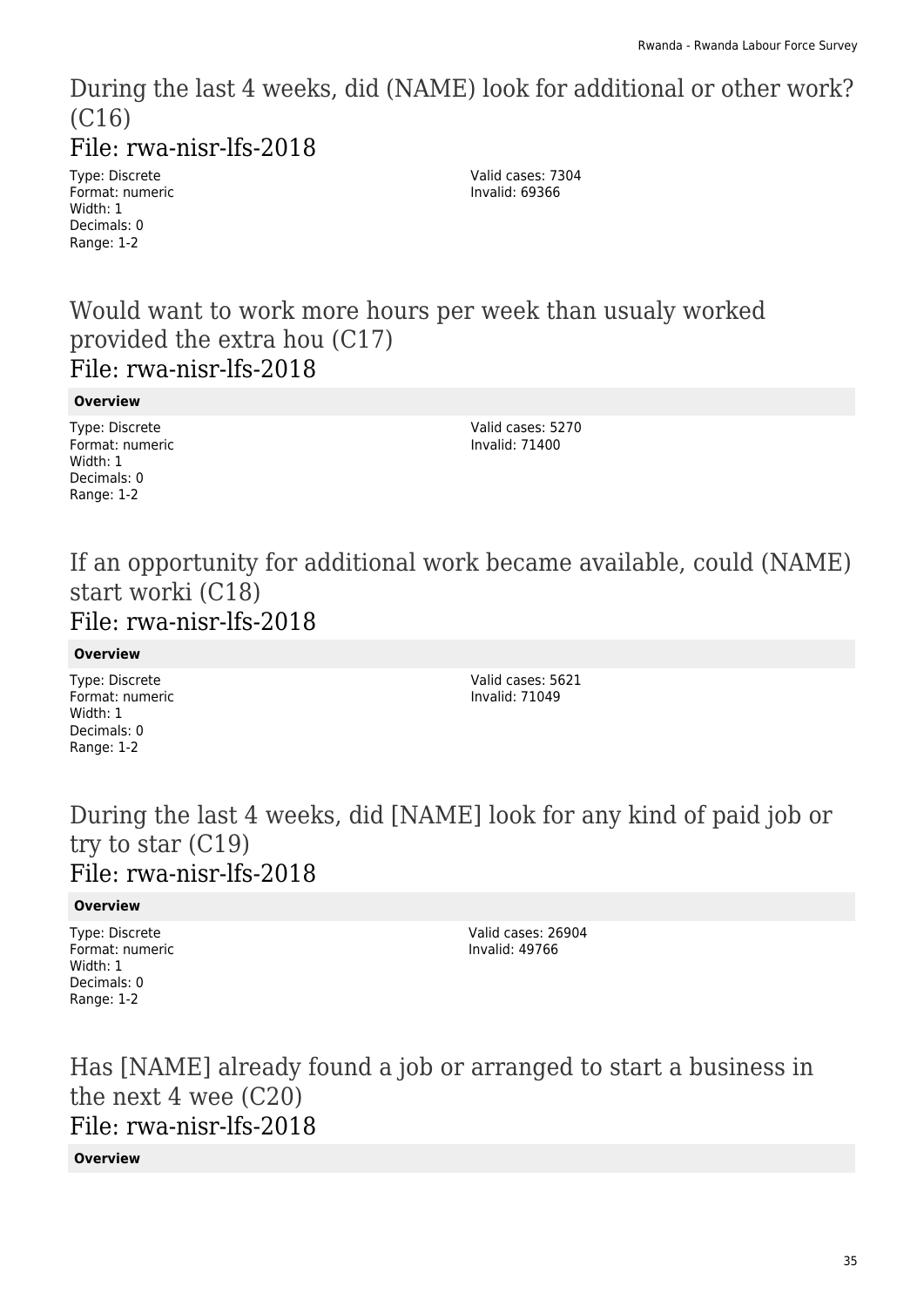### Has [NAME] already found a job or arranged to start a business in the next 4 wee (C20) File: rwa-nisr-lfs-2018

Type: Discrete Format: numeric Width: 1 Decimals: 0 Range: 1-2

Valid cases: 22737 Invalid: 53933

### Arranging for financial ressources,applying for permits,licences (C21A) File: rwa-nisr-lfs-2018

### **Overview**

Type: Discrete Format: numeric Width: 1 Decimals: 0 Range: 1-2

Valid cases: 40347 Invalid: 36323

# Seeking the assistance of friends,relatives or other types of intermediaries (C21C) File: rwa-nisr-lfs-2018

### **Overview**

Type: Discrete Format: numeric Width: 1 Decimals: 0 Range: 1-2

Valid cases: 40347 Invalid: 36323

### Registering with or contacting public or private employment services (C21D) File: rwa-nisr-lfs-2018

### **Overview**

Type: Discrete Format: numeric Width: 1 Decimals: 0 Range: 1-2

Valid cases: 40347 Invalid: 36323

# Applying to employers directly,checking at worksites,farms,factory gates,markets (C21E) File: rwa-nisr-lfs-2018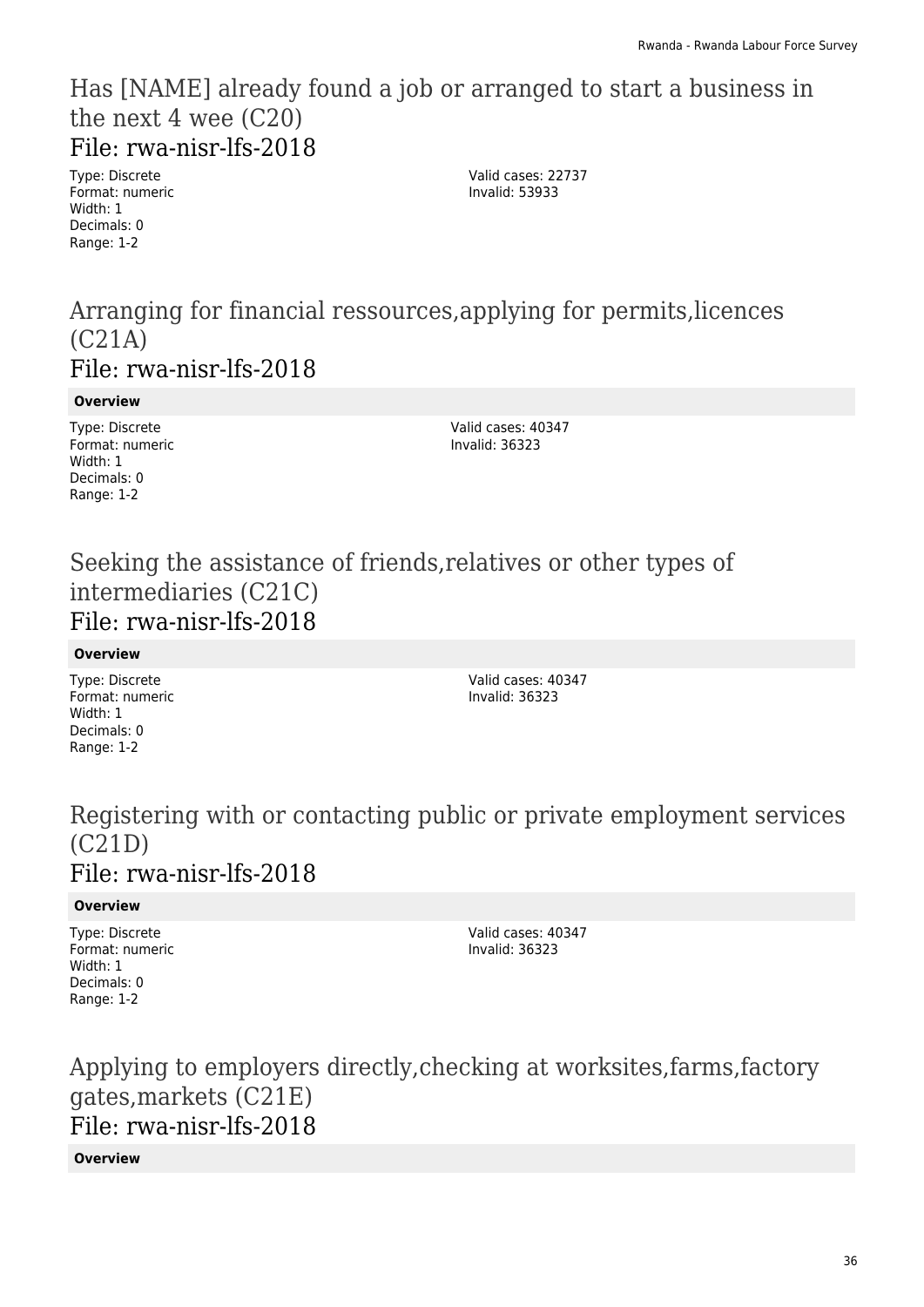# Applying to employers directly,checking at worksites,farms,factory gates,markets (C21E) File: rwa-nisr-lfs-2018

Type: Discrete Format: numeric Width: 1 Decimals: 0 Range: 1-2

Valid cases: 40347 Invalid: 36323

# Placing or answering newspaper or online job advertisements (C21F) File: rwa-nisr-lfs-2018

**Overview**

Type: Discrete Format: numeric Width: 1 Decimals: 0 Range: 1-2

Valid cases: 40347 Invalid: 36323

### Placing and updating resumes on professional or social networking sites online (C21G) File: rwa-nisr-lfs-2018

**Overview**

Type: Discrete Format: numeric Width: 1 Decimals: 0 Range: 1-2

Valid cases: 40346 Invalid: 36324

# No method (C21H) File: rwa-nisr-lfs-2018

### **Overview**

Type: Discrete Format: numeric Width: 1 Decimals: 0 Range: 1-2

Valid cases: 40346 Invalid: 36324

# Other (C21L) File: rwa-nisr-lfs-2018

### **Overview**

Type: Discrete Format: numeric Width: 1 Decimals: 0 Range: 1-2

Valid cases: 40346 Invalid: 36324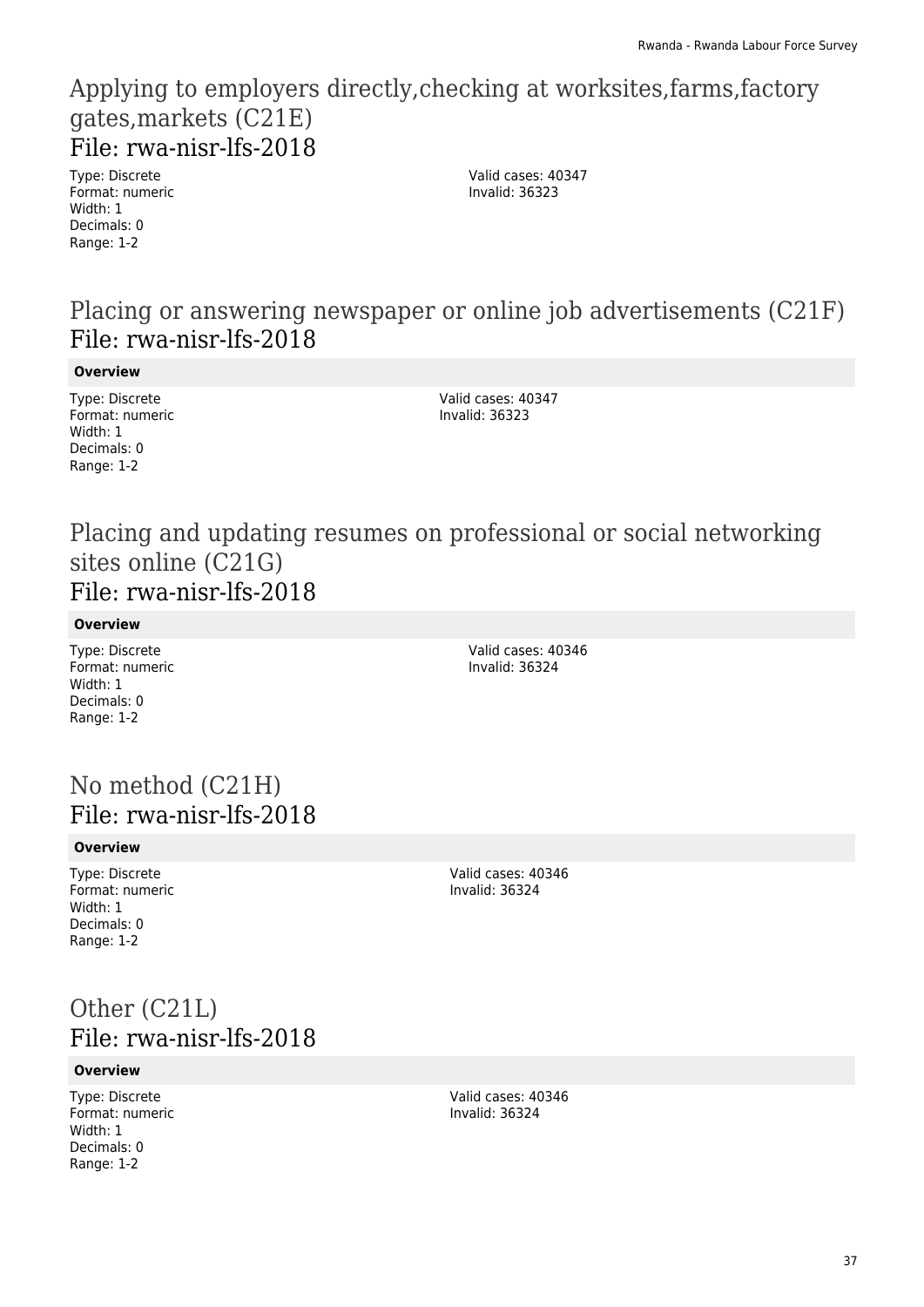# For how long has [NAME] been without work and trying to find a paid job or start (C22) File: rwa-nisr-lfs-2018

### **Overview**

Type: Continuous Format: numeric Width: 2 Decimals: 0 Range: 0-60

Valid cases: 4131 Invalid: 72539 Minimum: 0 Maximum: 60 Mean: 9 Standard deviation: 12.2

# Would [NAME] want to work if a paid job or business opportunity became availabl (C23) File: rwa-nisr-lfs-2018

### **Overview**

Type: Discrete Format: numeric Width: 1 Decimals: 0 Range: 1-2

Valid cases: 22482 Invalid: 54188

### What was the main reason (NAME) did not try to find a paid job or start a busine (C24) File: rwa-nisr-lfs-2018

### **Overview**

Type: Discrete Format: numeric Width: 2 Decimals: 0 Range: 1-14

Valid cases: 9138 Invalid: 67532

# If a paid job or business opportunity become available, could [NAME] have starte (C25) File: rwa-nisr-lfs-2018

### **Overview**

Type: Discrete Format: numeric Width: 1 Decimals: 0 Range: 1-2

Valid cases: 13560 Invalid: 63110

What is the mean reason why (NAME) could not start working in the last 7 days o (C26) File: rwa-nisr-lfs-2018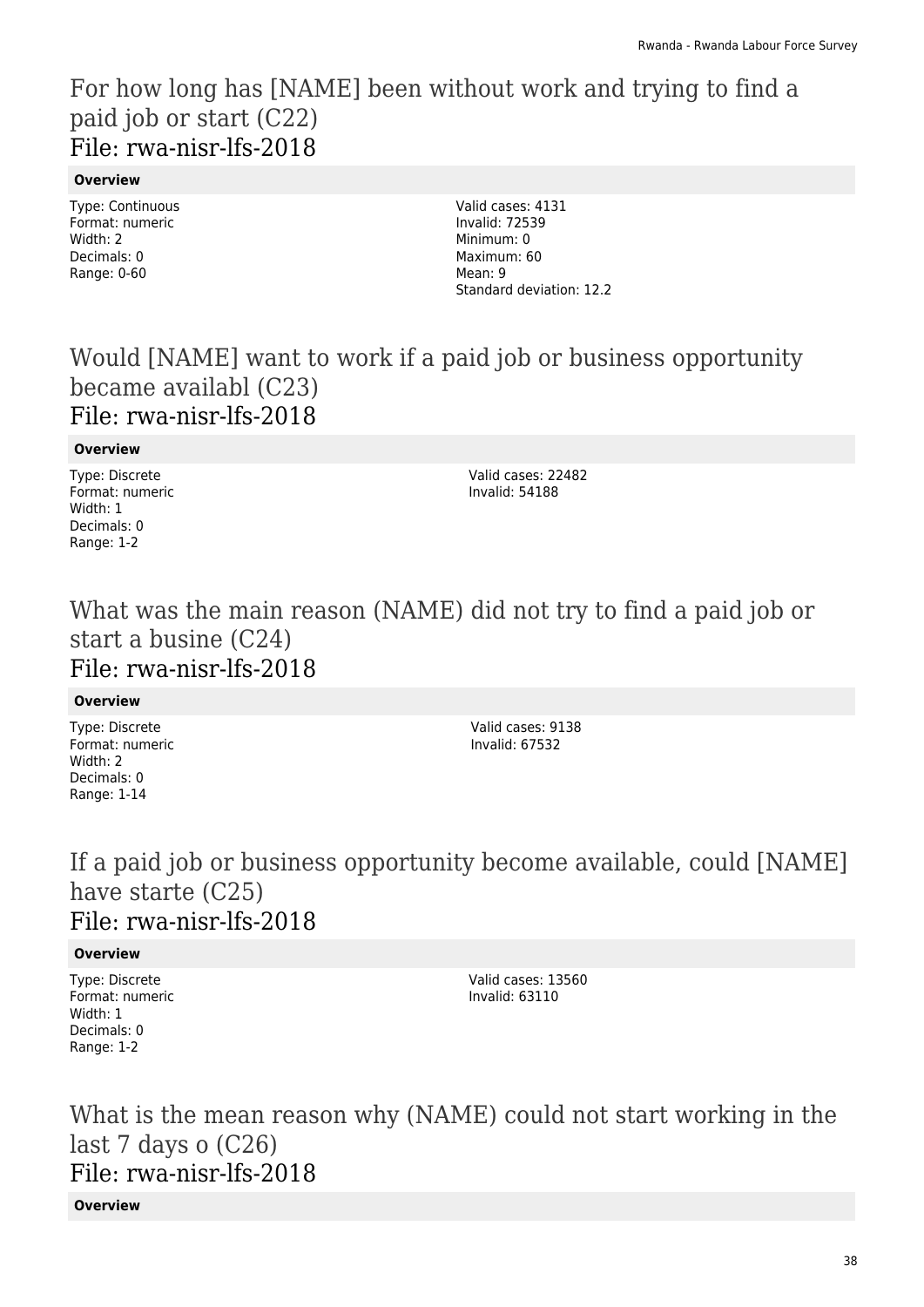### What is the mean reason why (NAME) could not start working in the last 7 days o (C26) File: rwa-nisr-lfs-2018

Type: Discrete Format: numeric Width: 1 Decimals: 0 Range: 1-5

Valid cases: 950 Invalid: 75720

# ISCO High level (indd01) File: rwa-nisr-lfs-2018

#### **Overview**

Type: Discrete Format: numeric Width: 1 Decimals: 0 Range: 1-9

Valid cases: 21836 Invalid: 54834

# Isco\_2digits\_mainjob (isco2d) File: rwa-nisr-lfs-2018

#### **Overview**

Type: Discrete Format: numeric Width: 2 Decimals: 0 Range: 1-96

Valid cases: 22033 Invalid: 54637

## Looking for land,premises,machinery,supplies,farming inputs (C21B) File: rwa-nisr-lfs-2018

### **Overview**

Type: Discrete Format: numeric Width · 1 Decimals: 0 Range: 1-2

Valid cases: 40347 Invalid: 36323

# Main tasks and duties(ISCO CODE) (D01B2) File: rwa-nisr-lfs-2018

### **Overview**

Type: Continuous Format: numeric Width: 4 Decimals: 0 Range: 110-9629

Valid cases: 22033 Invalid: 54637 Minimum: 110 Maximum: 9629 Mean: 7184.2 Standard deviation: 2420.3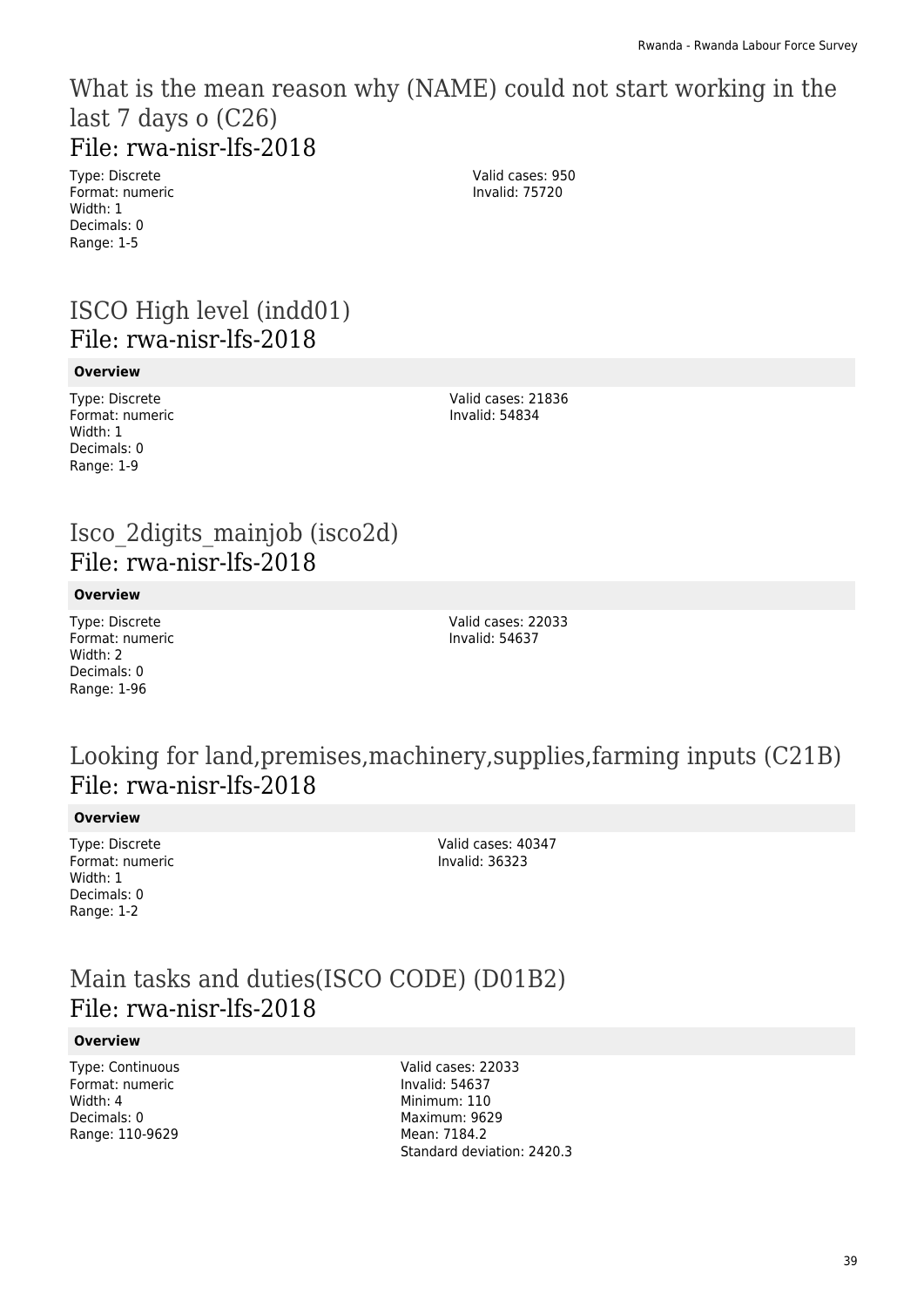# What do you think could be the minimum level of education to carry out the job ( (D02) File: rwa-nisr-lfs-2018

### **Overview**

Type: Discrete Format: numeric Width: 1 Decimals: 0 Range: 1-7

ISIC High level (indd03) File: rwa-nisr-lfs-2018

#### **Overview**

Type: Discrete Format: numeric Width: 2 Decimals: 0 Range: 1-21

Valid cases: 22033 Invalid: 54637

Valid cases: 22033 Invalid: 54637

# Isic\_2digits\_mainjob (isic2d) File: rwa-nisr-lfs-2018

### **Overview**

Type: Discrete Format: numeric Width: 3 Decimals: 0 Range: 1-999

Valid cases: 22033 Invalid: 54637

# Does (Name) work in.... (D04) File: rwa-nisr-lfs-2018

### **Overview**

Type: Discrete Format: numeric Width: 1 Decimals: 0 Range: 1-8

Valid cases: 22045 Invalid: 54625

## In this job, is [NAME] working as?? (D05) File: rwa-nisr-lfs-2018

#### **Overview**

Type: Discrete Format: numeric Width: 1 Decimals: 0 Range: 1-7

Valid cases: 22033 Invalid: 54637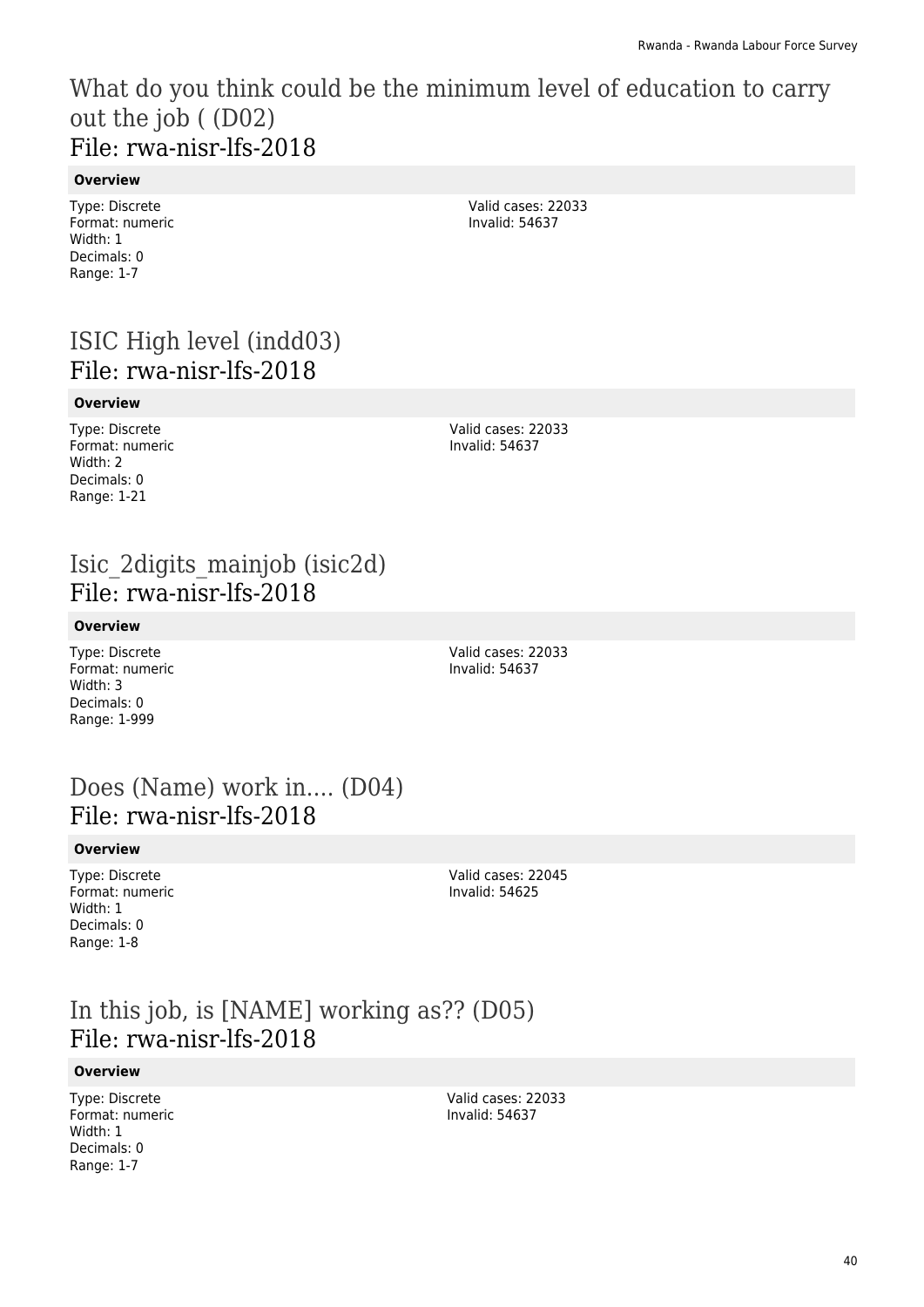# Have [NAME] been employed on the basis of: (D06) File: rwa-nisr-lfs-2018

### **Overview**

Type: Discrete Format: numeric Width: 1 Decimals: 0 Range: 1-2

Valid cases: 15154 Invalid: 61516

# Is [NAME]'s contract or agreement : (D07) File: rwa-nisr-lfs-2018

#### **Overview**

Type: Discrete Format: numeric Width: 1 Decimals: 0 Range: 1-2

Valid cases: 15153 Invalid: 61517

# The duration of the contract or agreement? (D08) File: rwa-nisr-lfs-2018

#### **Overview**

Type: Discrete Format: numeric Width: 1 Decimals: 0 Range: 1-5

Valid cases: 9764 Invalid: 66906

### Does employer pay contributions on [NAME]?s behalf to social security fund (D09A) File: rwa-nisr-lfs-2018

#### **Overview**

Type: Discrete Format: numeric Width: 1 Decimals: 0 Range: 1-3

Valid cases: 15153 Invalid: 61517

### Does employer pay contributions on [NAME]?s behalf to health insurance fund (D09B) File: rwa-nisr-lfs-2018

#### **Overview**

Type: Discrete Format: numeric Width: 1 Decimals: 0 Range: 1-3

Valid cases: 15153 Invalid: 61517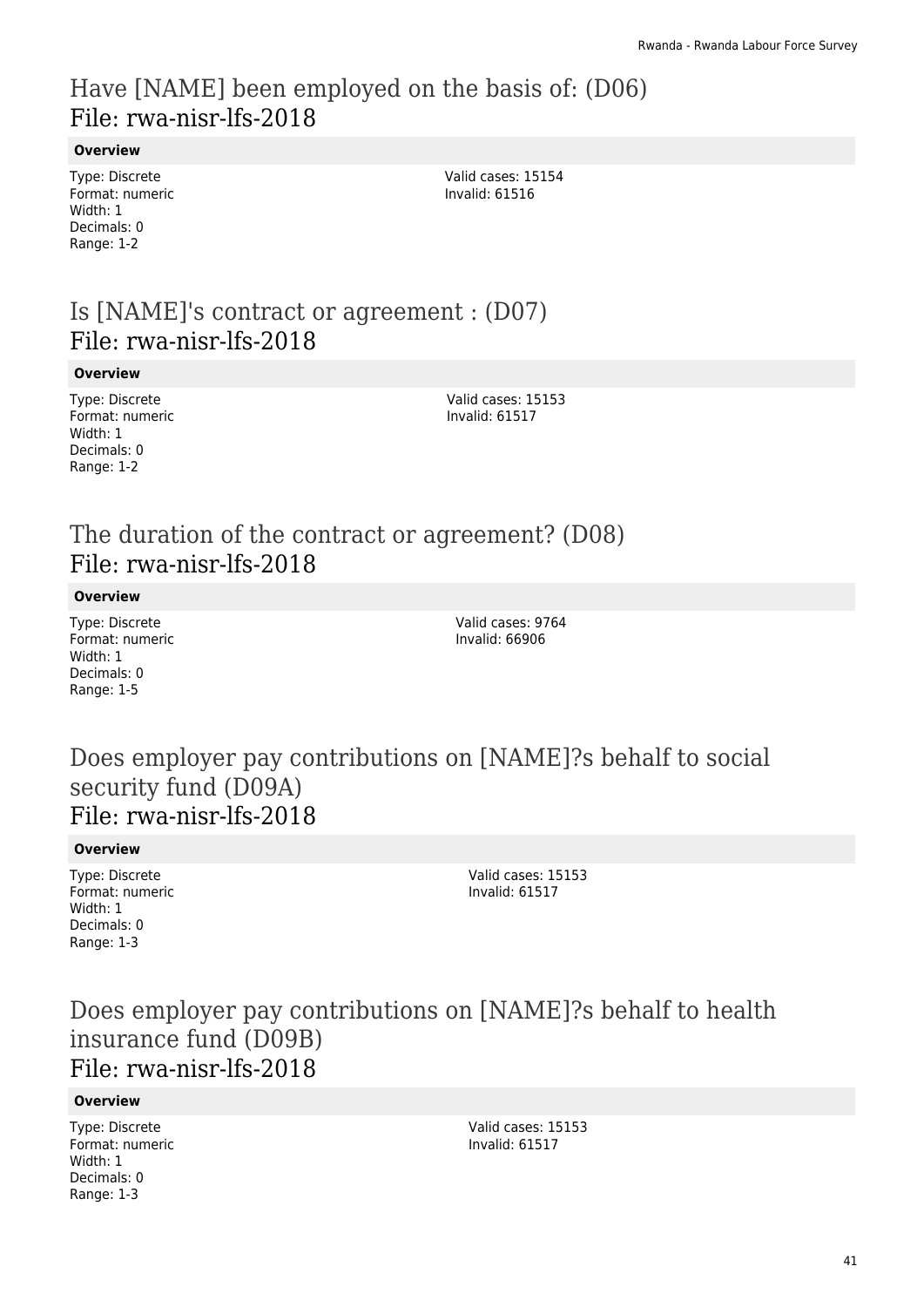### Benefits paid for annual leave (D10A) File: rwa-nisr-lfs-2018

### **Overview**

Type: Discrete Format: numeric Width: 1 Decimals: 0 Range: 1-3

Valid cases: 15153 Invalid: 61517

# Benefits paid for sick leave (D10B) File: rwa-nisr-lfs-2018

#### **Overview**

Type: Discrete Format: numeric Width: 1 Decimals: 0 Range: 1-3

Valid cases: 15153 Invalid: 61517

# Benefits paid for maternity/paternity leave (D10C) File: rwa-nisr-lfs-2018

**Overview**

Type: Discrete Format: numeric Width: 1 Decimals: 0 Range: 1-3

Valid cases: 15153 Invalid: 61517

# Is (Name)'s salary subjected to deduction of taxe (PAYE) (D10D) File: rwa-nisr-lfs-2018

#### **Overview**

Type: Discrete Format: numeric Width: 1 Decimals: 0 Range: 1-3

Valid cases: 15153 Invalid: 61517

## Does [NAME] belong to any trade union or syndicate (D11) File: rwa-nisr-lfs-2018

#### **Overview**

Type: Discrete Format: numeric Width: 1 Decimals: 0 Range: 1-3

Valid cases: 15153 Invalid: 61517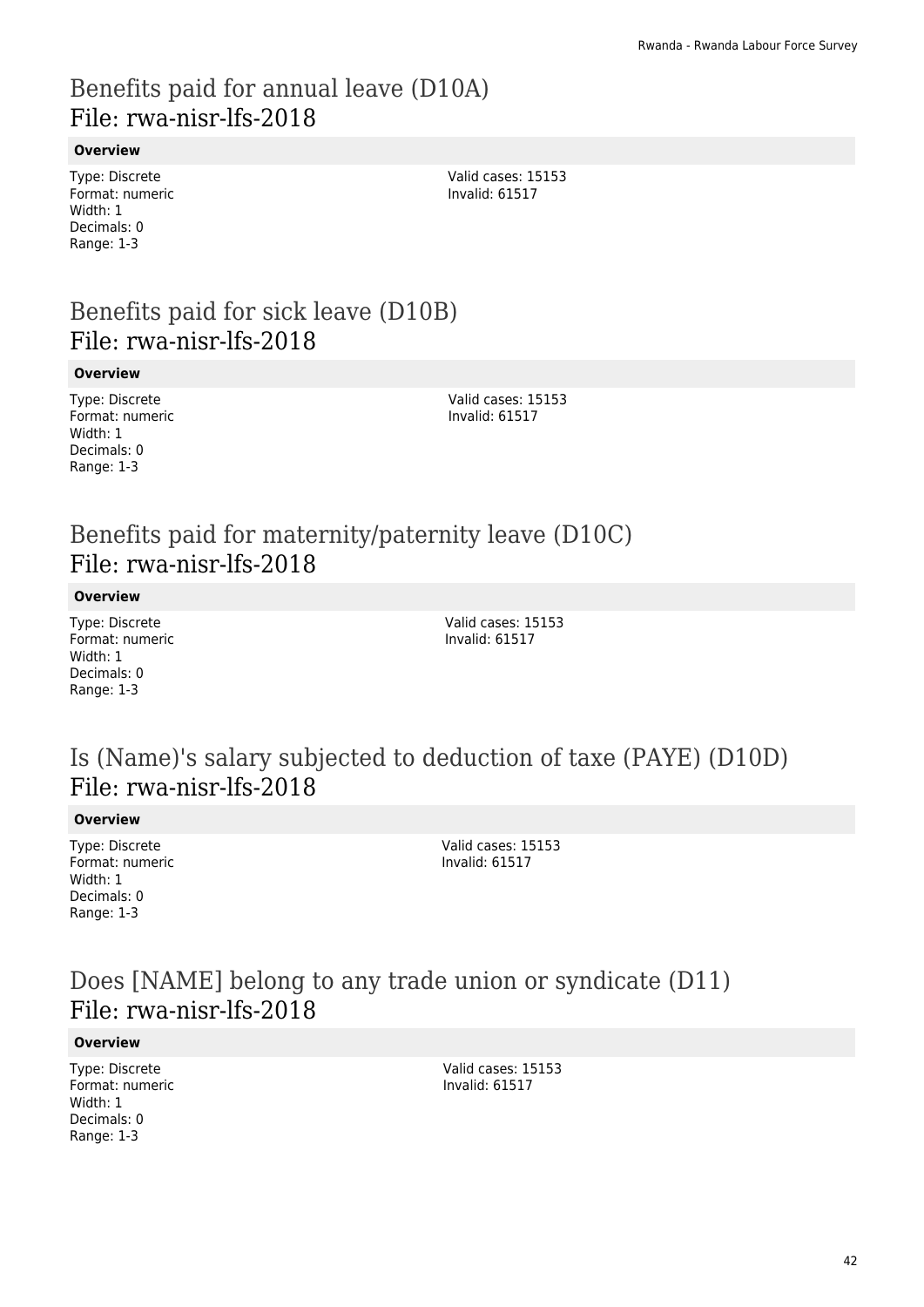## Is the business/establishment where [NAME] works registered with the RRA or pay (D20) File: rwa-nisr-lfs-2018

### **Overview**

Type: Discrete Format: numeric Width: 1 Decimals: 0 Range: 1-3

Valid cases: 22033 Invalid: 54637

### In order to report to an authority, does the business/establishment where (NAME) (D21) File: rwa-nisr-lfs-2018

**Overview**

Type: Discrete Format: numeric Width: 1 Decimals: 0 Range: 1-3

Valid cases: 22033 Invalid: 54637

### How many regular paid or unpaid employees including [NAME], work at [NAME]'s pl (D22A) File: rwa-nisr-lfs-2018

### **Overview**

Type: Discrete Format: numeric Width: 1 Decimals: 0 Range: 0-9

Valid cases: 22033 Invalid: 54637

# How many regular paid or unpaid employees including [NAME], work at [NAME]'s pl (D22B) File: rwa-nisr-lfs-2018

### **Overview**

Type: Discrete Format: numeric Width: 1 Decimals: 0 Range: 1-4

Valid cases: 5190 Invalid: 71480

In what type of place does [NAME] usually work? (D23) File: rwa-nisr-lfs-2018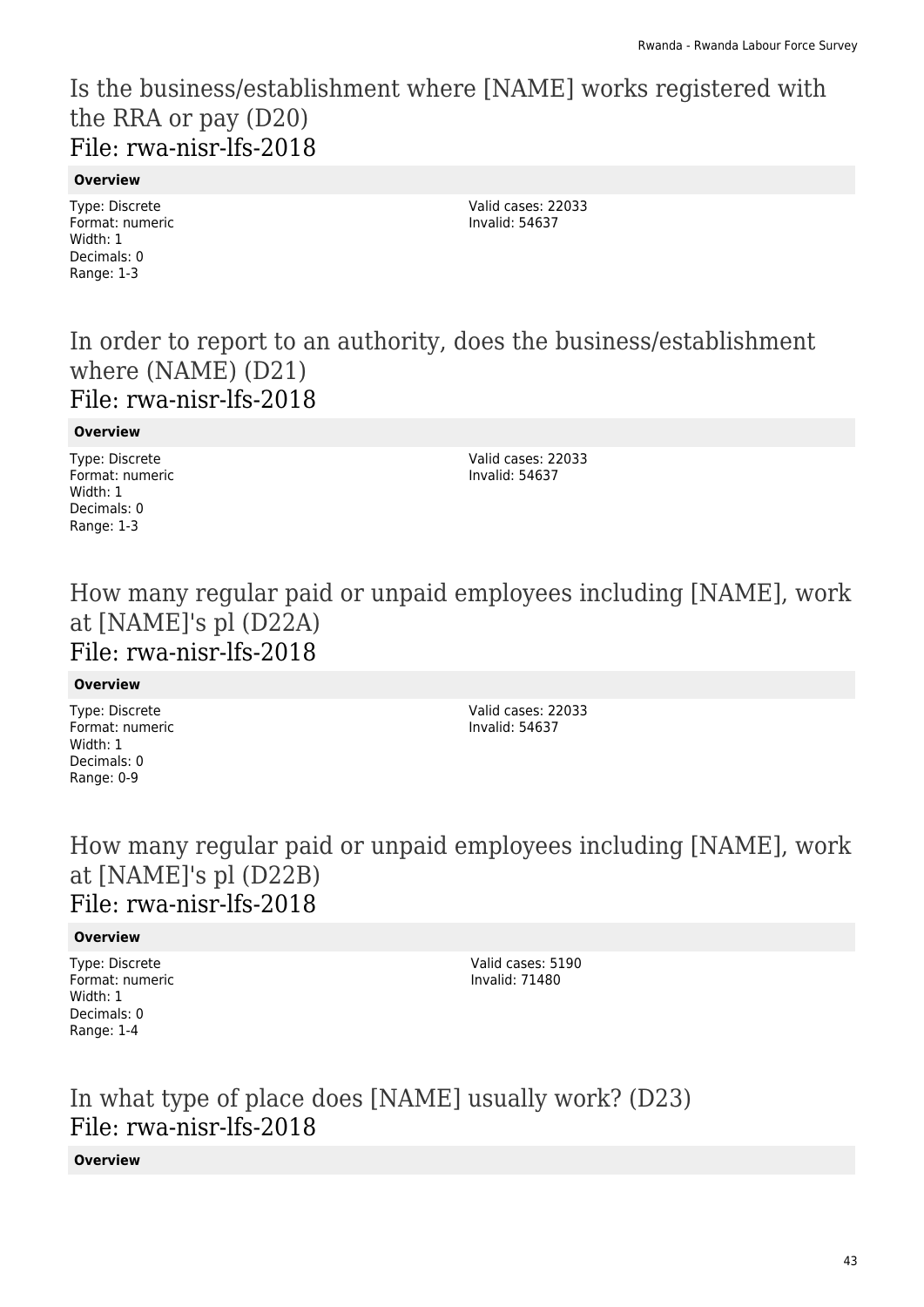# In what type of place does [NAME] usually work? (D23) File: rwa-nisr-lfs-2018

Type: Discrete Format: numeric Width: 2 Decimals: 0 Range: 1-11

Valid cases: 22035 Invalid: 54635

### In day to day work does [NAME] need the computer to perform his/her duties? (D25) File: rwa-nisr-lfs-2018

**Overview**

Type: Discrete Format: numeric Width: 1 Decimals: 0 Range: 1-2

Valid cases: 22033 Invalid: 54637

# Does (name) use computer in his/her day to day work? (D26) File: rwa-nisr-lfs-2018

**Overview**

Type: Discrete Format: numeric Width: 1 Decimals: 0 Range: 1-2

Valid cases: 2723 Invalid: 73947

# ISCO High level\_secondary (inde01) File: rwa-nisr-lfs-2018

### **Overview**

Type: Discrete Format: numeric Width: 1 Decimals: 0 Range: 1-9

Valid cases: 510 Invalid: 76160

# Isco\_2digits\_secondjob (isco2e) File: rwa-nisr-lfs-2018

### **Overview**

Type: Discrete Format: numeric Width: 2 Decimals: 0 Range: 1-96

Valid cases: 510 Invalid: 76160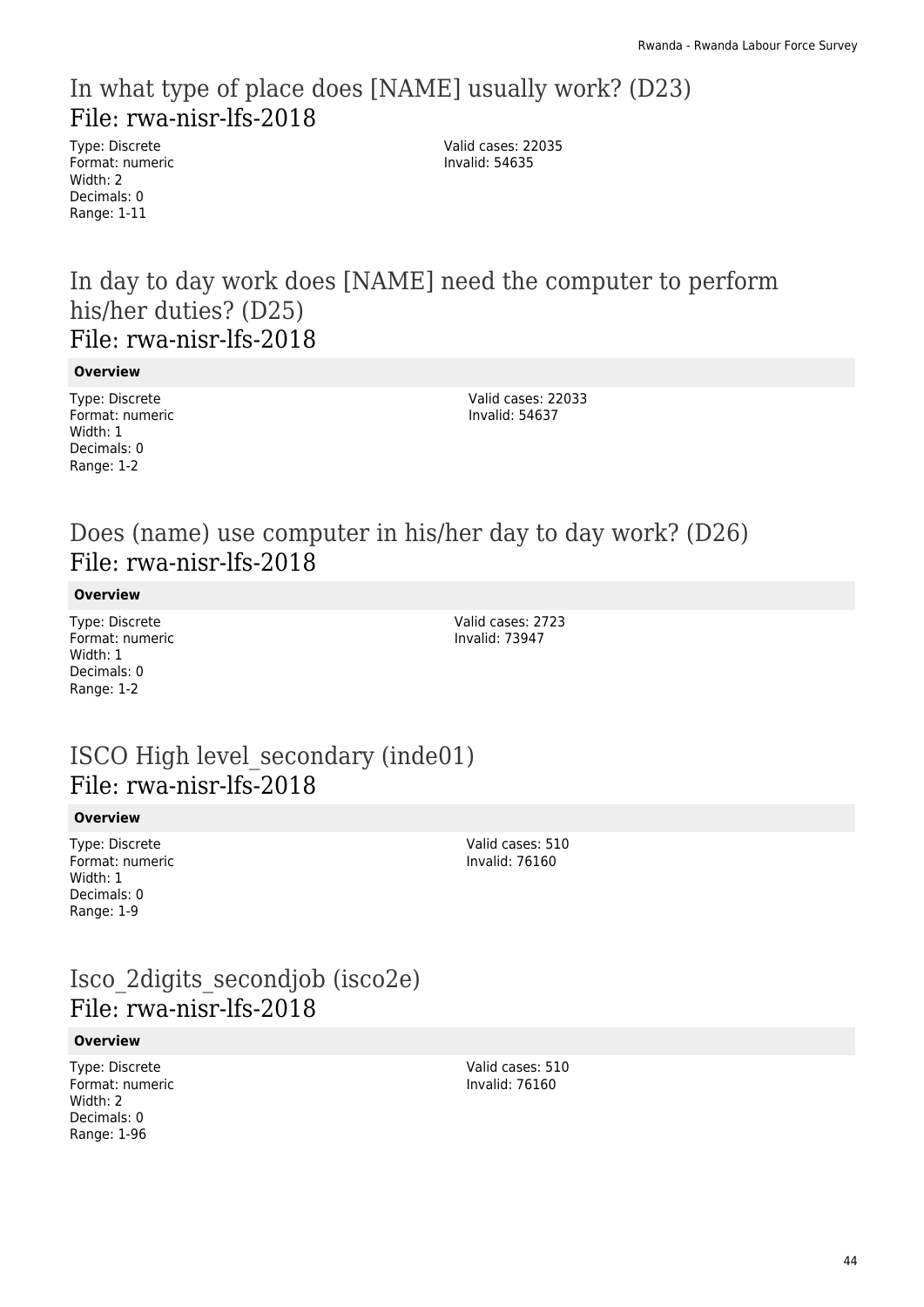# ISIC High level\_secondary (inde02) File: rwa-nisr-lfs-2018

### **Overview**

Type: Discrete Format: numeric Width: 2 Decimals: 0 Range: 1-21

Valid cases: 510 Invalid: 76160

# Isic\_2digits\_secondjob (isic2e) File: rwa-nisr-lfs-2018

#### **Overview**

Type: Discrete Format: numeric Width: 3 Decimals: 0 Range: 1-999

Valid cases: 510 Invalid: 76160

# Is a secondary paid job or business/activity reported (D27) File: rwa-nisr-lfs-2018

**Overview**

Type: Discrete Format: numeric Width: 1 Decimals: 0 Range: 1-2

Valid cases: 22031 Invalid: 54639

# Main tasks and duties(ISCO CODE) (E01B1) File: rwa-nisr-lfs-2018

### **Overview**

| Type: Continuous |
|------------------|
| Format: numeric  |
| Width: 4         |
| Decimals: 0      |
| Range: 310-9629  |

Valid cases: 510 Invalid: 76160 Minimum: 310 Maximum: 9629 Mean: 6893.8 Standard deviation: 2279.7

### What is the name of (NAME)?s workplace at his/her secondary job/activity? (E02) File: rwa-nisr-lfs-2018

### **Overview**

Type: Discrete Format: numeric Width: 1 Decimals: 0 Range: 1-3

Valid cases: 510 Invalid: 76160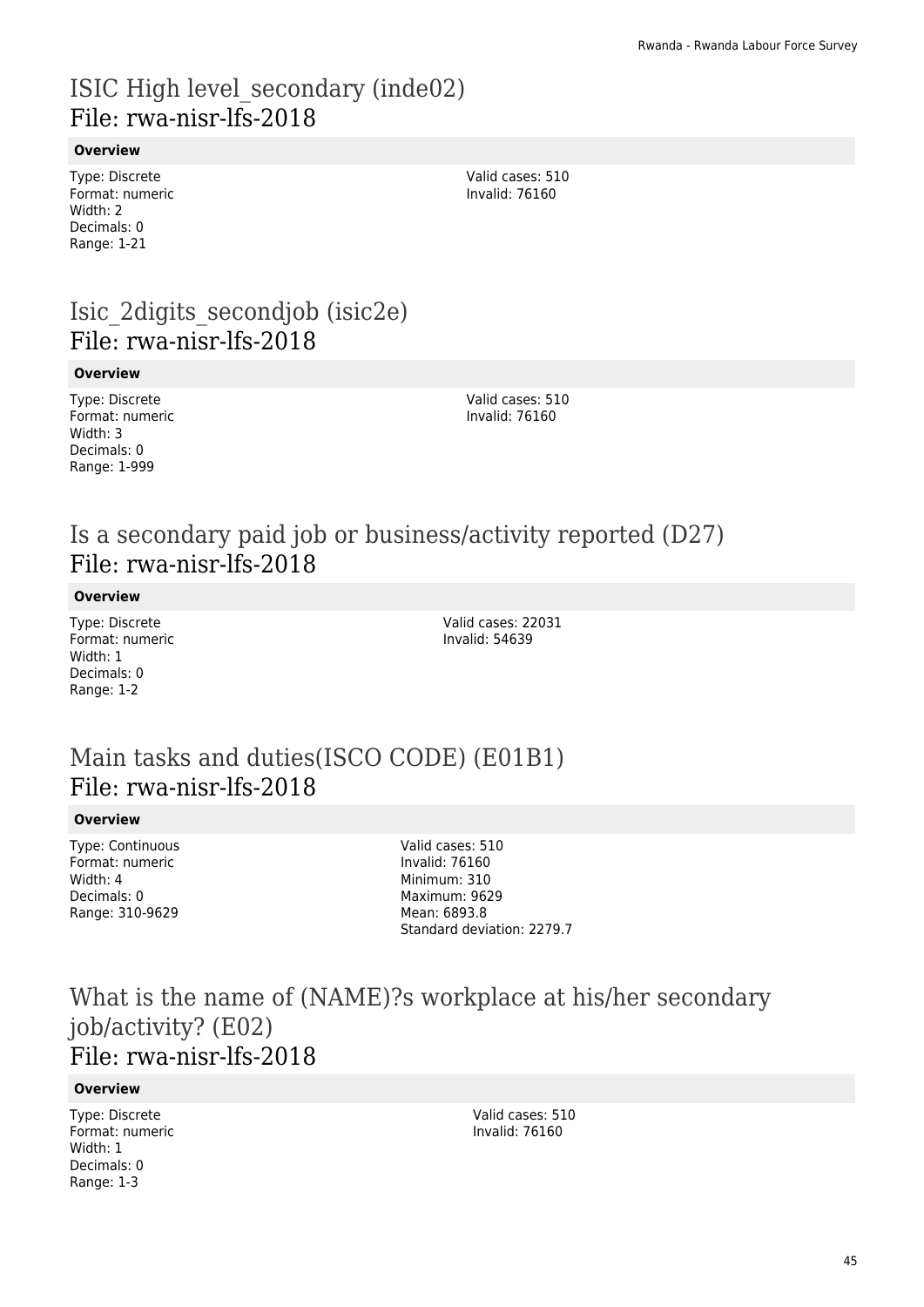# In his/her secondary job/activity, does (NAME) work in ?? (E03) File: rwa-nisr-lfs-2018

### **Overview**

Type: Discrete Format: numeric Width: 1 Decimals: 0 Range: 1-8

Valid cases: 510 Invalid: 76160

# In his/her secondary job/business, does (NAME) work as ?? (E04) File: rwa-nisr-lfs-2018

#### **Overview**

Type: Discrete Format: numeric Width: 1 Decimals: 0 Range: 1-7

Valid cases: 510 Invalid: 76160

### Does the employer pay contributions on (Name)'s behalf to social security fund? (E05A) File: rwa-nisr-lfs-2018

#### **Overview**

Type: Discrete Format: numeric Width: 1 Decimals: 0 Range: 1-3

Valid cases: 228 Invalid: 76442

### Does the employer pay contributions on (Name)'sbehalf to health insurance? (E05B) File: rwa-nisr-lfs-2018

### **Overview**

Type: Discrete Format: numeric Width: 1 Decimals: 0 Range: 1-3

Valid cases: 228 Invalid: 76442

# Is (Name) paid annual leave (E06A) File: rwa-nisr-lfs-2018

### **Overview**

Type: Discrete Format: numeric Width: 1 Decimals: 0 Range: 1-3

Valid cases: 228 Invalid: 76442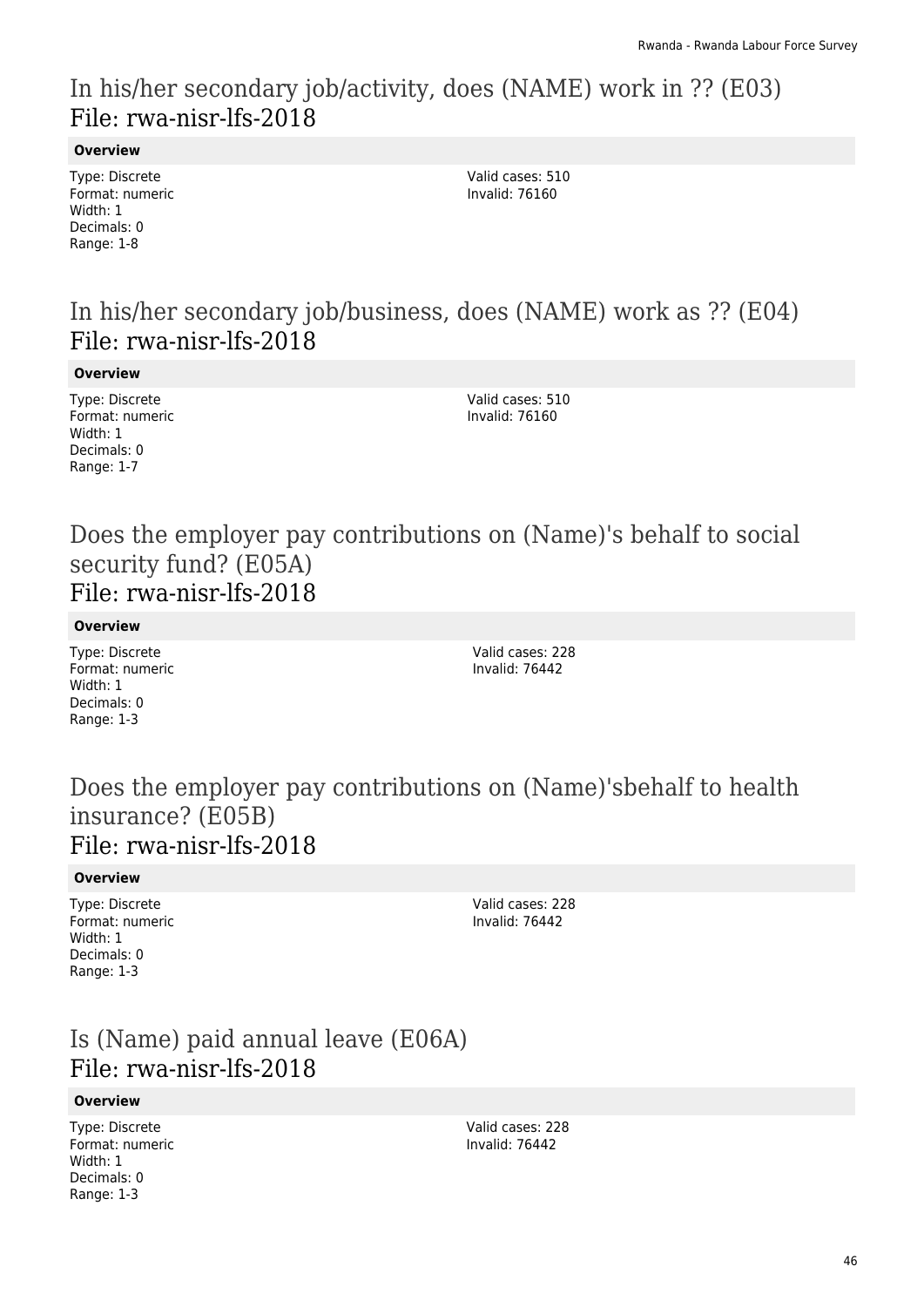# Is (Name) paid sick leave. (E06B) File: rwa-nisr-lfs-2018

### **Overview**

Type: Discrete Format: numeric Width: 1 Decimals: 0 Range: 1-3

Valid cases: 228 Invalid: 76442

# Is (NAME)Paid maternity/paternity leave? (E06C) File: rwa-nisr-lfs-2018

#### **Overview**

Type: Discrete Format: numeric Width: 1 Decimals: 0 Range: 1-3

Valid cases: 228 Invalid: 76442

### Is the business/establishment where (Name) works for registered with the RRA or (E07) File: rwa-nisr-lfs-2018

### **Overview**

Type: Discrete Format: numeric Width: 1 Decimals: 0 Range: 1-3

Valid cases: 491 Invalid: 76179

## Does [NAME]'s employer keep any written records or accounts? (E08) File: rwa-nisr-lfs-2018

### **Overview**

Type: Discrete Format: numeric Width: 1 Decimals: 0 Range: 1-3

Valid cases: 491 Invalid: 76179

### Including (Name) how many regular paid or unpaid employees(less than 10) (E09A) File: rwa-nisr-lfs-2018

### **Overview**

Type: Discrete Format: numeric Width: 1 Decimals: 0 Range: 0-8

Valid cases: 491 Invalid: 76179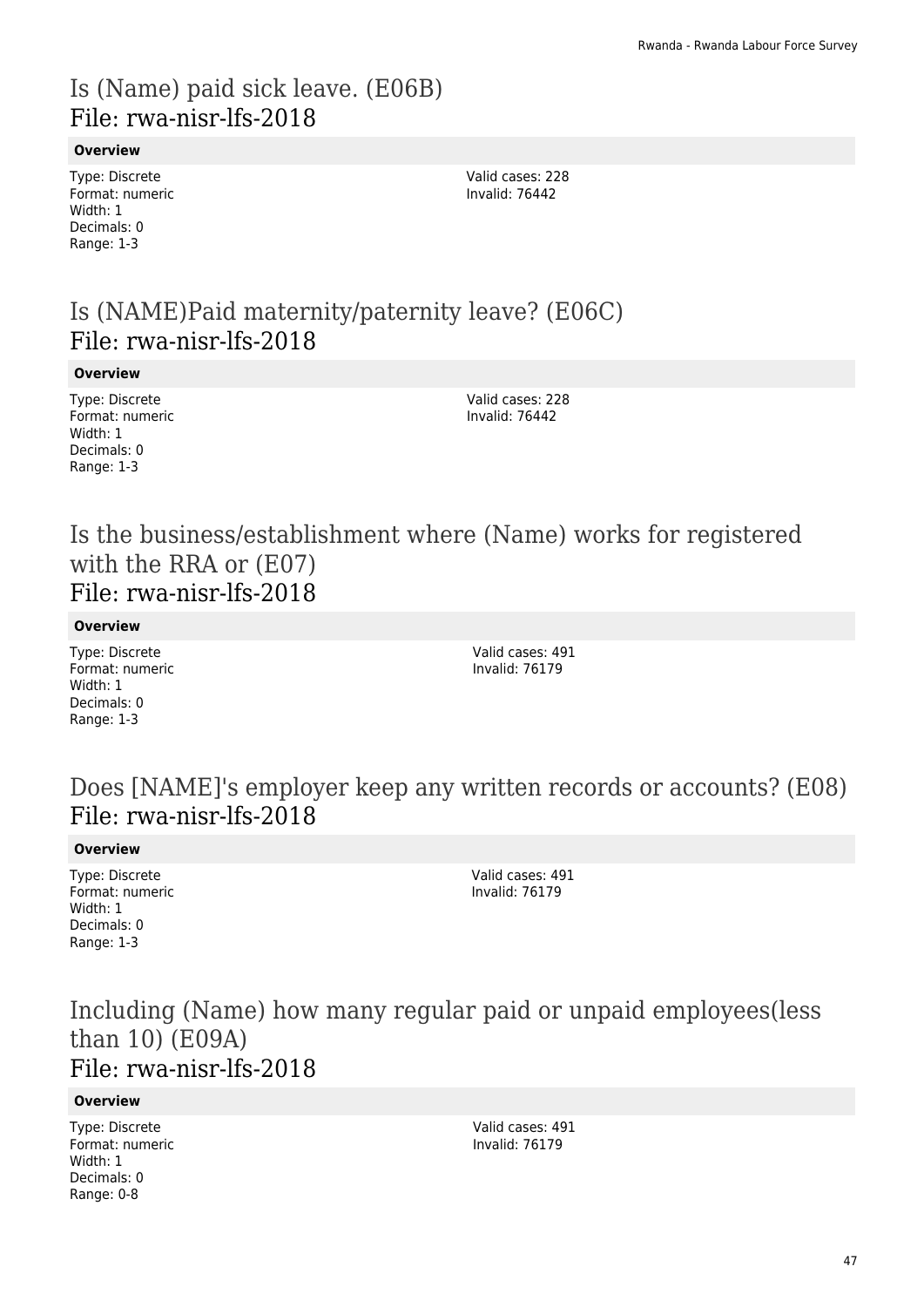Including (Name) how many regular paid or unpaid employees(More than 10) (E09B) File: rwa-nisr-lfs-2018

#### **Overview**

Type: Discrete Format: numeric Width: 1 Decimals: 0 Range: 1-4

Valid cases: 50 Invalid: 76620

# In what type of place does (Name) usually work? (E10) File: rwa-nisr-lfs-2018

#### **Overview**

Type: Discrete Format: numeric Width: 2 Decimals: 0 Range: 1-11

Valid cases: 510 Invalid: 76160

### Apart from the main job:how many Job did(Name) had in the last 7 days? (E11) File: rwa-nisr-lfs-2018

#### **Overview**

Type: Discrete Format: numeric Width: 1 Decimals: 0 Range: 1-7

Valid cases: 510 Invalid: 76160

### ISCO High level\_past (indf03) File: rwa-nisr-lfs-2018

#### **Overview**

Type: Discrete Format: numeric Width: 1 Decimals: 0 Range: 1-9

Valid cases: 10356 Invalid: 66314

# Isco\_2digits\_pastjob (isco2f) File: rwa-nisr-lfs-2018

### **Overview**

Type: Discrete Format: numeric Width: 2 Decimals: 0 Range: 1-96

Valid cases: 10356 Invalid: 66314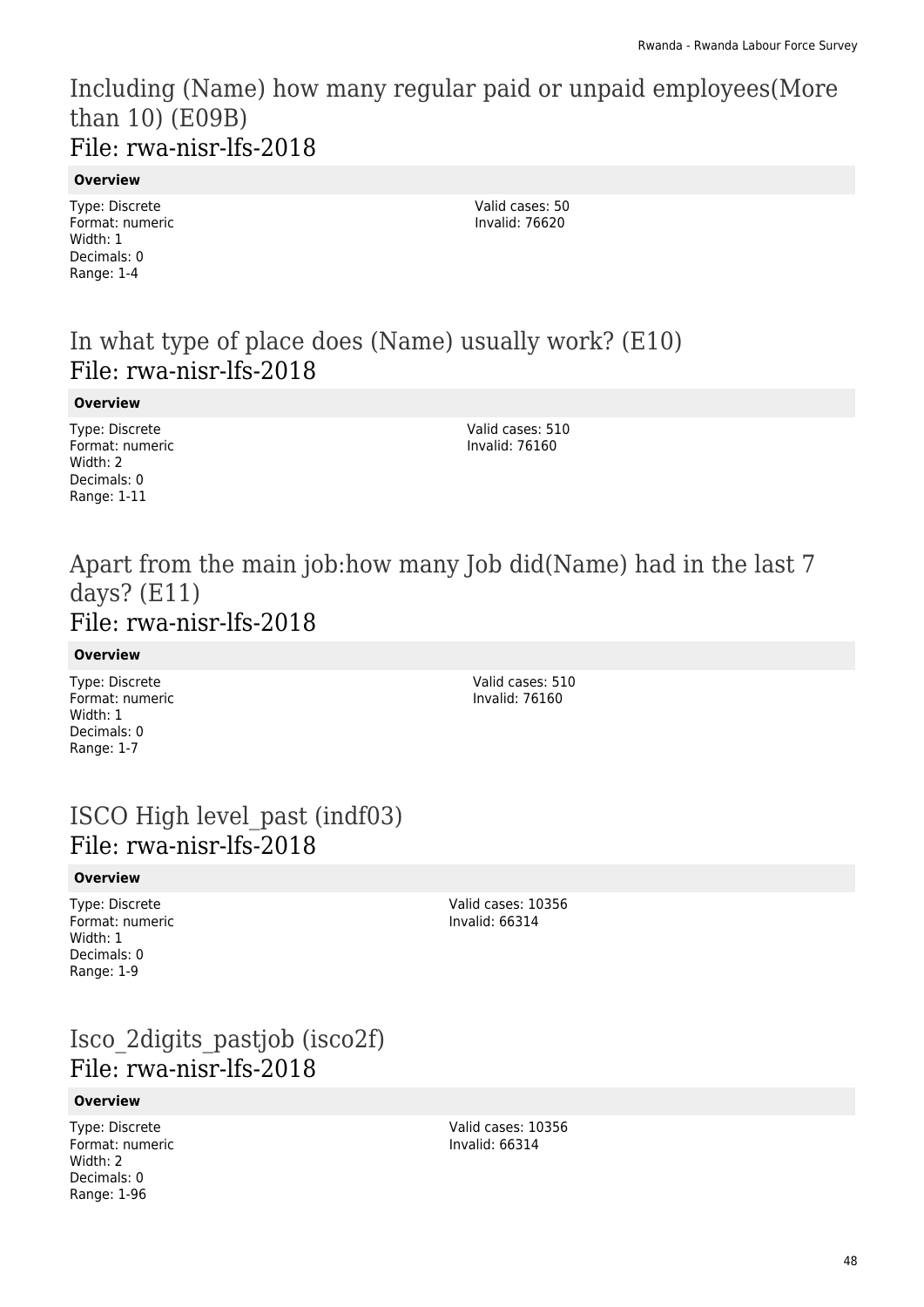# ISIC High level\_past (indf04) File: rwa-nisr-lfs-2018

### **Overview**

Type: Discrete Format: numeric Width: 3 Decimals: 0 Range: 1-999

Valid cases: 10354 Invalid: 66316

# Isic\_2digits\_pastjob (isic2f) File: rwa-nisr-lfs-2018

### **Overview**

Type: Discrete Format: numeric Width: 3 Decimals: 0 Range: 1-999

Valid cases: 10357 Invalid: 66313

Has [NAME]ever worked previously for a wage, salary or for other income in cash (F01) File: rwa-nisr-lfs-2018

### **Overview**

Type: Discrete Format: numeric Width: 1 Decimals: 0 Range: 1-2

Valid cases: 26903 Invalid: 49767

### The main reason to stop working in his/her last paid job / business? (F02) File: rwa-nisr-lfs-2018

### **Overview**

Type: Discrete Format: numeric Width: 2 Decimals: 0 Range: 1-13

Valid cases: 10357 Invalid: 66313

### What was the name of (NAME)?s workplace at his/her job/activity? (F04A) File: rwa-nisr-lfs-2018

### **Overview**

Type: Discrete Format: numeric Width: 1 Decimals: 0 Range: 1-3

Valid cases: 10357 Invalid: 66313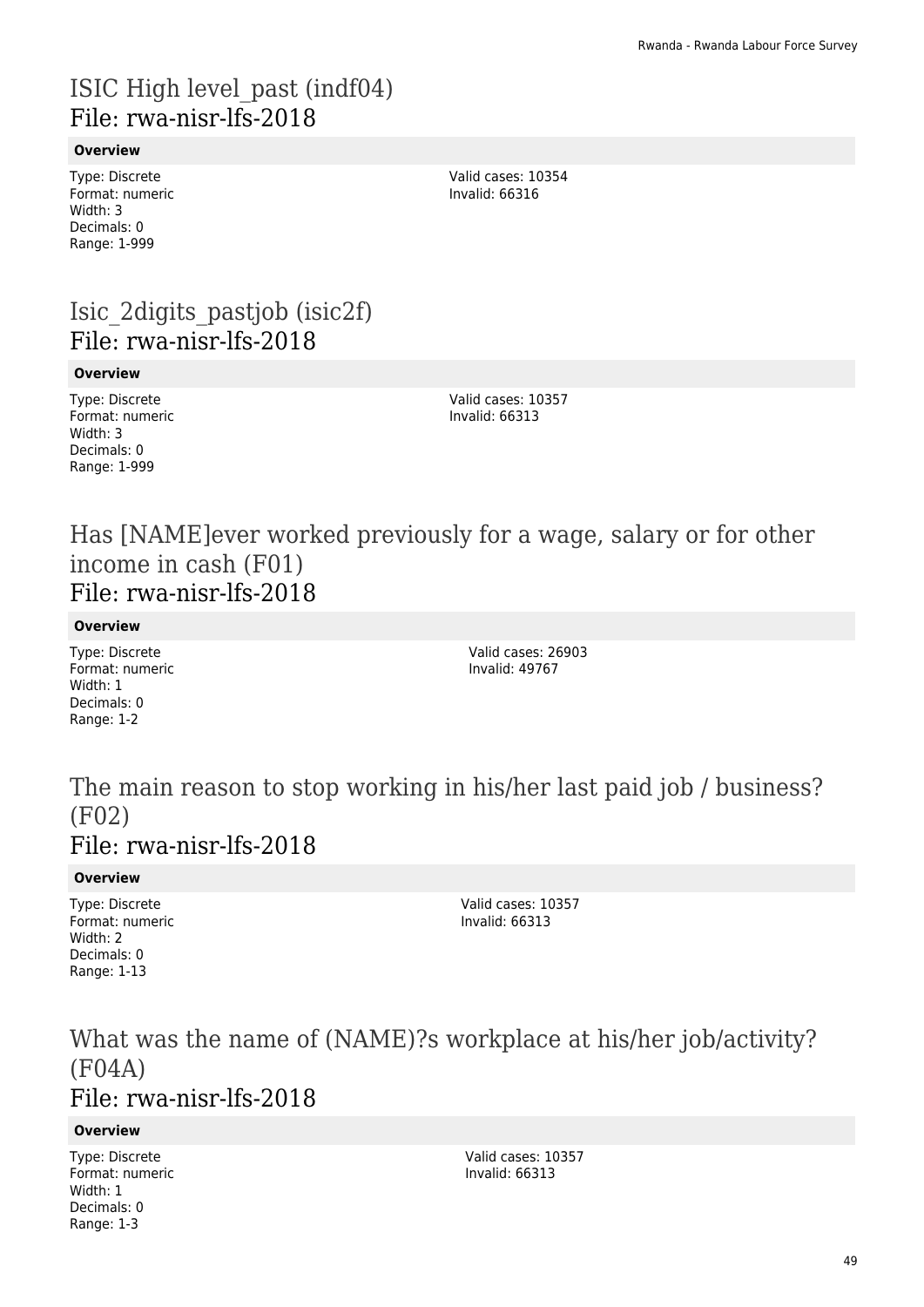# What is (Name) main source of income at present? (F05) File: rwa-nisr-lfs-2018

### **Overview**

Type: Discrete Format: numeric Width: 2 Decimals: 0 Range: 1-14

Valid cases: 26903 Invalid: 49767

### In your opinion, which of the following best describes your main status at prese (F06) File: rwa-nisr-lfs-2018

**Overview**

Type: Discrete Format: numeric Width: 1 Decimals: 0 Range: 1-9

Valid cases: 26903 Invalid: 49767

### What Competencies do you need to increase your employment opportunities? (F07) File: rwa-nisr-lfs-2018

**Overview**

Type: Discrete Format: numeric Width: 1 Decimals: 0 Range: 1-5

Valid cases: 9730 Invalid: 66940

# In the last 7 days, how many hours did [NAME] spend collecting firewood for the (G01) File: rwa-nisr-lfs-2018

### **Overview**

Type: Continuous Format: numeric Width: 2 Decimals: 0 Range: 0-35

Valid cases: 47073 Invalid: 29597 Minimum: 0 Maximum: 35 Mean: 1.4 Standard deviation: 2.8

In the last 7 days, how many hours did [NAME] spend fetching water for the house (G02) File: rwa-nisr-lfs-2018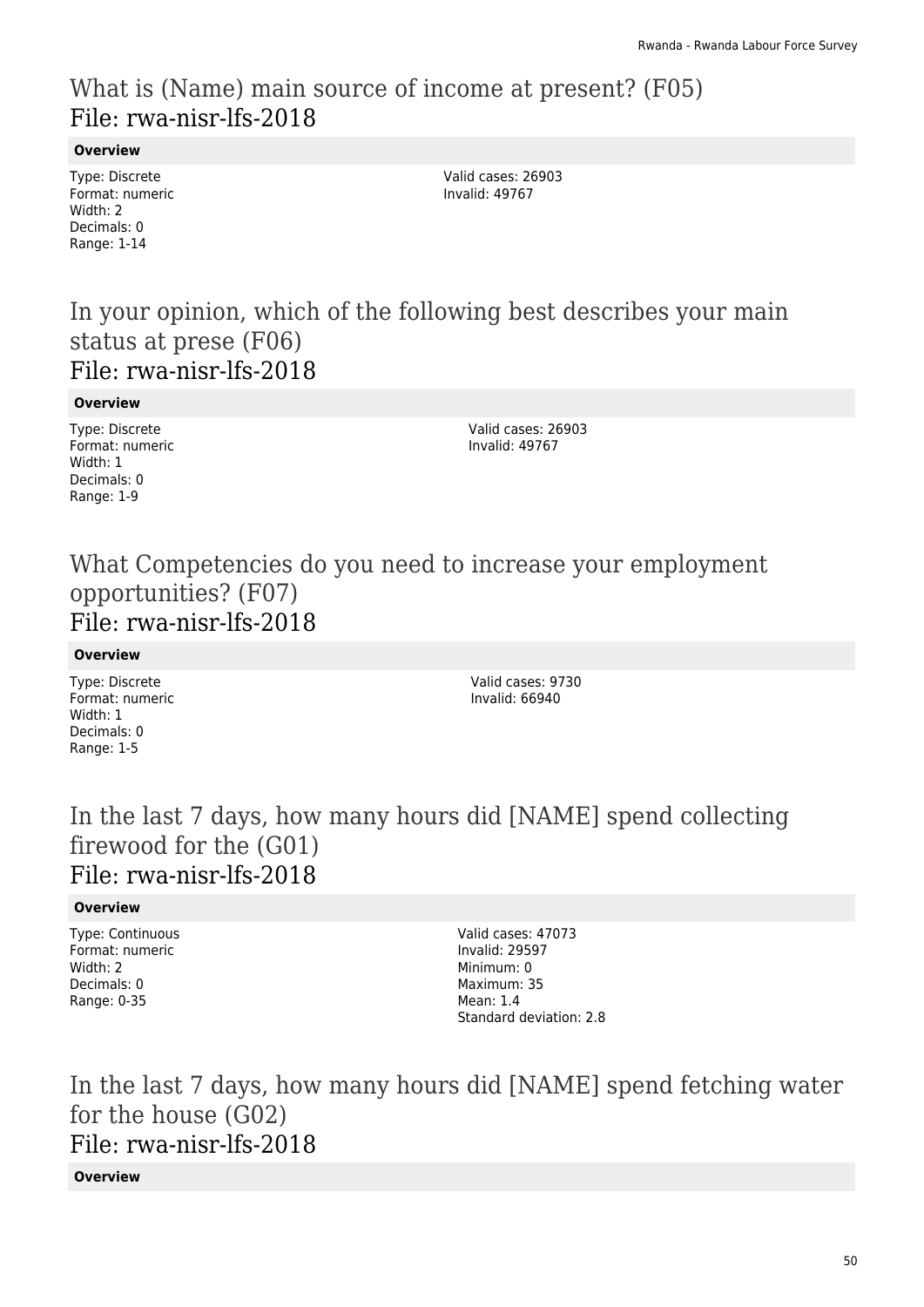### In the last 7 days, how many hours did [NAME] spend fetching water for the house (G02) File: rwa-nisr-lfs-2018

Type: Continuous Format: numeric Width: 2 Decimals: 0 Range: 0-40

Valid cases: 47073 Invalid: 29597 Minimum: 0 Maximum: 40 Mean: 1.8 Standard deviation: 3.1

### In the last 7 days, how many hours did [NAME] spend searching for fodder or gra (G03) File: rwa-nisr-lfs-2018

**Overview**

Type: Continuous Format: numeric Width: 2 Decimals: 0 Range: 0-84

Valid cases: 47073 Invalid: 29597 Minimum: 0 Maximum: 84 Mean: 2.5 Standard deviation: 5.4

# In the last 7 days, how many hours did [NAME] spend manufacturing household good (G04) File: rwa-nisr-lfs-2018

### **Overview**

Type: Continuous Format: numeric Width: 2 Decimals: 0 Range: 0-42

Valid cases: 47073 Invalid: 29597 Minimum: 0 Maximum: 42 Mean: 0.1 Standard deviation: 1.2

## In the last 7 days, how many hours did [NAME] spend constructing your dwelling, (G05) File: rwa-nisr-lfs-2018

### **Overview**

Type: Continuous Format: numeric Width: 2 Decimals: 0 Range: 0-75

Valid cases: 47073 Invalid: 29597 Minimum: 0 Maximum: 75 Mean: 0.4 Standard deviation: 2.5

In the last 7 days, how many hours did [NAME] spend doing household chores inclu (G06) File: rwa-nisr-lfs-2018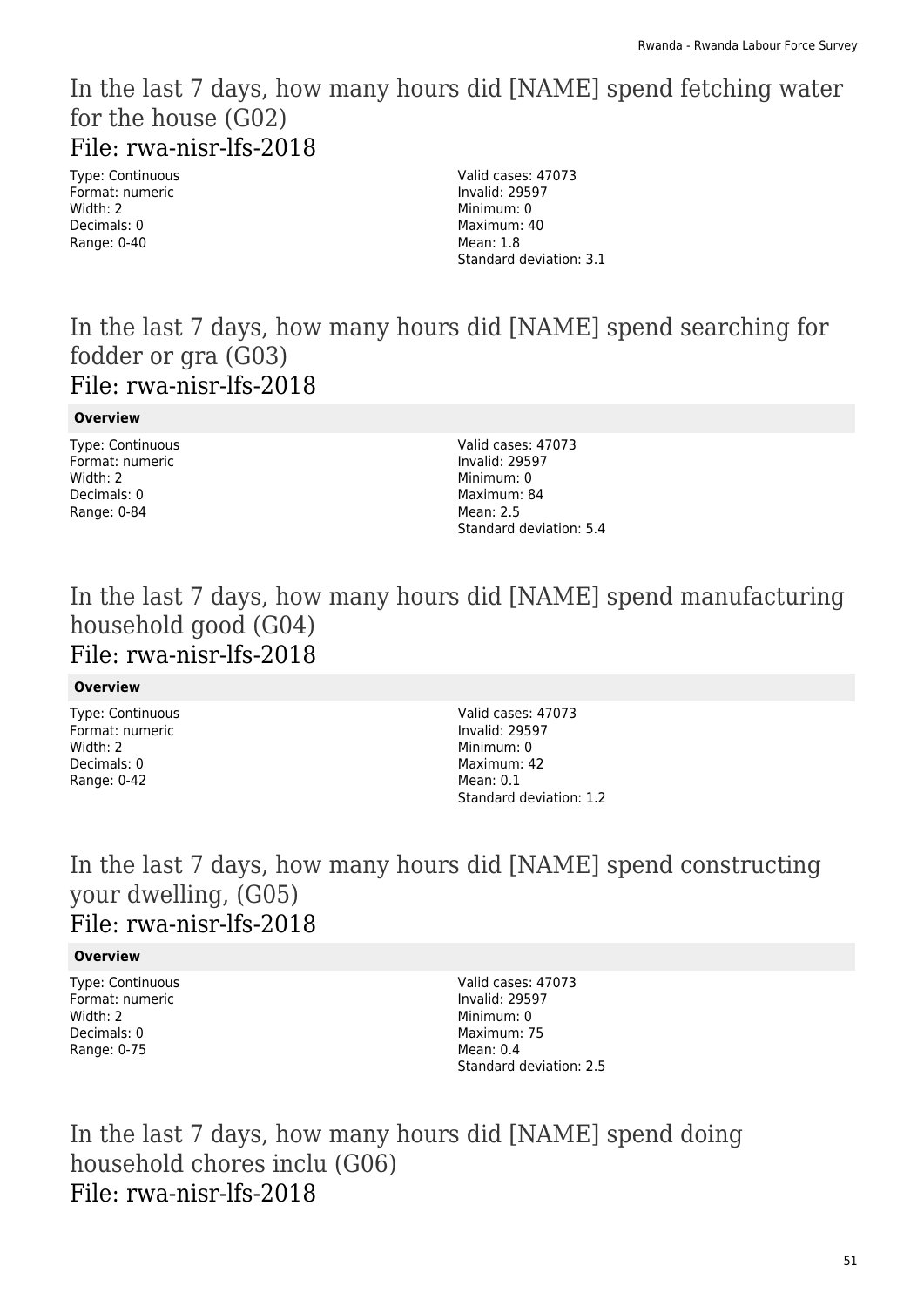# In the last 7 days, how many hours did [NAME] spend doing household chores inclu (G06) File: rwa-nisr-lfs-2018

### **Overview**

Type: Continuous Format: numeric Width: 2 Decimals: 0 Range: 0-77

Valid cases: 47073 Invalid: 29597 Minimum: 0 Maximum: 77 Mean: 6.5 Standard deviation: 8

# In the last 7 days, how many hours did [NAME] spend looking after children and e (G07) File: rwa-nisr-lfs-2018

### **Overview**

Type: Continuous Format: numeric Width: 2 Decimals: 0 Range: 0-98

Valid cases: 47073 Invalid: 29597 Minimum: 0 Maximum: 98 Mean: 2.8 Standard deviation: 6.3

### During the last four weeks did he/she do any of the following work mainly for o (H01) File: rwa-nisr-lfs-2018

### **Overview**

Type: Discrete Format: numeric Width: 1 Decimals: 0 Range: 1-2

Valid cases: 48937 Invalid: 27733

## How many days per week did [NAME] usually worked in these activities? (H02) File: rwa-nisr-lfs-2018

### **Overview**

Type: Discrete Format: numeric Width: 1 Decimals: 0 Range: 1-7

Valid cases: 19063 Invalid: 57607

How many hours per day has [NAME] usually worked in these activities? (H03) File: rwa-nisr-lfs-2018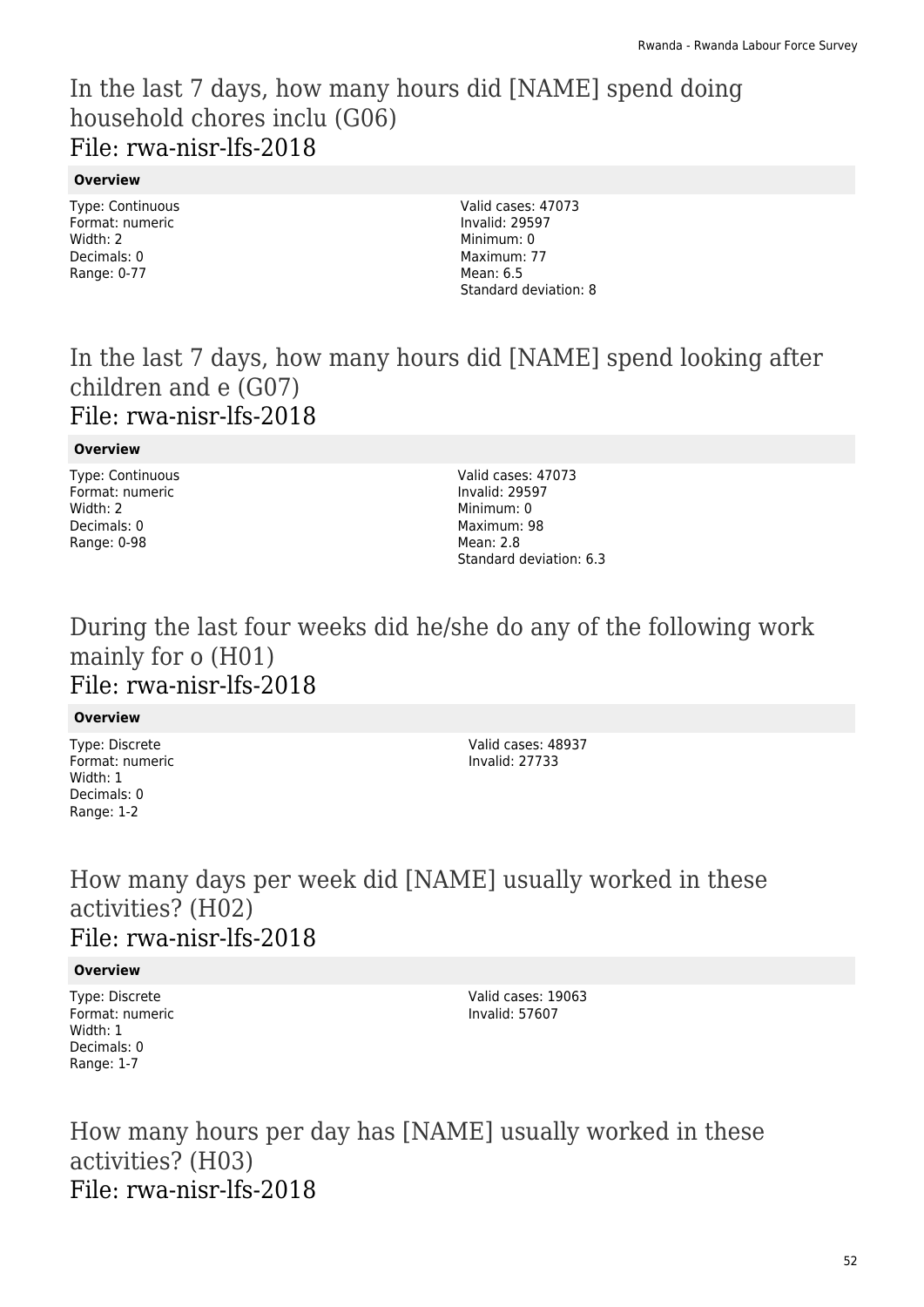# How many hours per day has [NAME] usually worked in these activities? (H03) File: rwa-nisr-lfs-2018

### **Overview**

Type: Discrete Format: numeric Width: 2 Decimals: 0 Range: 1-18

Valid cases: 19063 Invalid: 57607

# HAS DONE ANY AGRICULTURAL ACTIVITY ? (H04) File: rwa-nisr-lfs-2018

### **Overview**

Type: Discrete Format: numeric Width: 1 Decimals: 0 Range: 1-2

Valid cases: 8936 Invalid: 67734

### In general, did the household sell or barter any part of the goods obtained from (H05) File: rwa-nisr-lfs-2018

### **Overview**

Type: Discrete Format: numeric Width: 1 Decimals: 0 Range: 1-3

Valid cases: 47062 Invalid: 29608

# About how much does the household regularly sell? (H06) File: rwa-nisr-lfs-2018

### **Overview**

Type: Discrete Format: numeric Width: 1 Decimals: 0 Range: 1-3

Valid cases: 1744 Invalid: 74926

# What was the net Value in Frw the household get from agricultural activities dur (H07) File: rwa-nisr-lfs-2018

### **Overview**

Type: Discrete Format: numeric Width: 1 Decimals: 0 Range: 1-6

Valid cases: 47062 Invalid: 29608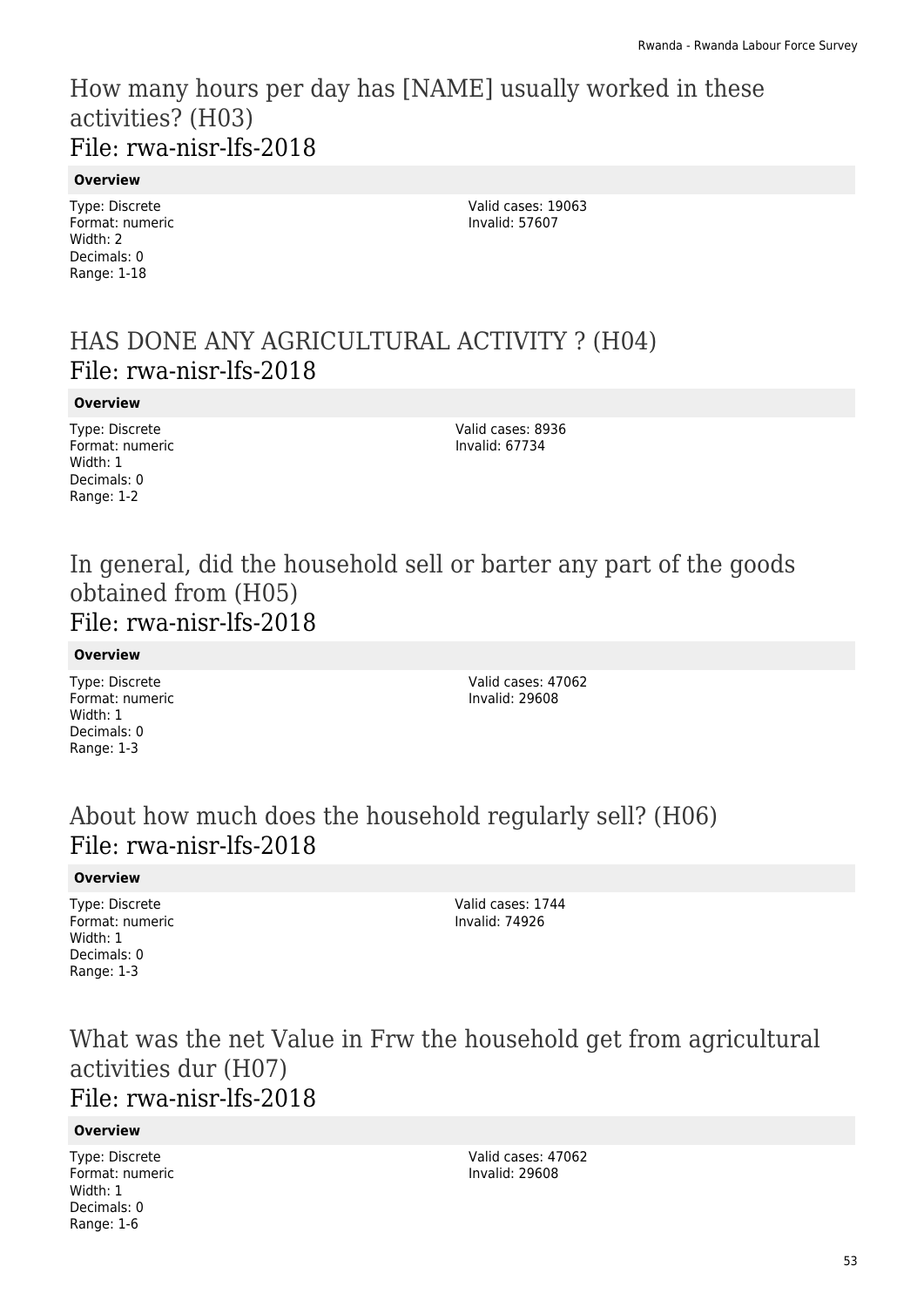# Compared to previous season Was the production below/above average or an avera (H08) File: rwa-nisr-lfs-2018

### **Overview**

Type: Discrete Format: numeric Width: 1 Decimals: 0 Range: 1-3

Valid cases: 47062 Invalid: 29608

### Do you regularly or sometimes engage paid employee in the farming activity? (H09) File: rwa-nisr-lfs-2018

### **Overview**

Type: Discrete Format: numeric Width: 1 Decimals: 0 Range: 1-3

Valid cases: 47062 Invalid: 29608

### Excluding family members, how many paid employees do you usually engage in thes (H10) File: rwa-nisr-lfs-2018

### **Overview**

Type: Discrete Format: numeric Width: 1 Decimals: 0 Range: 1-3

Valid cases: 17016 Invalid: 59654

## Did you get access to the land for the agricultural work by leasing (have land t (H11A) File: rwa-nisr-lfs-2018

### **Overview**

Type: Discrete Format: numeric Width: 1 Decimals: 0 Range: 1-2

Valid cases: 47062 Invalid: 29608

Did you get access to the land for the agricultural work by Renting (share-cropp (H11B) File: rwa-nisr-lfs-2018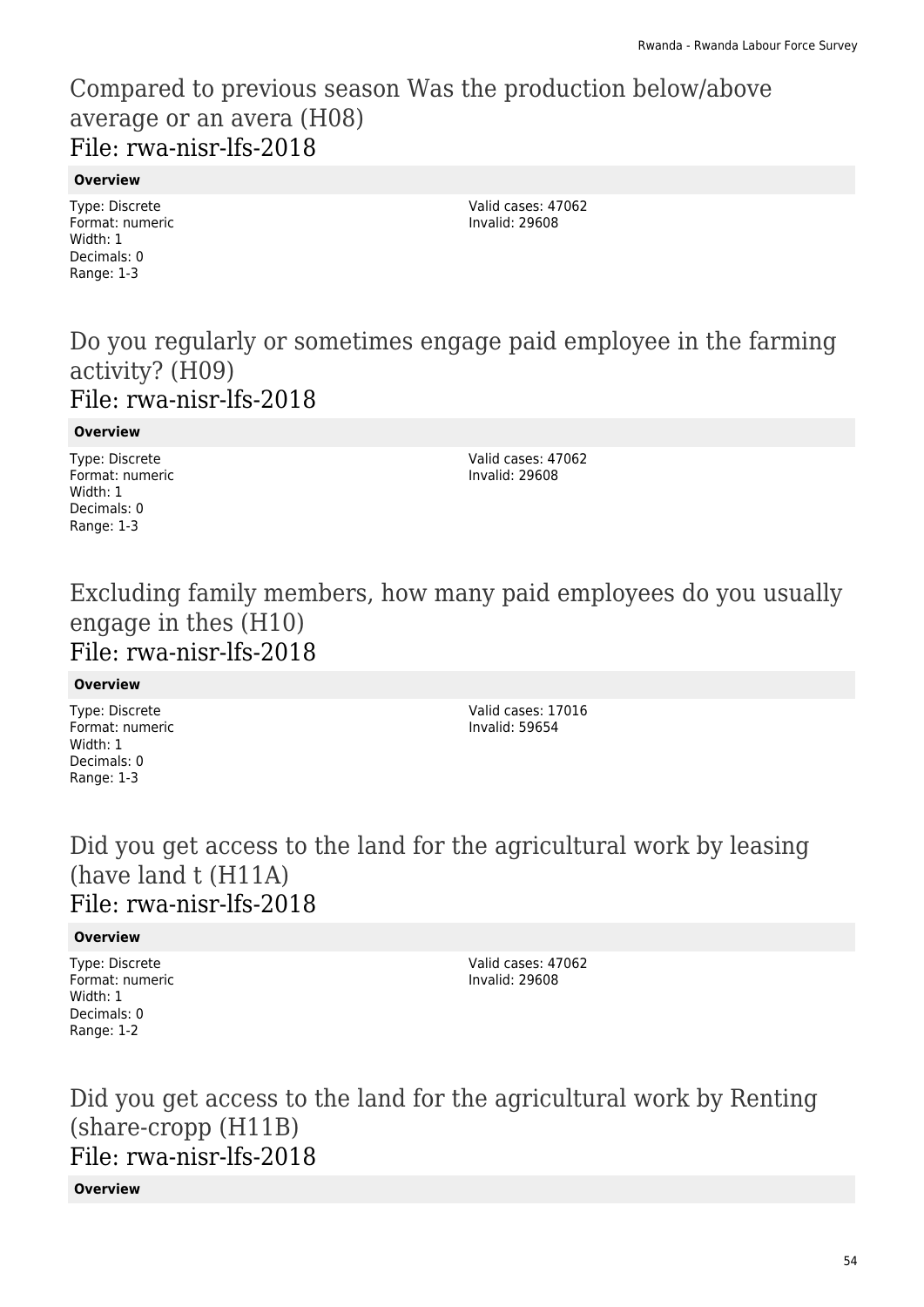### Did you get access to the land for the agricultural work by Renting (share-cropp (H11B) File: rwa-nisr-lfs-2018

Type: Discrete Format: numeric Width: 1 Decimals: 0 Range: 1-2

Valid cases: 47062 Invalid: 29608

### Did you get access to the land for the agricultural work by renting (fixed rent) (H11C) File: rwa-nisr-lfs-2018

**Overview**

Type: Discrete Format: numeric Width: 1 Decimals: 0 Range: 1-2

Valid cases: 47062 Invalid: 29608

### Did you get access to the land for the agricultural work by renting (free of cha (H11D) File: rwa-nisr-lfs-2018

**Overview**

Type: Discrete Format: numeric Width: 1 Decimals: 0 Range: 1-2

Valid cases: 47062 Invalid: 29608

## Did you get access to the land for the agricultural work by communal rights/publ (H11E) File: rwa-nisr-lfs-2018

### **Overview**

Type: Discrete Format: numeric Width: 1 Decimals: 0 Range: 1-2

Valid cases: 47062 Invalid: 29608

# Field of education (indb05) File: rwa-nisr-lfs-2018

### **Overview**

Type: Discrete Format: numeric Width: 2 Decimals: 0 Range: 0-10

Valid cases: 45349 Invalid: 31321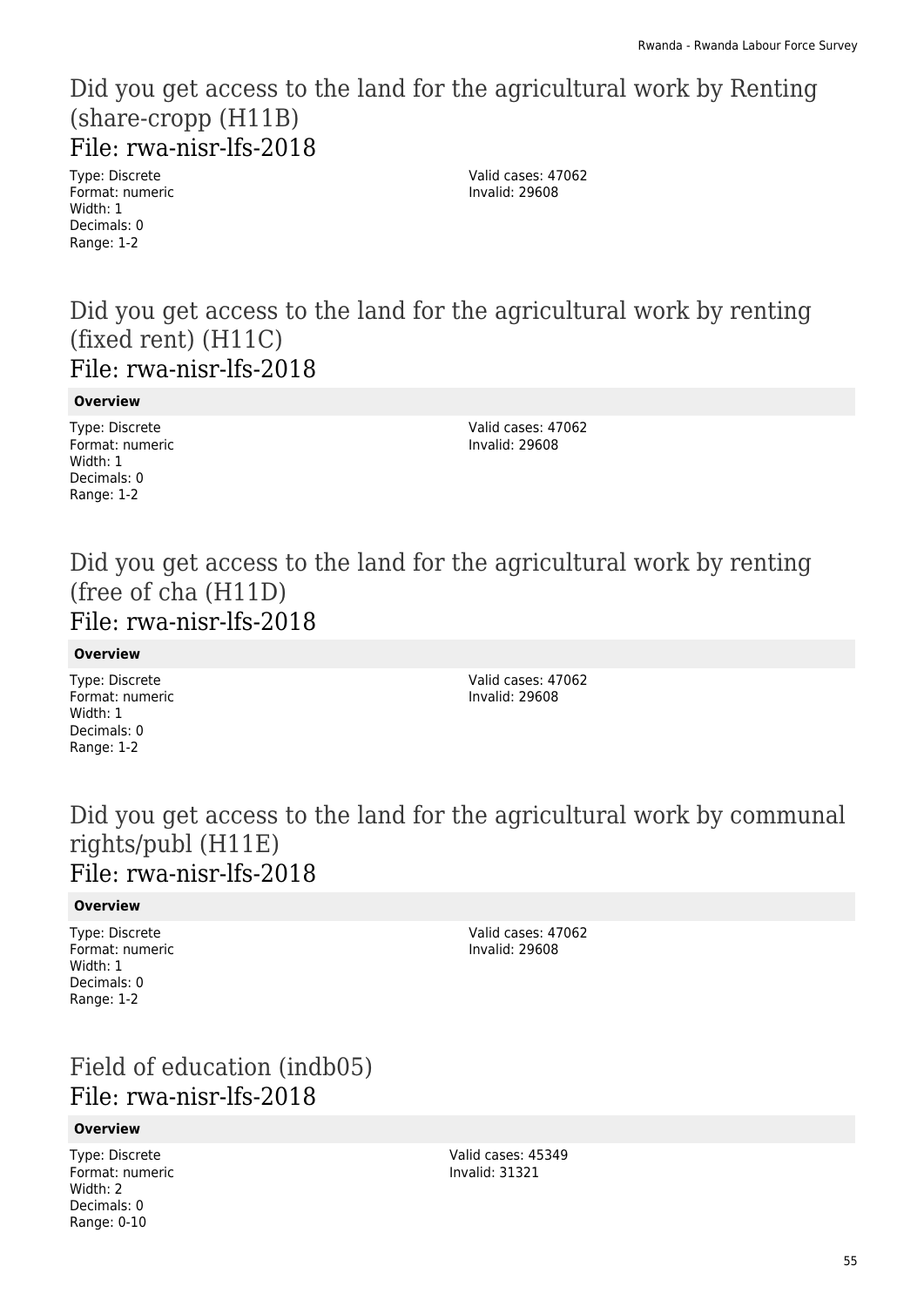# Labour force status with  $16+$  (status1) File: rwa-nisr-lfs-2018

### **Overview**

Type: Discrete Format: numeric Width: 1 Decimals: 0 Range: 1-3

Valid cases: 45297 Invalid: 31373

# Working age population (wap16) File: rwa-nisr-lfs-2018

#### **Overview**

Type: Discrete Format: numeric Width: 1 Decimals: 0 Range: 1-1

Valid cases: 45297 Invalid: 31373

# Employment to population ratio (employed16) File: rwa-nisr-lfs-2018

#### **Overview**

Type: Continuous Format: numeric Width: 3 Decimals: 0 Range: 0-100

Valid cases: 45297 Invalid: 31373 Minimum: 0 Maximum: 100 Mean: 48.2 Standard deviation: 50

### Unemployment rate (UR1) File: rwa-nisr-lfs-2018

#### **Overview**

Type: Continuous Format: numeric Width: 3 Decimals: 0 Range: 0-100

Valid cases: 26121 Invalid: 50549 Minimum: 0 Maximum: 100 Mean: 16.4 Standard deviation: 37

## Labour force particiaption rate (LFPR) File: rwa-nisr-lfs-2018

#### **Overview**

Type: Continuous Format: numeric Width: 3 Decimals: 0 Range: 0-100

Valid cases: 45297 Invalid: 31373 Minimum: 0 Maximum: 100 Mean: 57.7 Standard deviation: 49.4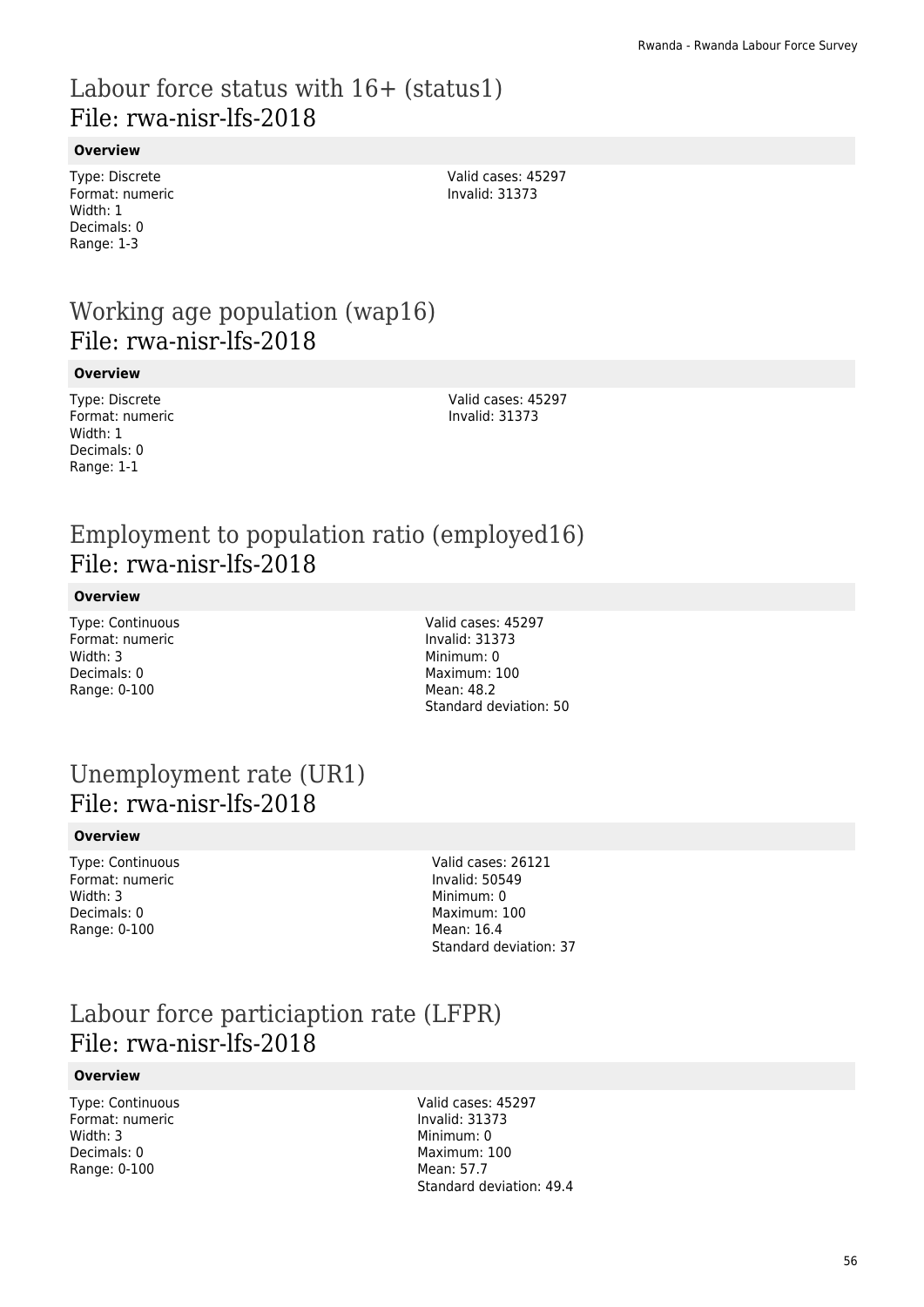# Subsistance foodstaff producers (sub) File: rwa-nisr-lfs-2018

### **Overview**

Type: Discrete Format: numeric Width: 1 Decimals: 0 Range: 1-2

Valid cases: 45297 Invalid: 31373

# Time related underemployment (TRU) File: rwa-nisr-lfs-2018

#### **Overview**

Type: Discrete Format: numeric Width: 1 Decimals: 0 Range: 0-1

Valid cases: 21836 Invalid: 54834

# Not employed with jobseach (jobsearch) File: rwa-nisr-lfs-2018

#### **Overview**

Type: Discrete Format: numeric Width: 1 Decimals: 0 Range: 0-1

Valid cases: 76670 Invalid: 0

# person with disability (disable) File: rwa-nisr-lfs-2018

#### **Overview**

Type: Discrete Format: numeric Width: 1 Decimals: 0 Range: 0-1

Valid cases: 76670 Invalid: 0

# Discouraged jobseekers (discourage) File: rwa-nisr-lfs-2018

#### **Overview**

Type: Discrete Format: numeric Width: 1 Decimals: 0 Range: 1-1

Valid cases: 5527 Invalid: 71143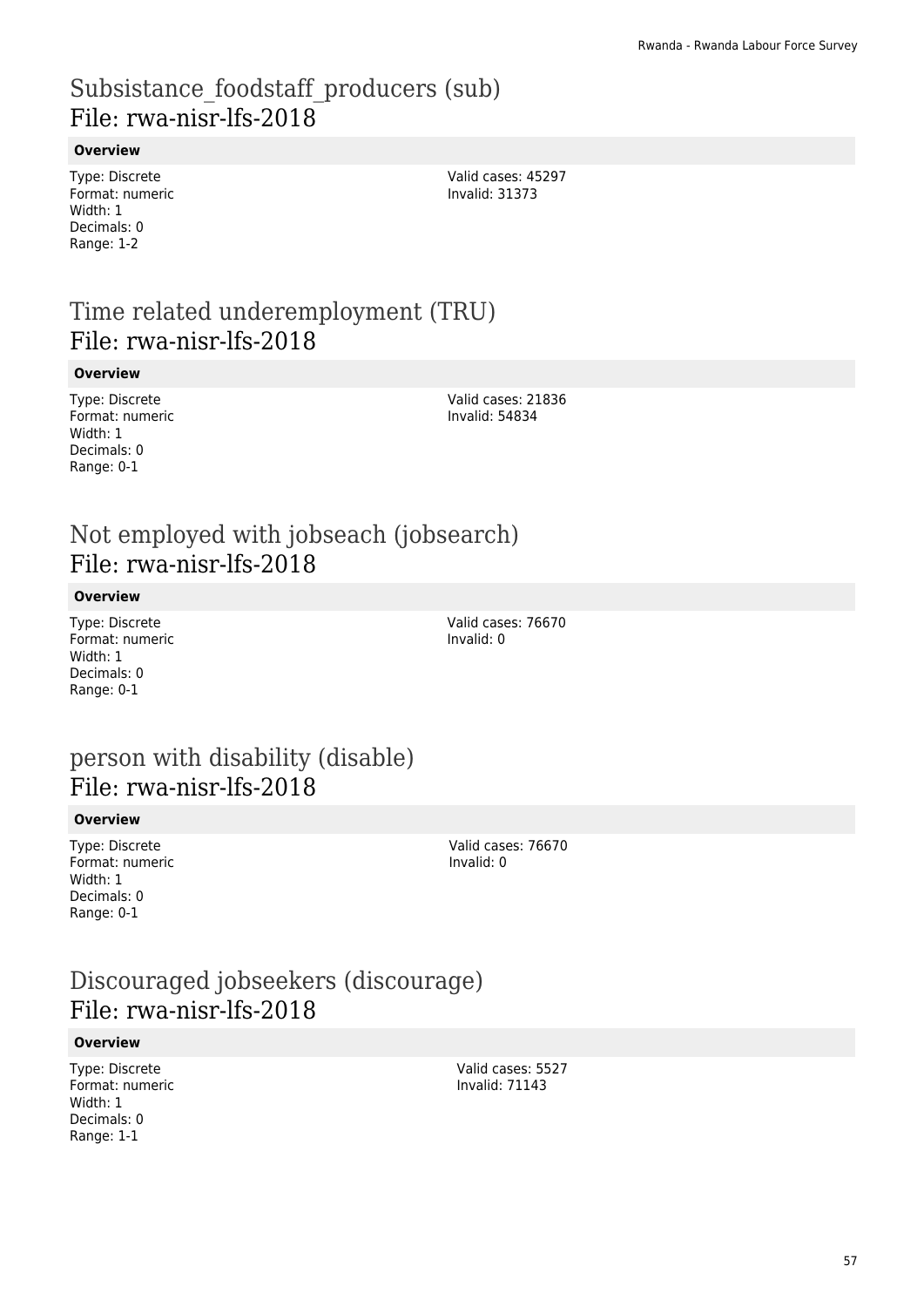# Willing non seeker and not available (willing) File: rwa-nisr-lfs-2018

### **Overview**

Type: Discrete Format: numeric Width: 1 Decimals: 0 Range: 1-1

Valid cases: 797 Invalid: 75873

# Recent migration (migrant) File: rwa-nisr-lfs-2018

#### **Overview**

Type: Discrete Format: numeric Width: 1 Decimals: 0 Range: 1-2

Valid cases: 11761 Invalid: 64909

# Formal and Informal employment for main job (IEV2) File: rwa-nisr-lfs-2018

**Overview**

Type: Discrete Format: numeric Width: 1 Decimals: 0 Range: 1-3

Valid cases: 21836 Invalid: 54834

# Monthly income in cash for employees (cash) File: rwa-nisr-lfs-2018

#### **Overview**

Type: Continuous Format: numeric Width: 16 Decimals: 0 Range: 58.3333320617676-15000000 Invalid: 100000001

Valid cases: 14781 Invalid: 61889 Minimum: 58.3 Maximum: 15000000 Mean: 76555.5 Standard deviation: 234108.3

# Labour underutilisation (LUU) File: rwa-nisr-lfs-2018

#### **Overview**

Type: Discrete Format: numeric Width: 1 Decimals: 0 Range: 1-3

Valid cases: 17881 Invalid: 58789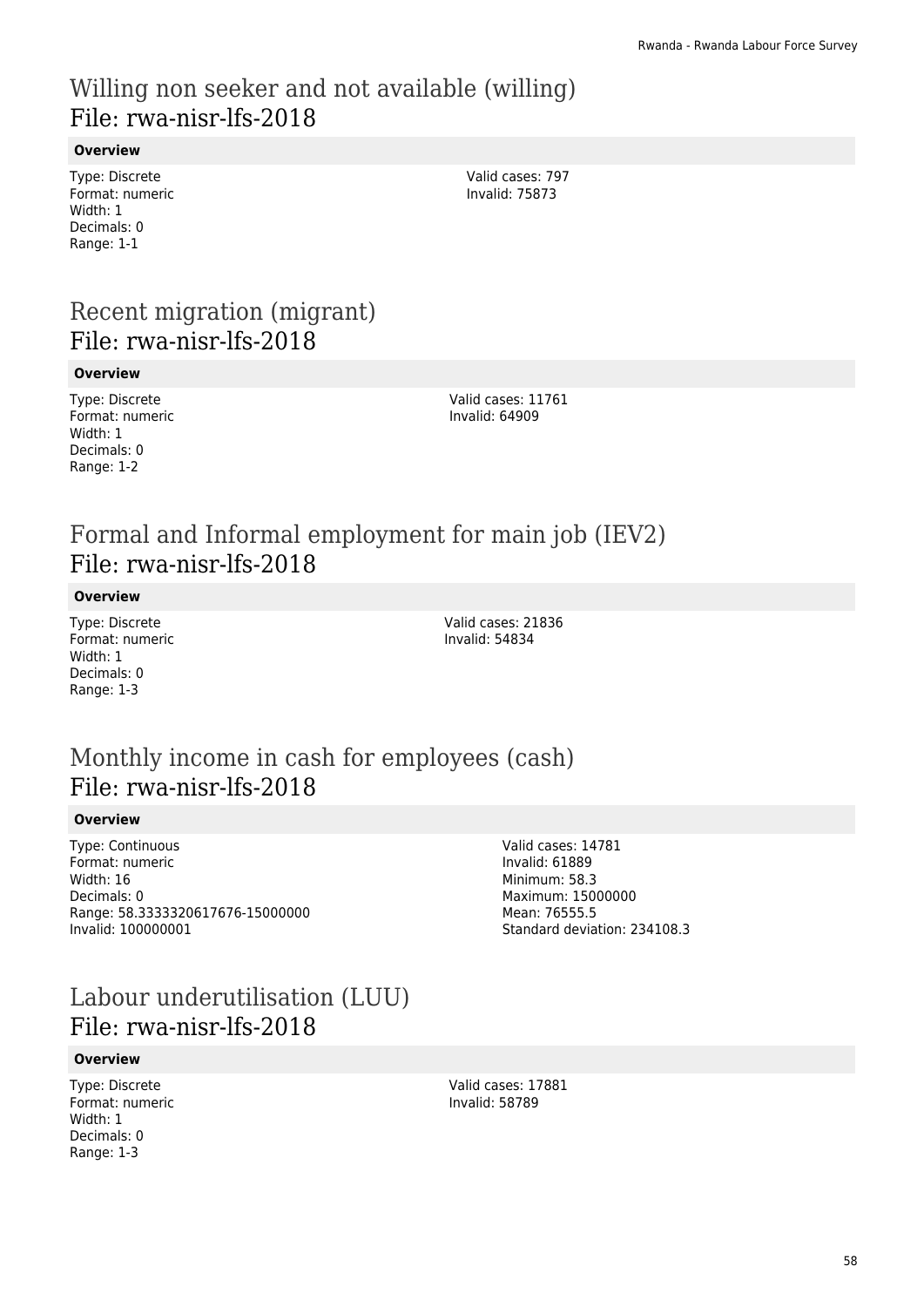# Labour underulilation rate (LUUR) File: rwa-nisr-lfs-2018

### **Overview**

Type: Continuous Format: numeric Width: 3 Decimals: 0 Range: 0-100

Valid cases: 34257 Invalid: 42413 Minimum: 0 Maximum: 100 Mean: 52.2 Standard deviation: 50

# Combined rate of TRU and unempoyment (LU2) File: rwa-nisr-lfs-2018

### **Overview**

Type: Continuous Format: numeric Width: 3 Decimals: 0 Range: 0-100

Valid cases: 26121 Invalid: 50549 Minimum: 0 Maximum: 100 Mean: 37.3 Standard deviation: 48.4

# Combined rate of unemployment and potential labour force (LU3) File: rwa-nisr-lfs-2018

### **Overview**

Type: Continuous Format: numeric Width: 3 Decimals: 0 Range: 0-100

Valid cases: 34257 Invalid: 42413 Minimum: 0 Maximum: 100 Mean: 36.3 Standard deviation: 48.1

# Time related underumployment (TRUR) File: rwa-nisr-lfs-2018

### **Overview**

Type: Continuous Format: numeric Width: 3 Decimals: 0 Range: 0-100

Valid cases: 21836 Invalid: 54834 Minimum: 0 Maximum: 100 Mean: 25 Standard deviation: 43.3

# work in agriculture (work\_agr) File: rwa-nisr-lfs-2018

### **Overview**

Type: Discrete Format: numeric Width: 1 Decimals: 0 Range: 1-4

Valid cases: 20772 Invalid: 55898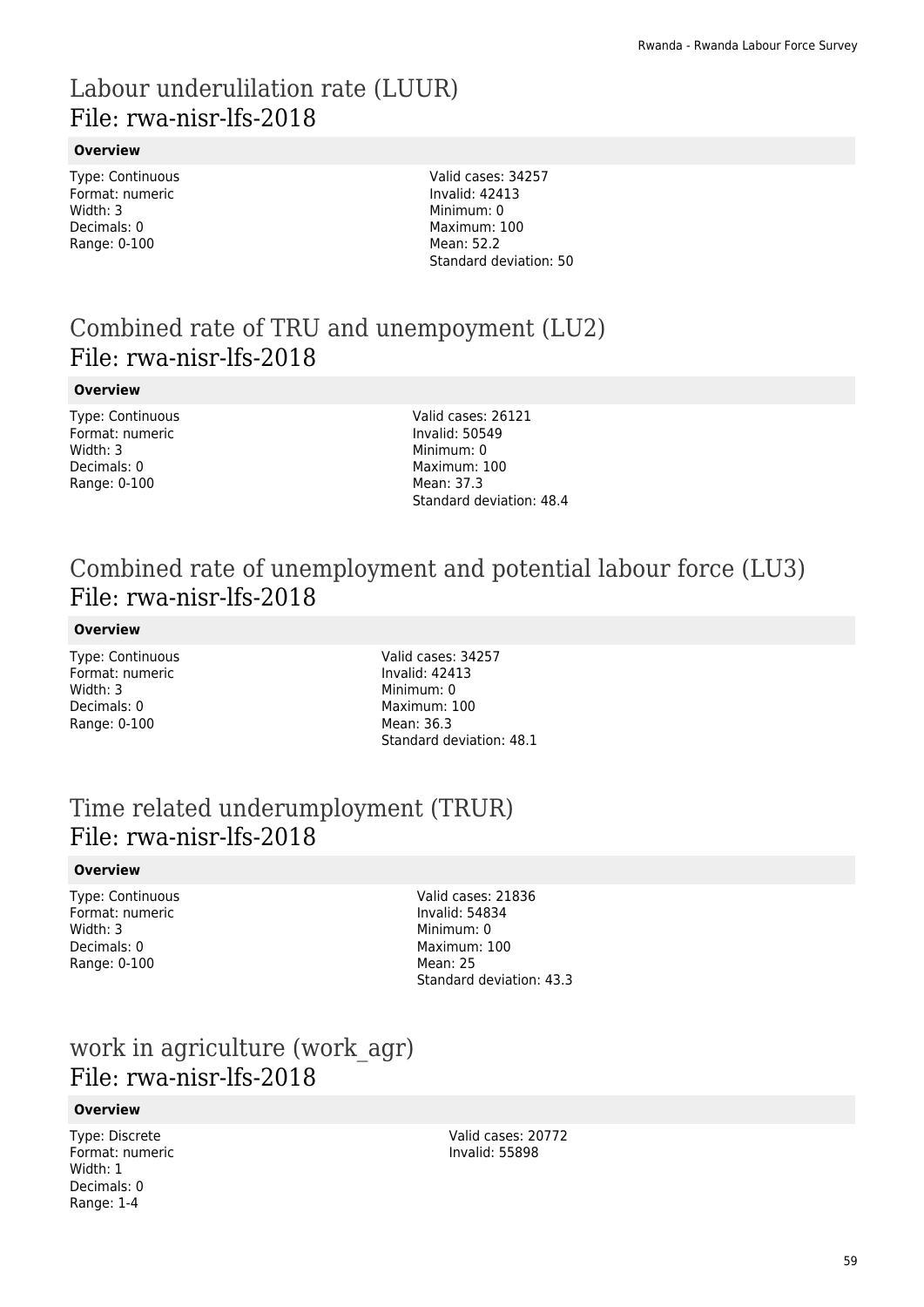# Informal&Formal& household sector employment (prod\_sec) File: rwa-nisr-lfs-2018

### **Overview**

Type: Discrete Format: numeric Width: 1 Decimals: 0 Range: 1-3

Valid cases: 21836 Invalid: 54834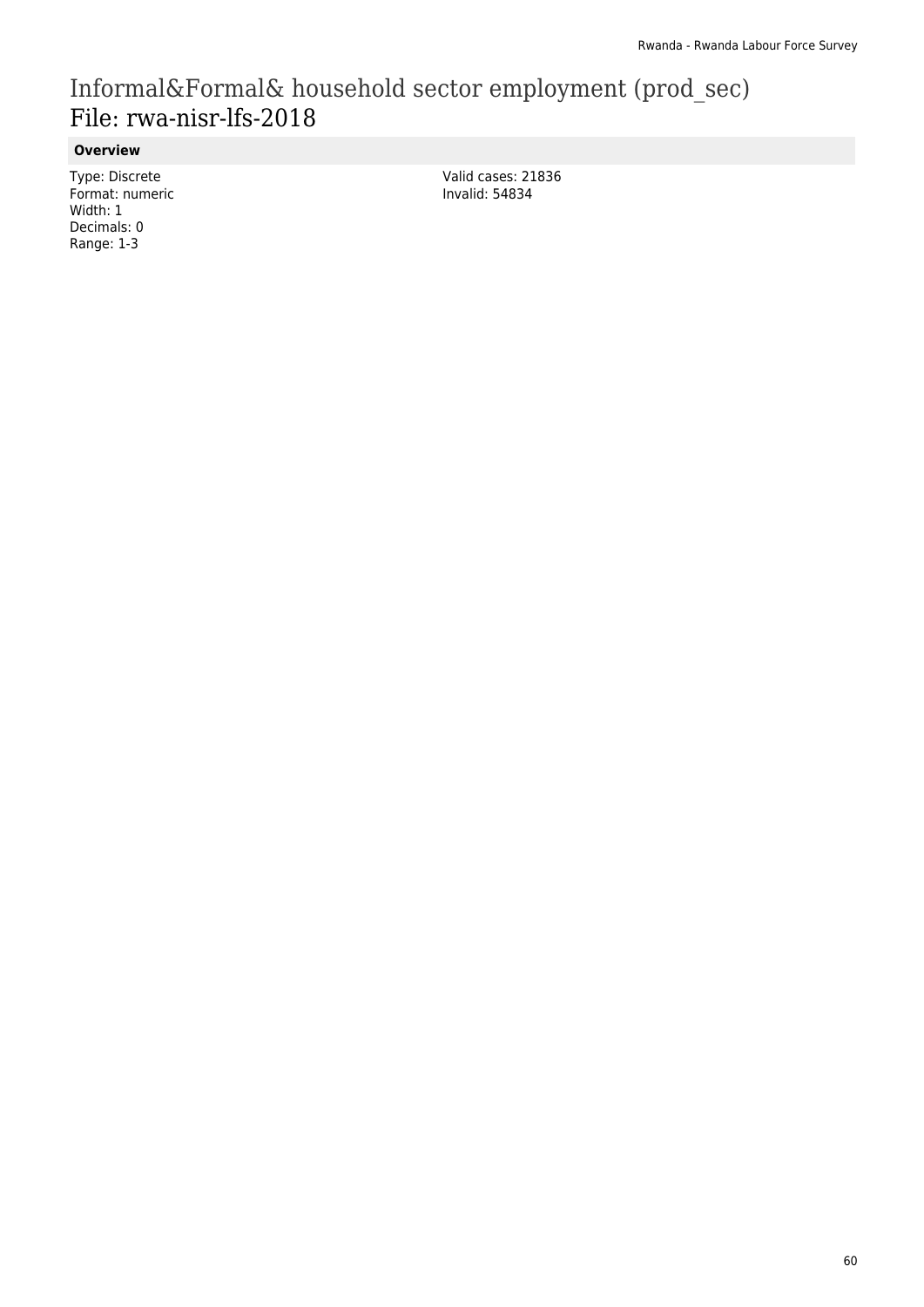# **Documentation**

# **Questionnaires**

# **Labour Force Survey Questionnaire 2018**

| Labour Force Survey Questionnaire 2018                            |
|-------------------------------------------------------------------|
| National Institute of Statistics of Rwanda (NISR)                 |
| 2018-02-04                                                        |
| Rwanda                                                            |
| Finnish                                                           |
| Publisher(s) NISR                                                 |
| Description This is the questionnaire for Labor Force Survey 2018 |
| Questionnaire/g-rwa-nisr-lfs-2018-eng.pdf                         |
|                                                                   |

# **Reports**

# **Rwanda Labour Force Survey 2018**

| Title             | Rwanda Labour Force Survey 2018                                |
|-------------------|----------------------------------------------------------------|
| Author(s)         | National Institute of Statistics of Rwanda                     |
| Date              | 2019-02-04                                                     |
| Country           | Rwanda                                                         |
| Language          | English                                                        |
| Publisher(s) NISR |                                                                |
|                   | Description This is the report for the Labor Force Survey 2018 |